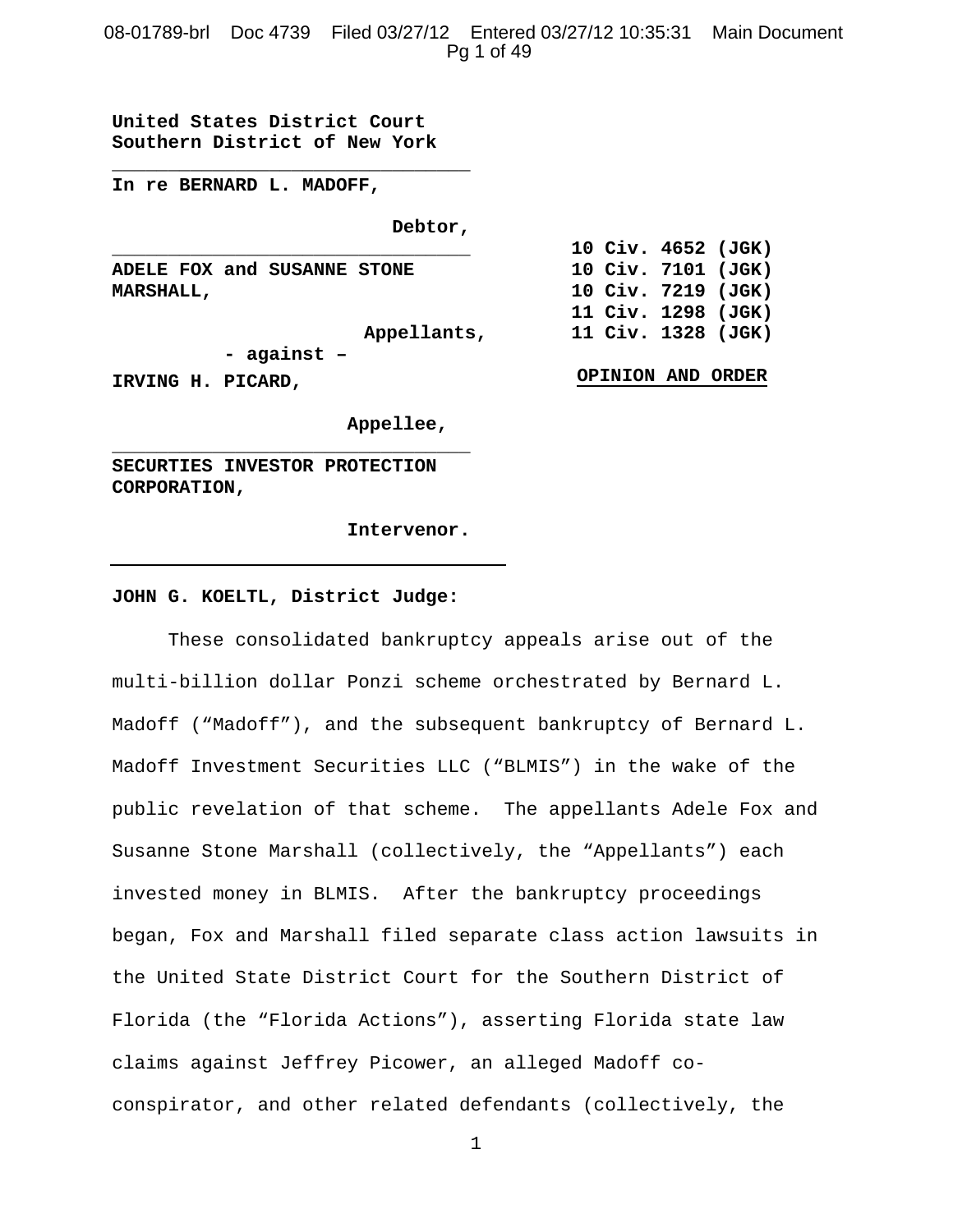## 08-01789-brl Doc 4739 Filed 03/27/12 Entered 03/27/12 10:35:31 Main Document Pg 2 of 49

"Picower defendants"). The appellee, Irving H. Picard ("Picard" or the "Trustee"), is the trustee for the BLMIS estate pursuant to the Securities Investor Protection Act of 1970 ("SIPA"), 15 U.S.C. §§ 78aaa et seq. Picard now has reached a settlement agreement with the Picower defendants under which they will repay \$5 billion to the BLMIS estate. In addition to the \$5 billion, the Picower defendants agreed with the Government to forfeit approximately \$2.2 billion. The result of these agreements is that the Picower defendants will return the total amount of their net withdrawals from BLMIS for the benefit of the other customers of BLMIS.

The Appellants appeal the declaration of the Bankruptcy Court (Lifland, B.J.) that the Florida Actions were void at the outset because they were commenced in violation of the automatic stay order in this case, as well as a preliminary injunction issued by the Bankruptcy Court enjoining the Appellants from proceeding with the Florida Actions. The Appellants also appeal the Bankruptcy Court's approval, in a later decision, of the settlement reached by Picard with the Picower defendants, and its issuance of a final injunction precluding the assertion of claims that were duplicative or derivative of claims brought by the Trustee, or that could have been brought by the Trustee, against the Picower defendants.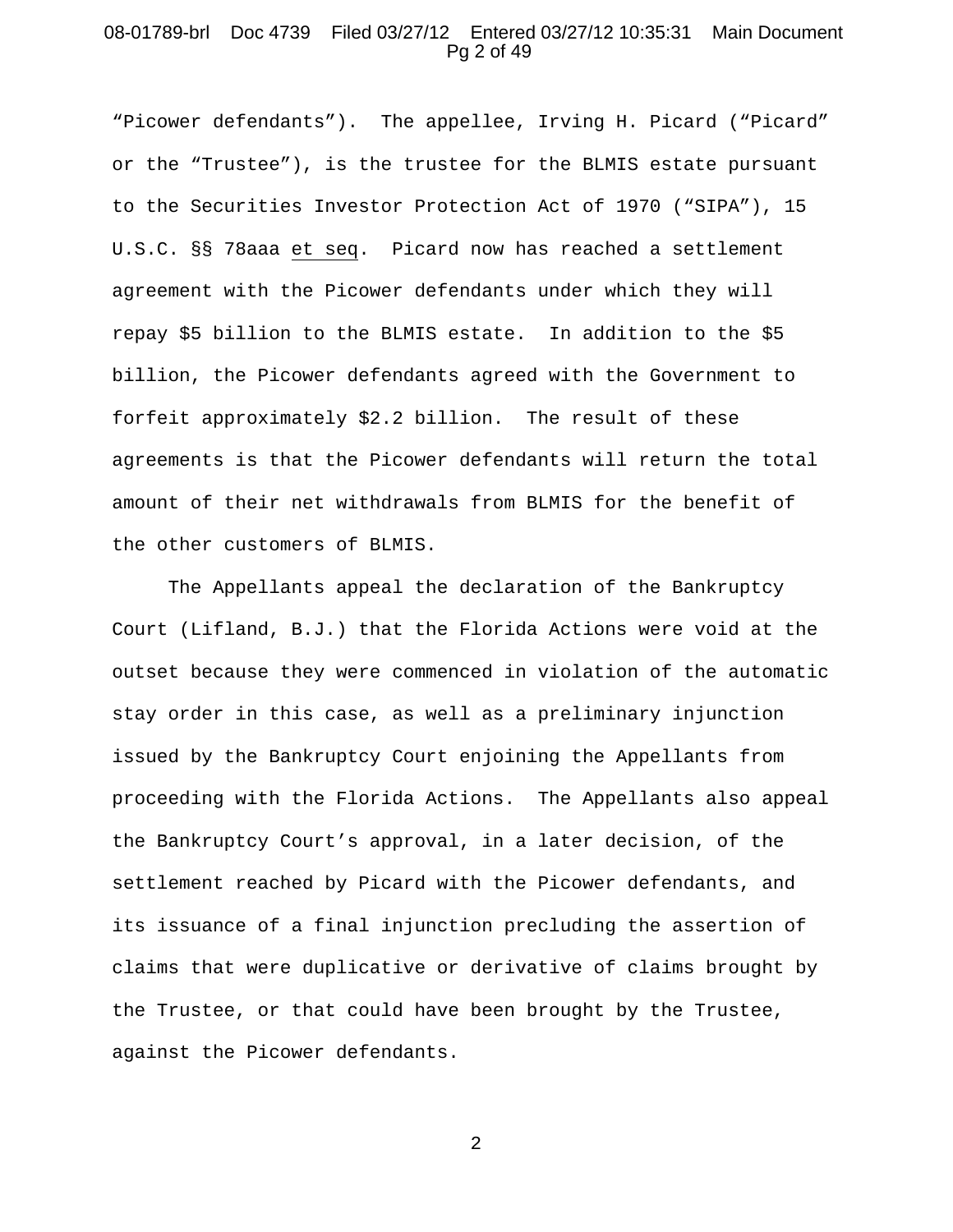## 08-01789-brl Doc 4739 Filed 03/27/12 Entered 03/27/12 10:35:31 Main Document Pg 3 of 49

The Bankruptcy Court was plainly correct in finding that the Florida Actions violated the automatic stay and should be preliminarily enjoined. They were a transparent effort to pursue claims against the Picower defendants that were duplicative of claims brought by the Trustee and that belonged to the Trustee on behalf of all the creditors of BLMIS. Similarly, the Bankruptcy Court was correct in approving the settlement with the Picower defendants that was extraordinarily beneficial to the BLMIS estate, and in enjoining claims against the Picower defendants duplicative of those brought by or which could have been brought by the Trustee.

#### **I.**

In December, 2008, Madoff was arrested and charged with criminal violations of 15 U.S.C. §§ 78j(b) and 78ff and 17 C.F.R. § 240.10b–5 in the United States District Court for the Southern District of New York in connection with a massive securities fraud scheme. Secs. Investor Prot. Corp. v. Bernard L. Madoff Inv. Secs. LLC ("Automatic Stay Decision"), 429 B.R. 423, 426 (Bankr. S.D.N.Y. 2010). The SEC also filed a civil lawsuit against Madoff and BLMIS. Id.

On December 15, 2008, the District Court granted a motion by the Securities Investor Protection Corporation ("SIPC") to place those who had invested money with BLMIS ("BLMIS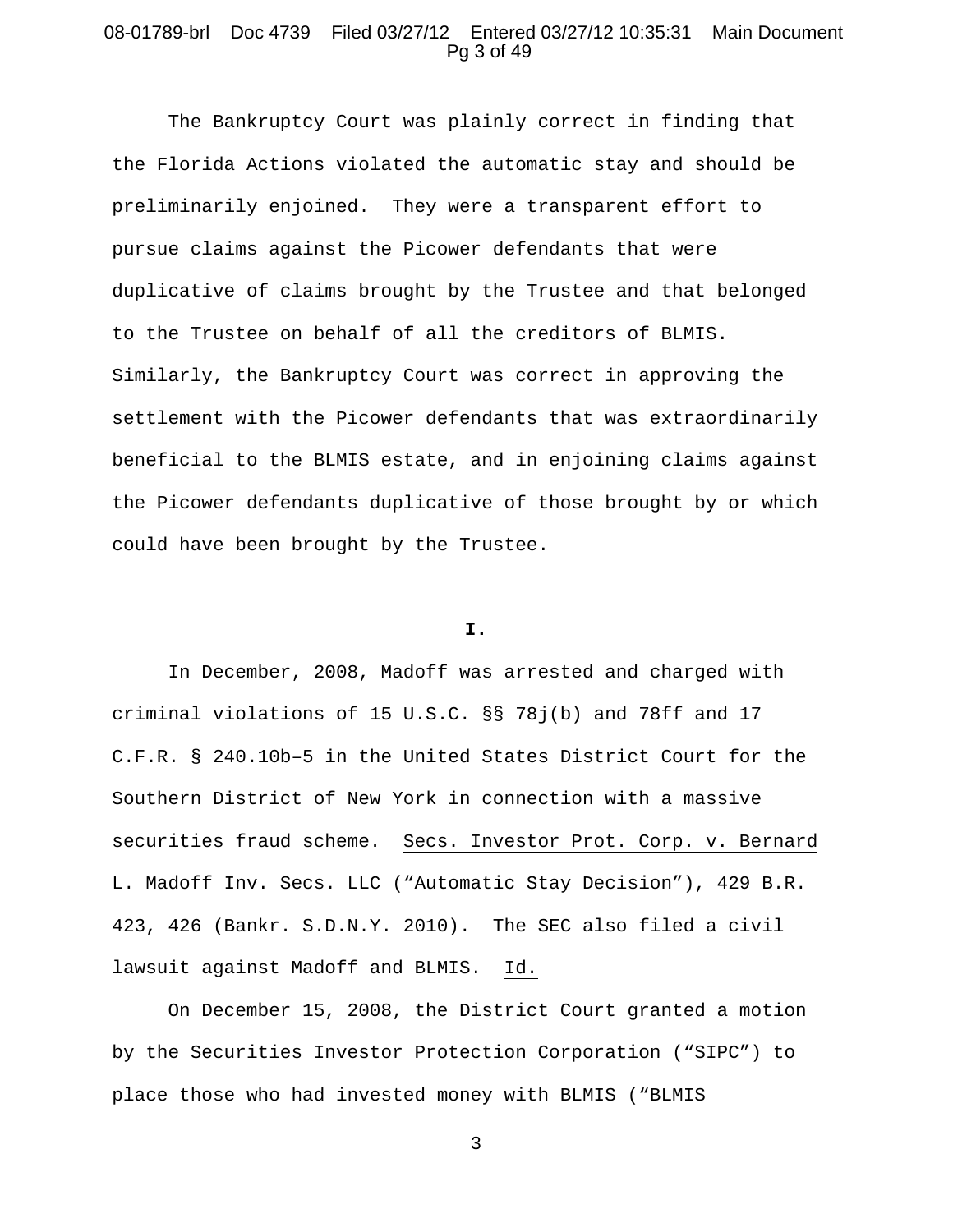# 08-01789-brl Doc 4739 Filed 03/27/12 Entered 03/27/12 10:35:31 Main Document Pg 4 of 49

customers") under the protection of SIPA and issued a Protective Order. Id.; see also Protective Order filed Dec. 15, 2008, (the "Dec. 15 Protective Order"), Secs. Investor Prot. Corp. v. Bernard L. Madoff Inv. Secs. LLC, Case No. 08-1789 (Bankr. S.D.N.Y.), ECF No. 1. Appellee Picard was appointed as the trustee for the SIPA liquidation of BLMIS, and the liquidation proceedings were transferred to the Bankruptcy Court. Automatic Stay Decision, 429 B.R. at 426. Under SIPA, Picard has the powers and duties of a bankruptcy trustee, and is charged with, among other things, recovering the property of BLMIS's customers, and distributing those assets. See 15 U.S.C. §§ 78fff–1(a)-(b). On December 23, 2008, the Bankruptcy Court entered an order setting forth the process by which BLMIS customers could file claims with Picard, by which Picard would determine those claims, and by which any objections to Picard's determinations would be adjudicated. See Automatic Stay Decision, 429 B.R. at 426. Fox and Marshall eventually filed claims with the Trustee pursuant to that process. The District Court's December 15 Protective Order also invoked the automatic stay provisions of 11 U.S.C. § 362(a), staying "any act to obtain possession of property of the estate or property from the estate." Dec. 15 Protective Order at 2.

Under SIPA, "customers share pro rata in customer property" recovered by the trustee "to the extent of their net equities."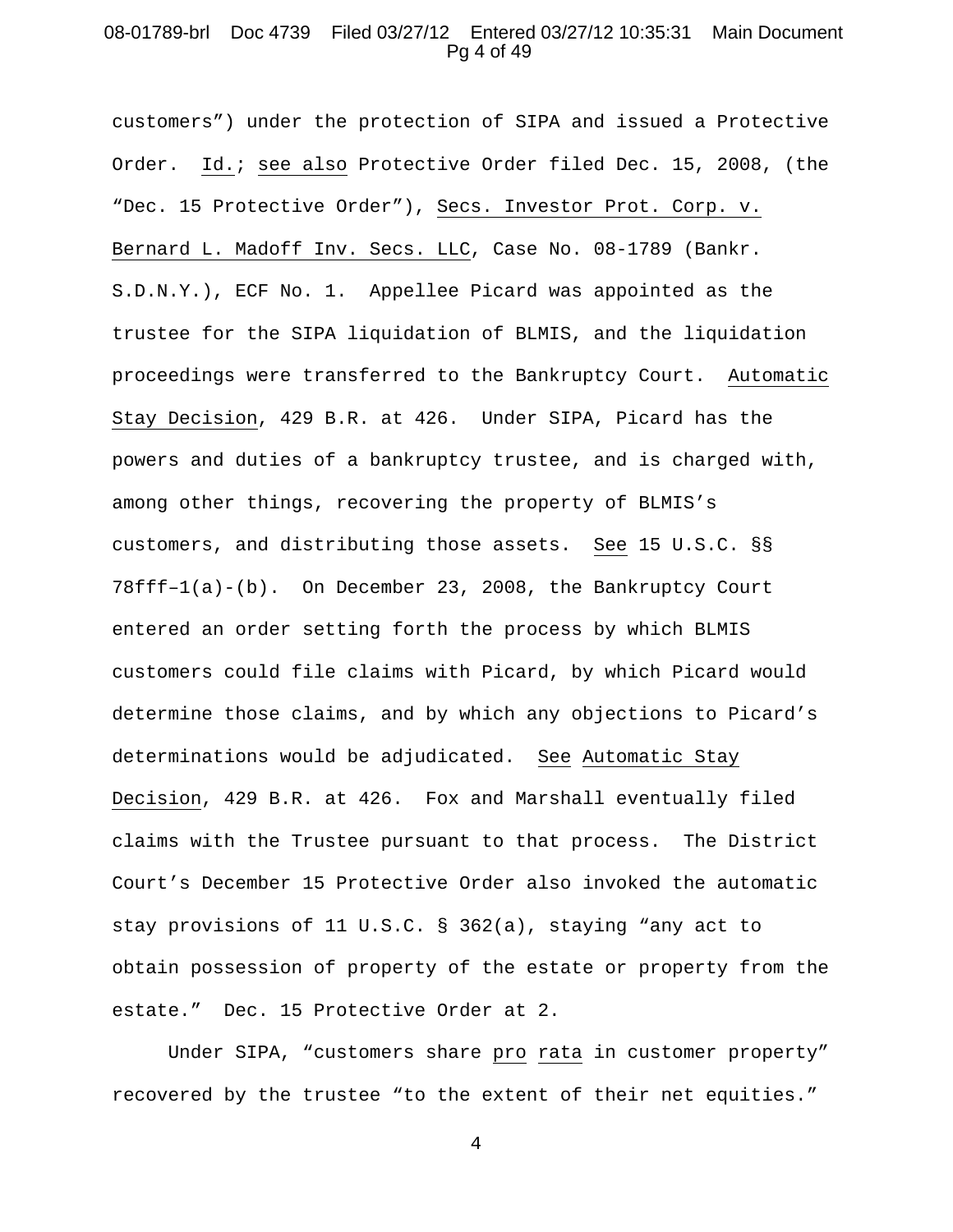# 08-01789-brl Doc 4739 Filed 03/27/12 Entered 03/27/12 10:35:31 Main Document Pg 5 of 49

Automatic Stay Decision, 429 B.R. at 427 (citing 15 U.S.C. § 78fff–2(c)(1)(B)); see also 15 U.S.C. § 78lll(11) (defining "Net Equity"). In March, 2010, the Bankruptcy Court issued a decision on the question of how BLMIS customers' net equity in BLMIS would be determined. The Bankruptcy Court "approv[ed] the Trustee's method of calculating a customer's Net Equity as the amount of cash deposited into the customer's BLMIS account, less any amounts withdrawn from the customer's BLMIS account (the 'Net Investment Method')." See Automatic Stay Decision, 429 B.R. at 427 (citing SIPC v. BLMIS (the "Net Equity Decision"), 424 B.R. 122, 135, 140 (Bankr. S.D.N.Y. 2010)). As a result of the Net Equity Decision, BLMIS customers who had withdrawn more from their BLMIS accounts than their principal investments, socalled "net winners," are not entitled to a share of the property recovered by the Trustee until all "net losers" have received back their principal investments. The fact that customers thought though they had profits that turned out to be fictitious did not entitle them to those profits. The Court of Appeals for the Second Circuit subsequently affirmed the Bankruptcy Court's Net Equity Decision. See In re Bernard L. Madoff Inv. Sec. LLC, 654 F.3d 229, 235 (2d Cir. 2011) ("Mr. Picard's selection of the Net Investment Method was more consistent with the statutory definition of 'net equity' than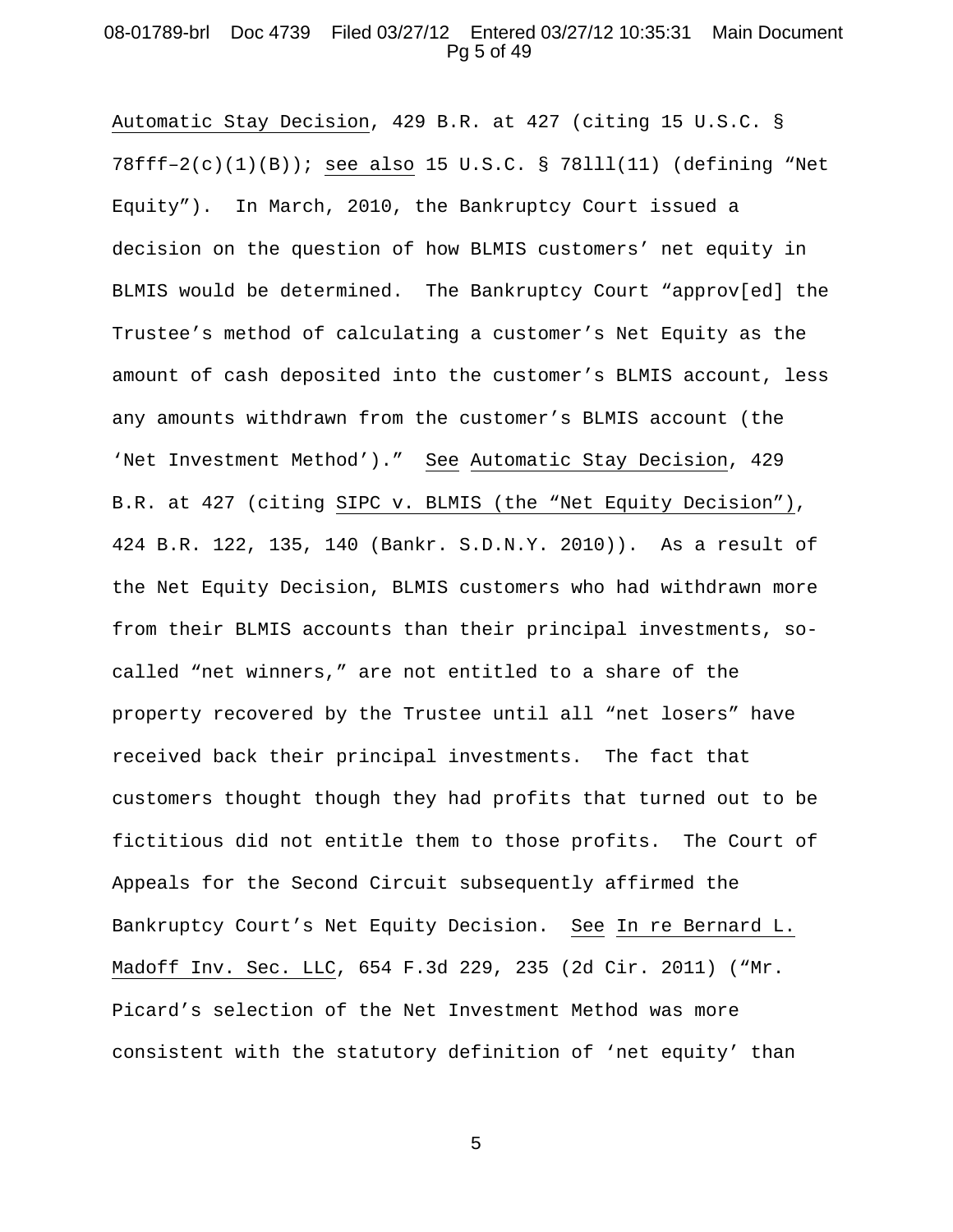# 08-01789-brl Doc 4739 Filed 03/27/12 Entered 03/27/12 10:35:31 Main Document Pg 6 of 49

any other method advocated by the parties or perceived by this Court.").

Appellant Marshall filed her claim with the Trustee in January 2009. Picard allowed her claim in July, 2009, in the amount of \$30,000, the amount of Marshall's initial deposit with BLMIS. The final balance on Marshall's BLMIS account statement was \$202,836.91. Marshall received a payment of \$30,000 from Picard in August, 2009. Before receiving that payment, "Marshall executed an assignment and release of any claims against BLMIS or third parties for, inter alia, any illegal or fraudulent activity with respect to her BLMIS account that gave rise to her customer claim against BLMIS." Automatic Stay Decision, 429 B.R. at 428.

Appellant Fox had two accounts with BLMIS, the final balances of which were \$887,420 and \$1,948,718 respectively. Id. Fox does not contest that she does not have net equity in either account, having withdrawn amounts greater than her principal investment, and thus is barred by the terms of the Net Equity Decision from receiving payments through the liquidation until all BLMIS customers have received back their principal investments. Fox filed claims with the Trustee, which were denied. See Adele Fox's Objection to Trustee's Determination of Claim, Secs. Investor Prot. Corp. v. Bernard L. Madoff Inv. Secs. LLC, Case No. 08-1789 (Bankr. S.D.N.Y. June 2, 2010), ECF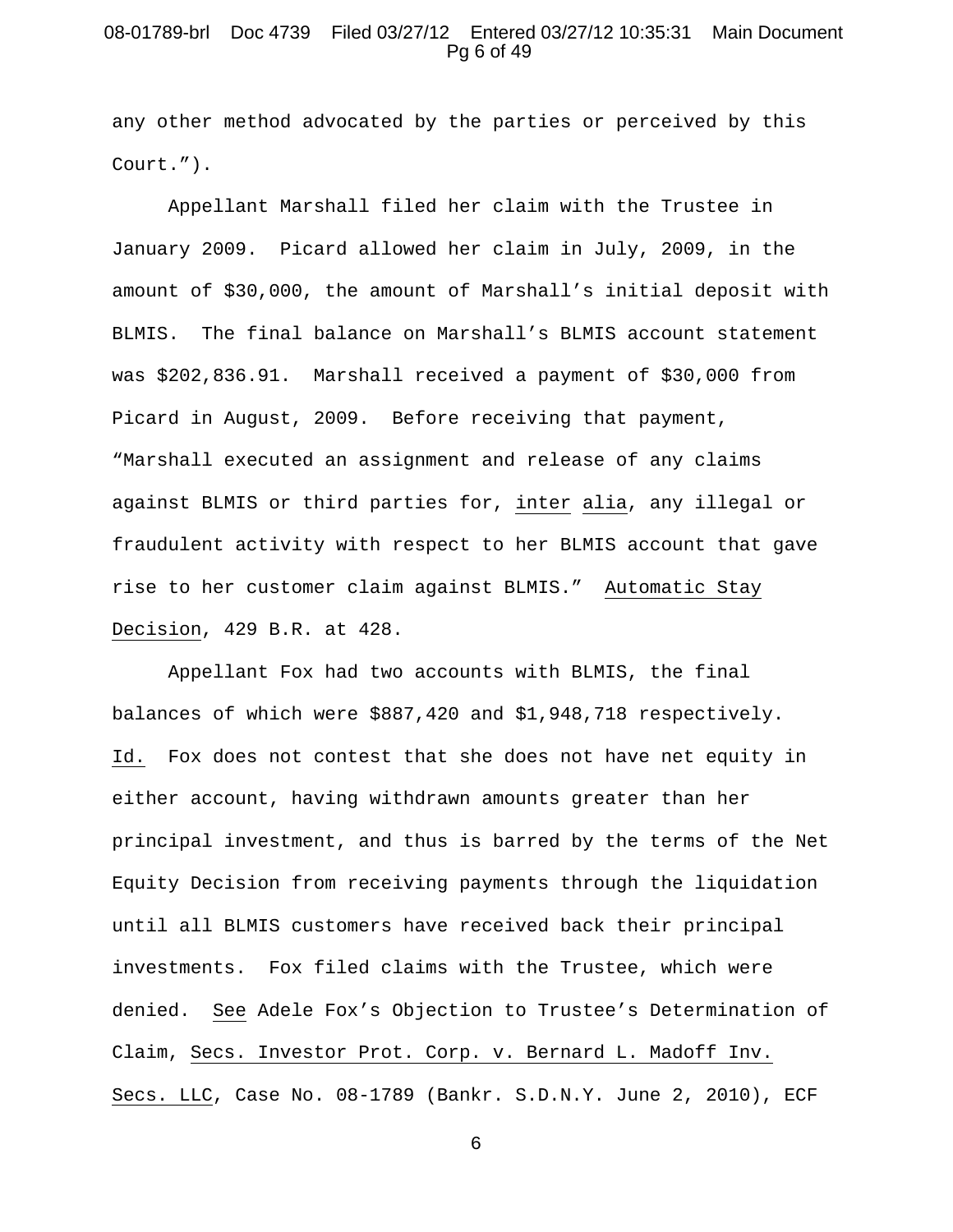# 08-01789-brl Doc 4739 Filed 03/27/12 Entered 03/27/12 10:35:31 Main Document Pg 7 of 49

No. 2354, Ex. A (Determination of Claim); Adele Fox's Objection to Trustee's Determination of Claim, Secs. Investor Prot. Corp. v. Bernard L. Madoff Inv. Secs. LLC, Case No. 08-1789 (Bankr. S.D.N.Y. Dec. 15, 2010), ECF No. 3498, Ex. A (Determination of Claim). Fox objected to those determinations. She received no payment from the Trustee.

In May, 2009, as part of his efforts to recover funds for the BLMIS estate, Picard filed an adversary proceeding against the Picower defendants (the "New York Action") for, among other things, fraudulent transfers and conveyances made by the Picower defendants as part of their conspiracy with Madoff. The Trustee relied on 11 U.S.C. §§ 544, 547, 548, and 550, the New York Uniform Fraudulent Conveyance Act, N.Y. Debt. & Cred. Law §§ 270- 281, and other applicable law relating to turnover, accounting, preferences and fraudulent conveyances. See Complaint at ¶¶ 1- 5, Picard v. Picower, Case No. 09-1197 (Bankr. S.D.N.Y. May 12, 2009), ECF No. 1 ("Picard Compl."). The complaint in the New York Action sought to recover more than \$6.7 billion from the Picower defendants. Picard then began settlement negotiations with the Picower defendants. Automatic Stay Decision, 429 B.R. at 429. Picard ultimately identified \$7.2 billion in net withdrawals from BLMIS by the Picower defendants. See Settlement Order dated January 13 ("Settlement Order"), Picard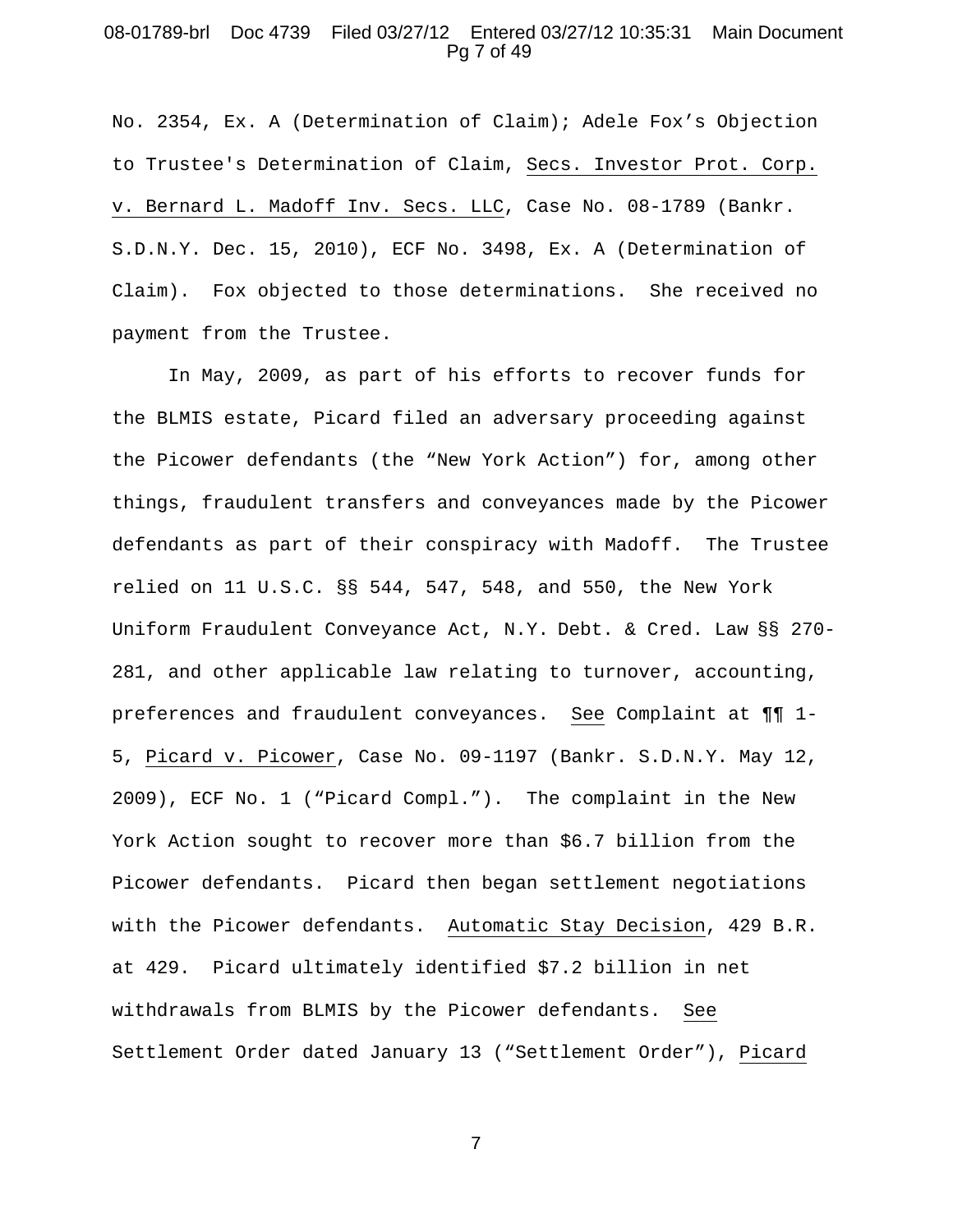### 08-01789-brl Doc 4739 Filed 03/27/12 Entered 03/27/12 10:35:31 Main Document Pg 8 of 49

v. Picower, Case No. 09-1197 (Bankr. S.D.N.Y. Jan. 13, 2011), ECF NO. 43, Ex. A ("Settlement Agreement"), at 2.

On February 16, 2010, while those settlement negotiations were ongoing, Fox filed a class action lawsuit against the Picower defendants in the United States District Court for the Southern District of Florida, alleging Florida state law claims for, among other things, conversion, unjust enrichment, conspiracy and state RICO violations. See Amended Complaint at ¶ 4, Fox v. Picower, No. 10 Civ. 80252 (S.D. Fla. Mar. 15, 2010), ECF No. 5 (the "Fox Complaint"); see also Automatic Stay Decision, 429 B.R. at 429. The Fox class, according to Fox's complaint, comprises "all persons or entities . . . who have not received the net account value scheduled in their BLMIS accounts as of the day before the . . . SIPA Liquidation." Fox Complaint ¶ 74; Automatic Stay Decision, 429 B.R. at 429. The next day Marshall filed a class action lawsuit in the same court, alleging the same claims against the Picower defendants. The Marshall class comprises "all SIPA Payees, but only with respect to claims, or portions thereof, not assigned to the Trustee." Automatic Stay Decision, 429 B.R. at 429. It is undisputed that the Fox and Marshall complaints are based on the same factual allegations as Picard's complaint against the Picower defendants, namely that the Picower defendants participated in a Ponzi scheme with Madoff, and that they benefitted from it by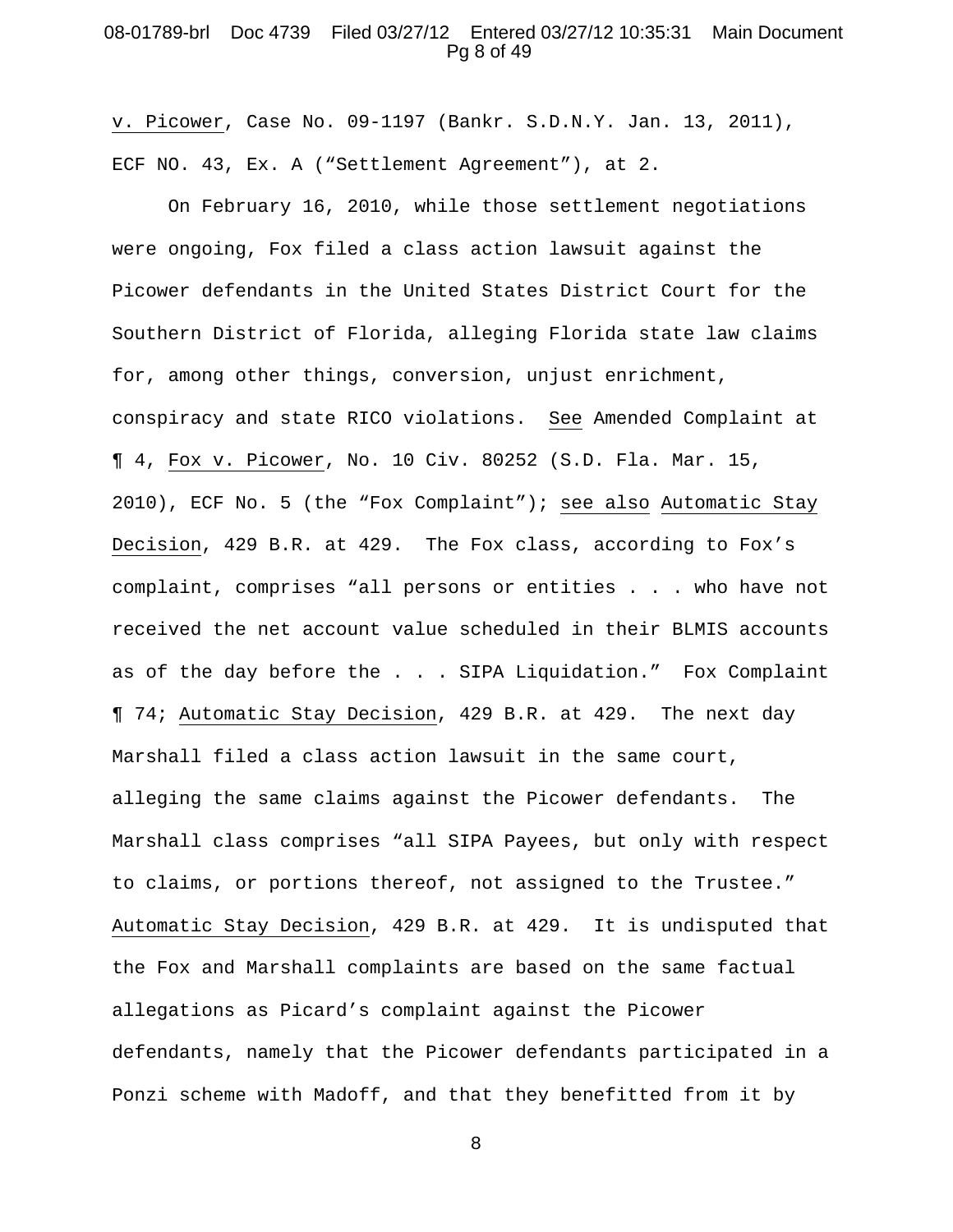#### 08-01789-brl Doc 4739 Filed 03/27/12 Entered 03/27/12 10:35:31 Main Document Pg 9 of 49

withdrawing billions of dollars that they knew belonged to other BLMIS investors. The Fox and Marshall complaints allege damages "in the form of lost investment income and returns on their BLMIS investments, and tax payments made in connection with nonexistent profits." Id. The Fox complaint also alleges damages premised on the class members' exposure to Picard's "clawback efforts." Id. The Fox and Marshall classes seek "compensatory damages, prejudgment interest, an equitable accounting and the imposition of a constructive trust, disgorgement of ill gotten gains or restitution, treble damages, and punitive damages." Id. Both Fox and Marshall amended their Florida complaints on March 15, 2010.

On March 31, 2010, Picard commenced an action in the Bankruptcy Court to enjoin the Florida Actions. Id. at 430. Picard sought a declaration that the Florida Actions were barred by the automatic stay provisions of 11 U.S.C § 362(a). Picard also sought a preliminary injunction pursuant to 11 U.S.C. § 105(a), which allows courts to "issue any order, process, or judgment that is necessary or appropriate to carry out the provisions" of the Bankruptcy Code. Picard sought to enjoin Fox and Marshall from further prosecuting the Florida Actions.

The Bankruptcy Court granted these applications on May 3, 2010. The Bankruptcy Court held that the claims in the Florida Actions were covered by the automatic stay under § 362(a),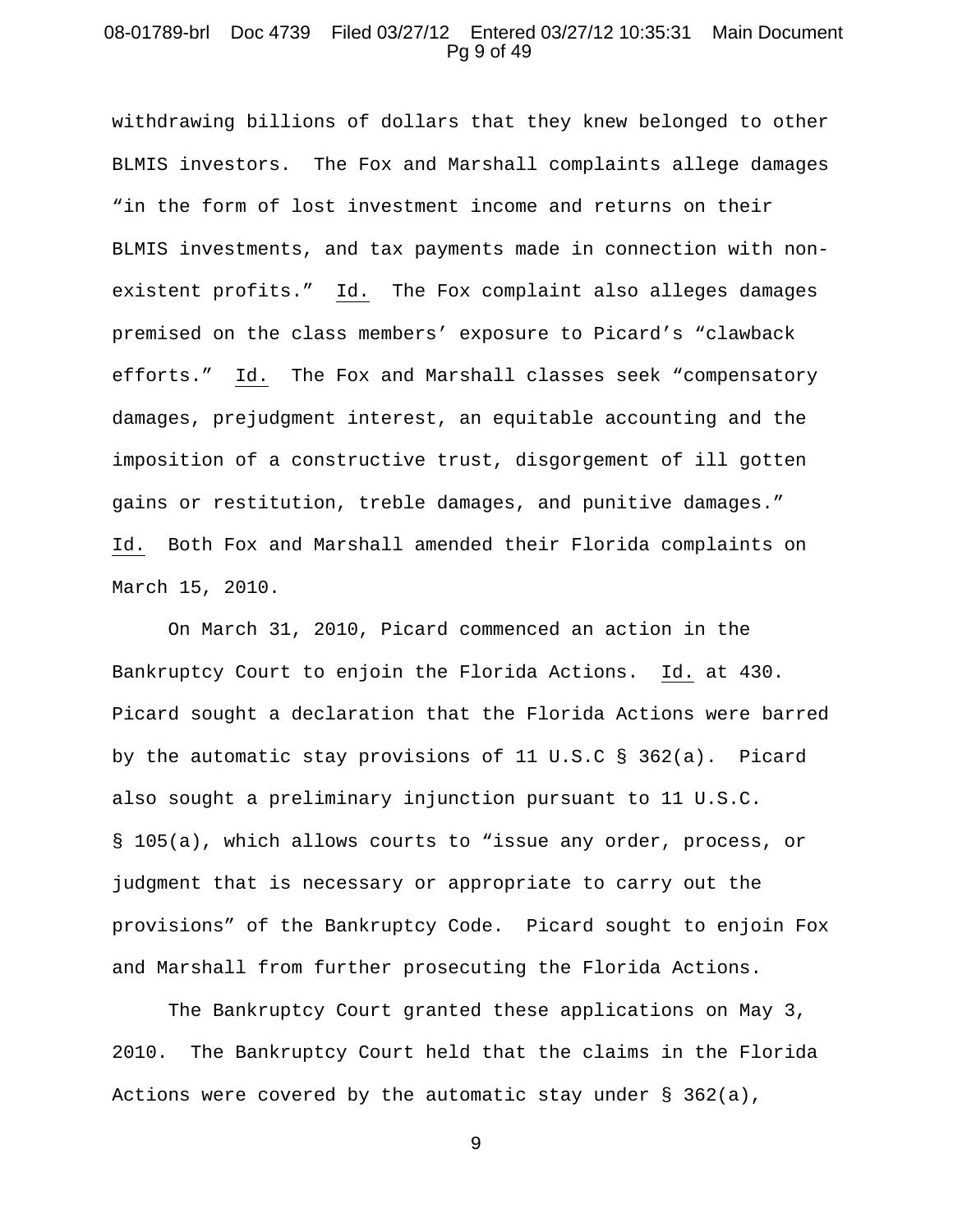## 08-01789-brl Doc 4739 Filed 03/27/12 Entered 03/27/12 10:35:31 Main Document Pg 10 of 49

finding that, "the claims asserted in the Florida Actions seek to redress a harm common to all BLMIS customer claimants and, consistent with the purposes of the automatic stay, belong exclusively to the Trustee." Automatic Stay Decision, 429 B.R. at 432. The Court also found that the Florida Actions violated the part of the District Court's December 15 Protective Order "declaring that 'all persons and entities are stayed, enjoined and restrained from directly or indirectly . . . interfering with any assets or property owned, controlled or in the possession of BLMIS.'" Id. at 433 (alterations omitted). The Bankruptcy Court held that the Florida actions were "void ab initio" because they were commenced in violation of the automatic stay. Id. at 433-34 (citing In re Colonial Realty Co., 980 F.2d 125, 137 (2d Cir. 1992)). The Bankruptcy Court also issued a preliminary injunction pursuant to  $\S$  105(a), "[t]o the extent section 362(a) and the District Court Stay Orders do not apply in their own right to stay the Florida Actions," finding that the Florida Actions threatened the BLMIS estate, and the Bankruptcy Court's jurisdiction over its administration. Id. at 434. Fox and Marshall appeal this order.

In August, 2010, the Bankruptcy Court issued a "Striking Order," which struck from the Appellants' statements of issues to be presented on appeal the fifth issue listed, which concerned the Bankruptcy Court's subject matter jurisdiction.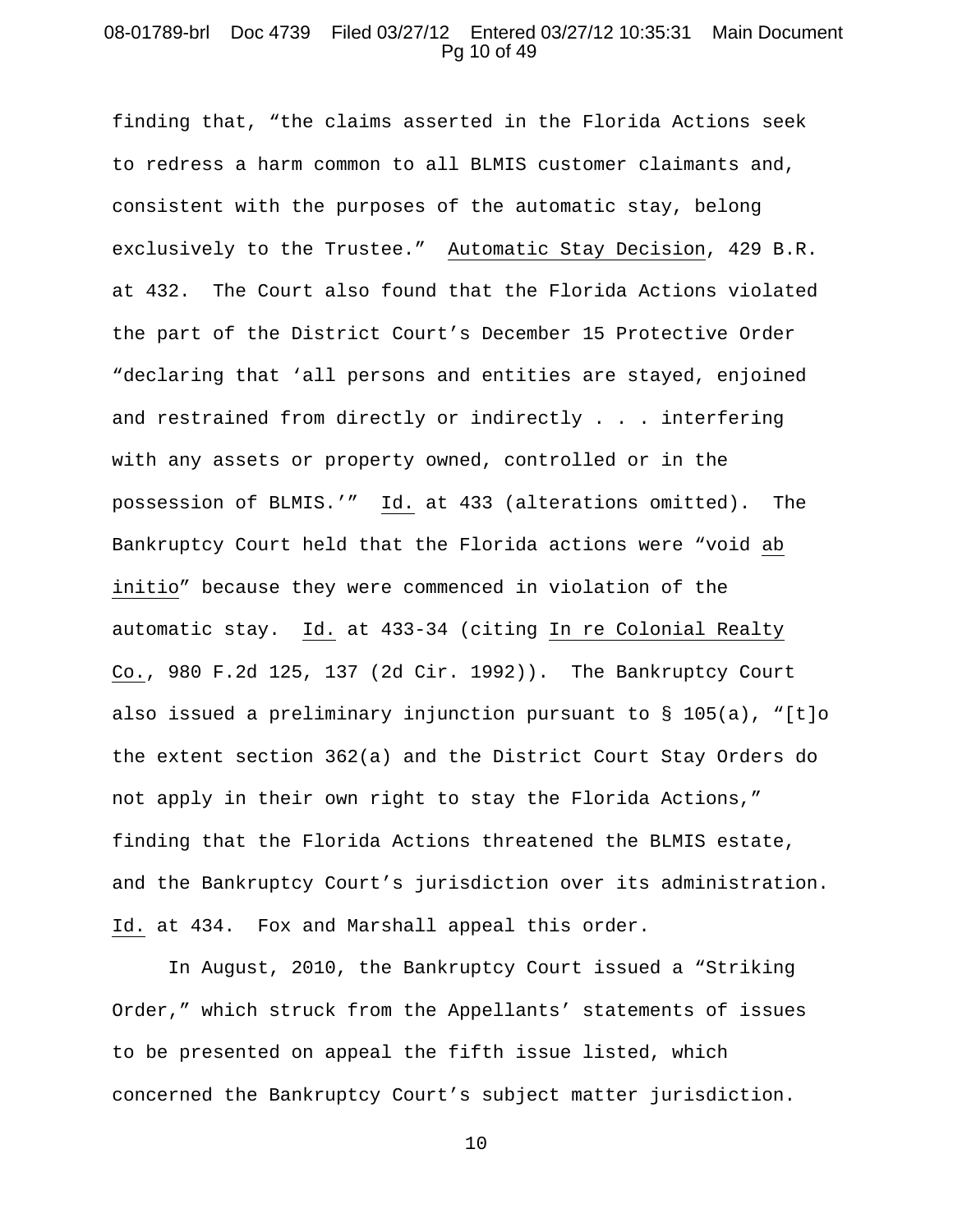## 08-01789-brl Doc 4739 Filed 03/27/12 Entered 03/27/12 10:35:31 Main Document Pg 11 of 49

See, e.g., Notice of Appeal, Picard v. Fox, No. 10 Civ. 7101 (S.D.N.Y. Sept. 16, 2010), ECF No. 1, Ex. A ("Striking Order"), at 1-2.

After the Bankruptcy Court's ruling on the preliminary injunction, Picard reached a settlement with the Picower defendants pursuant to which the Picower defendants agreed to return \$5 billion to the BLMIS estate, and to forfeit an additional amount of over \$2.2 billion to the Government. See Settlement Agreement at 3. That money, over \$7.2 billion in total, is currently in escrow pending the entry of a final, nonappealable order approving the settlement. Id. As part of the settlement agreement, Picard agreed to seek a permanent injunction pursuant to § 105(a) barring claims against the Picower defendants by BLMIS investors that are duplicative or derivative of the claims that were brought, or that could have been brought, by Picard. See id. at 5-6.

In December, 2010, Picard filed a motion in the Bankruptcy Court to approve the settlement, and to enter a permanent injunction as contemplated by the settlement agreement. Fox and Marshall objected to the settlement and the permanent injunction. See Settlement Order at 1-2. In a January 2011 Order, the Bankruptcy Court approved the settlement, finding that the settlement was fair, reasonable, equitable, and in the best interests of the BLMIS estate. Id. at 6. The Bankruptcy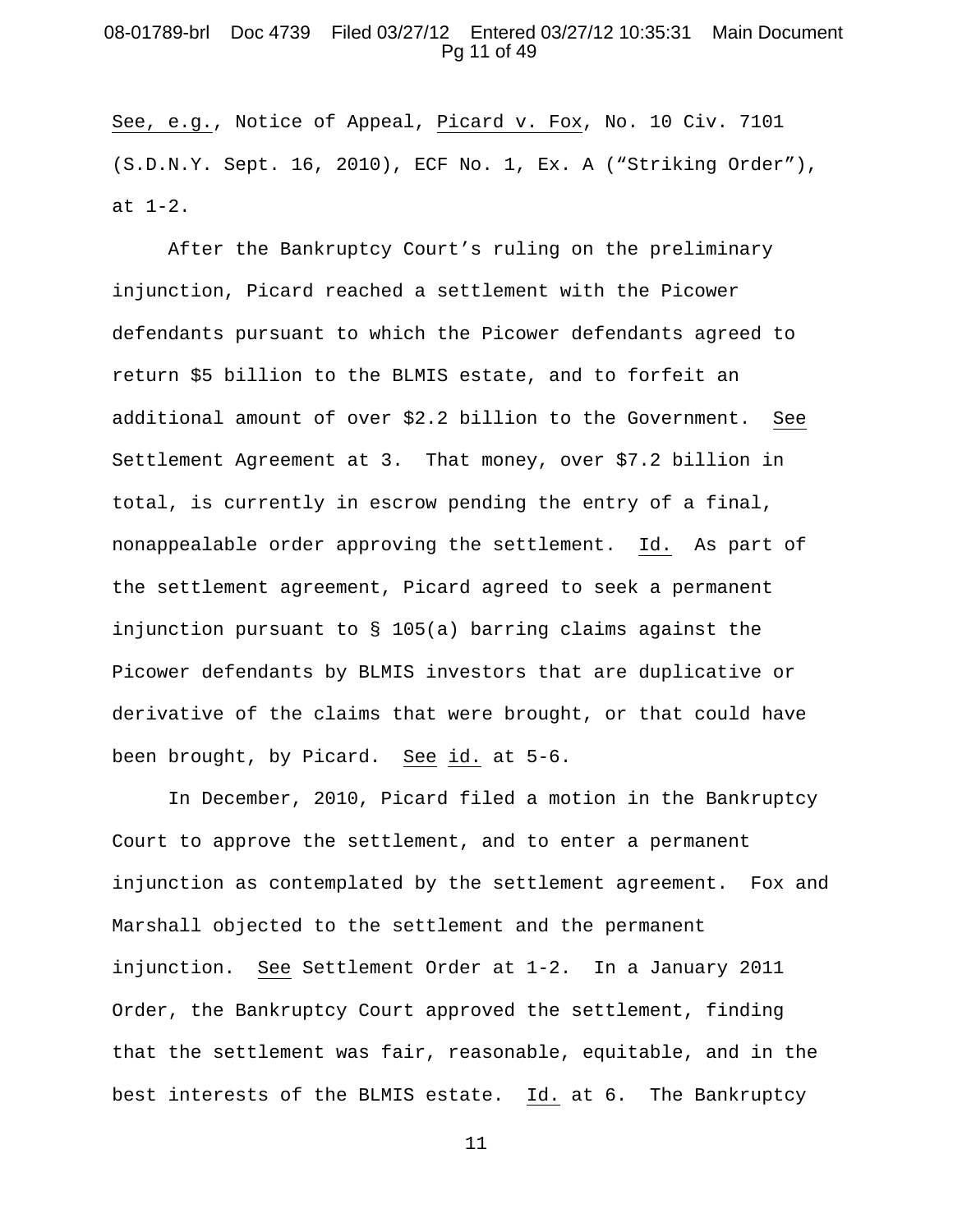# 08-01789-brl Doc 4739 Filed 03/27/12 Entered 03/27/12 10:35:31 Main Document Pg 12 of 49

Court also issued a permanent injunction barring claims against the Picower defendants by third parties that are duplicative or derivative of the claims that were brought, or that could have been brought, by Picard. See id. at 6-7.

The current appeals concern a number of the Bankruptcy Court's orders. Fox and Marshall appeal the order of the Bankruptcy Court declaring that the Florida Actions violated the automatic stay, and were therefore void ab initio, and the preliminary injunction issued by the Bankruptcy Court pursuant to § 105(a) enjoining the Appellants from proceeding with the Florida Actions to the extent that those actions were not barred by § 362(a). Fox and Marshall also appeal the Bankruptcy Court's order striking certain issues and corresponding portions of the record from their appeal of those rulings. Fox and Marshall also appeal separately the Bankruptcy Court's order approving the settlement agreement entered into by Picard with the Picower defendants, and the issuance of the permanent injunction that accompanied the approval of the settlement to the extent that it permanently bars them from prosecuting the Florida Actions.

A district court reviews a bankruptcy court's findings of fact for clear error and its legal conclusions de novo. See In re Bell, 225 F.3d 203, 209 (2d Cir. 2000); In re Metaldyne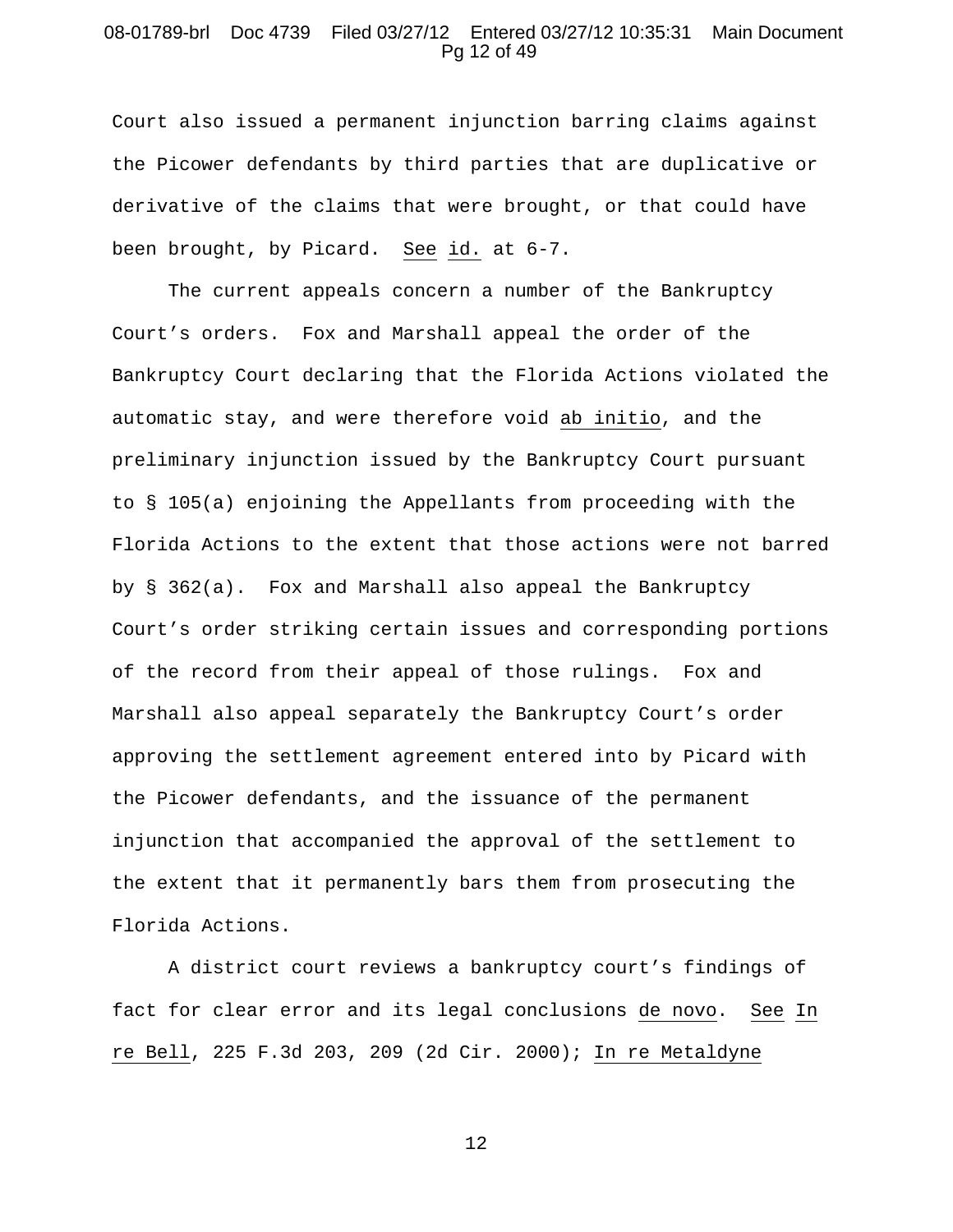### 08-01789-brl Doc 4739 Filed 03/27/12 Entered 03/27/12 10:35:31 Main Document Pg 13 of 49

Corp., 421 B.R. 620, 624 (S.D.N.Y. 2009); Fed. R. Bankr. P. 8013.

#### **II.**

As an initial matter, Fox and Marshall appeal the Bankruptcy Court's Striking Order. They argue that the Bankruptcy Court exceeded its jurisdiction by striking the fifth issue from their statement of issues on appeal. The issue that the Bankruptcy Court struck was "[w]hether the Bankruptcy Court erred by not determining that the trustee . . . was barred by the doctrine of in pari delecto [sic] from pursuing the claims asserted by the Appellants in their complaints in Florida federal court . . . ." Designation of the Record of Appellant Fox at 11, In re Madoff, No. 10 Civ. 4652 (S.D.N.Y. June 15, 2010), ECF No. 3; see also Striking Order at 3.

The Federal Rules of Bankruptcy Procedure require appellants from a decision by a bankruptcy court to file, within fourteen days of filing their notice of appeal, "a designation of the items to be included in the record on appeal and a statement of the issues to be presented." Fed. R. Bankr. P. 8006. With regard to the statement of the issues to be presented, courts in this Circuit have held that a district court may consider issues on appeal that are not included in that statement, because Rule 8006 "is not intended to bind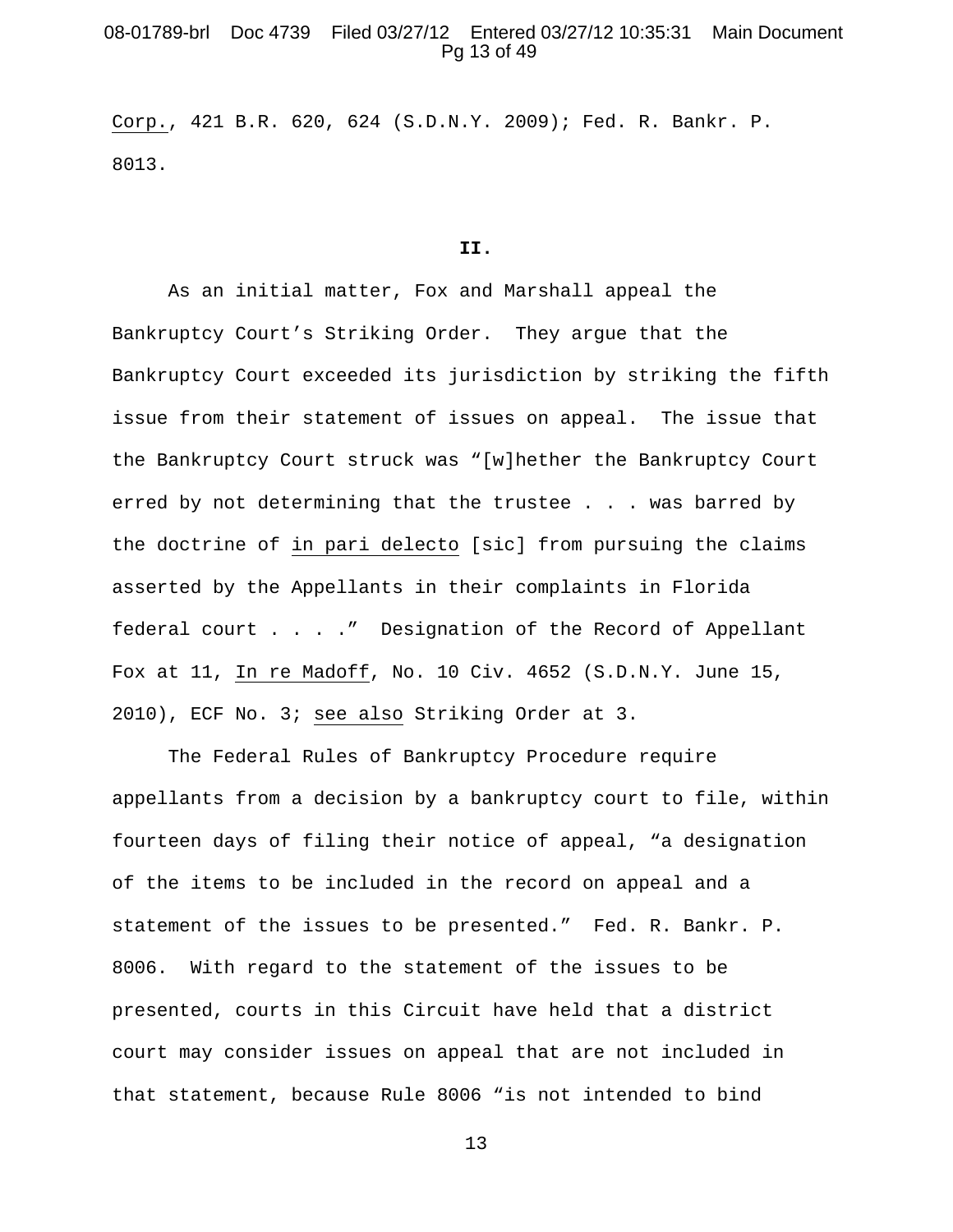### 08-01789-brl Doc 4739 Filed 03/27/12 Entered 03/27/12 10:35:31 Main Document Pg 14 of 49

either party to the appeal as to the issues that are to be presented." In re Cohoes Indus. Terminal, Inc., 90 B.R. 67, 70 (S.D.N.Y. 1988) (internal quotation marks and citation omitted).

Both of the parties cite cases indicating that a bankruptcy court has the power to strike documents from, and otherwise shape, the record on appeal, even after a notice of appeal has been filed. See, e.g., In re Ames Dep't Stores, Inc., 320 B.R. 518, 520 n.2 (Bankr. S.D.N.Y. 2005) ("[T]he docketing of the appeal in the district court did not divest the bankruptcy court of jurisdiction to determine the contents of the record on the appeal"). However, the power of a bankruptcy court to strike irrelevant documents from the record is not at issue. $^1$  $^1$  The question is whether a bankruptcy court may strike issues from appellate review by the district court. The parties cite no case that directly addresses the proposition.

Nevertheless, it is plain that a bankruptcy court lacks the power to prevent a district court from considering legal

 $\overline{a}$ 

<span id="page-13-0"></span> $1$  The Bankruptcy Court did purport to strike certain documents in its Striking Order. However, it did so because it was striking issue number five, and the relevant documents were alleged to be related to issue five. To the extent that this Court is considering issue five, the basis for the Bankruptcy Court's striking the documents—their lack of relevance—no longer applies. Moreover, "[t]here is authority for the proposition that even though matters were not considered by the court below, an application may still be made to the appellate court to supplement the record, for background, clarifications, or the like." Ames, 320 B.R. at 522-23 n.8.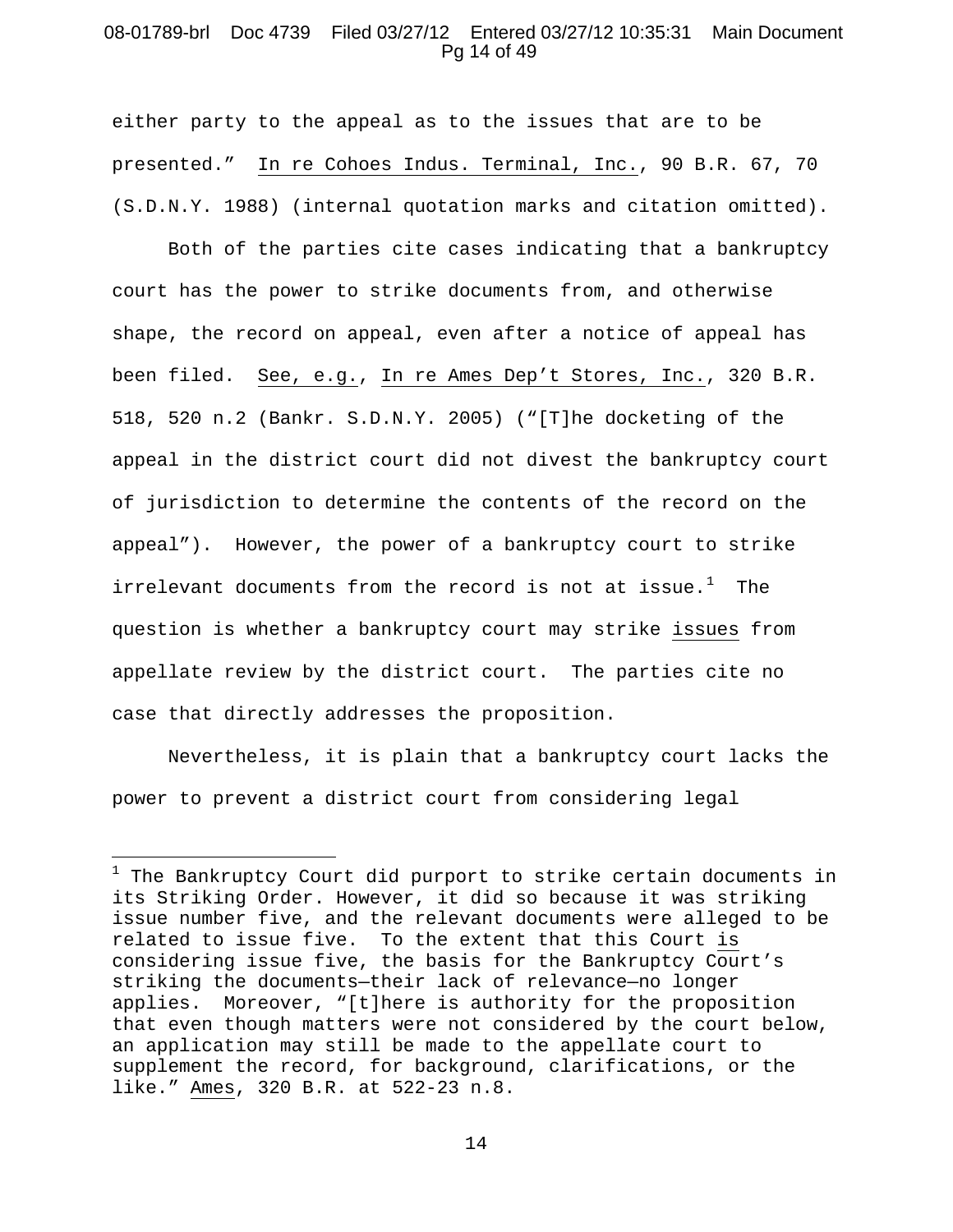### 08-01789-brl Doc 4739 Filed 03/27/12 Entered 03/27/12 10:35:31 Main Document Pg 15 of 49

arguments on appeal. No such power is specified in the jurisdictional statutes related to bankruptcy proceedings. See, e.g., 28 U.S.C. §§ 157, 158. More broadly, such a power, if it existed, would allow bankruptcy courts to insulate their legal decisions from review by Article III courts, in contravention of well-established Supreme Court precedent. See N. Pipeline Constr. Co. v. Marathon Pipe Line Co., 458 U.S. 50, 77 (1982) ("[T]he power to adjudicate 'private rights' must be vested in an Art. III court."). District court review of bankruptcy court decisions was designed specifically to avoid that result.

The Trustee argues that, in any event, the arguments raised in issue five—that the Bankruptcy Court ignored the doctrine of in pari delicto (and the related Wagoner Rule)—were waived because they were not raised before the Bankruptcy Court. "However, a court sitting on the appellate level has discretion to hear a new issue when necessary to avoid a manifest injustice or where the issue is purely legal and does not require additional fact-finding." In re Vargas Realty Enters., Inc., 440 B.R. 224, 234 (S.D.N.Y. 2010) (citing Matar v. Dichter, 563 F.3d 9, 13 n.4 (2d Cir. 2009)). The Court will exercise its discretion and consider issue five in this case, because issue five raises legal issues concerning the applicability of the doctrine of in pari delicto and the Wagoner Rule that require no further fact-finding.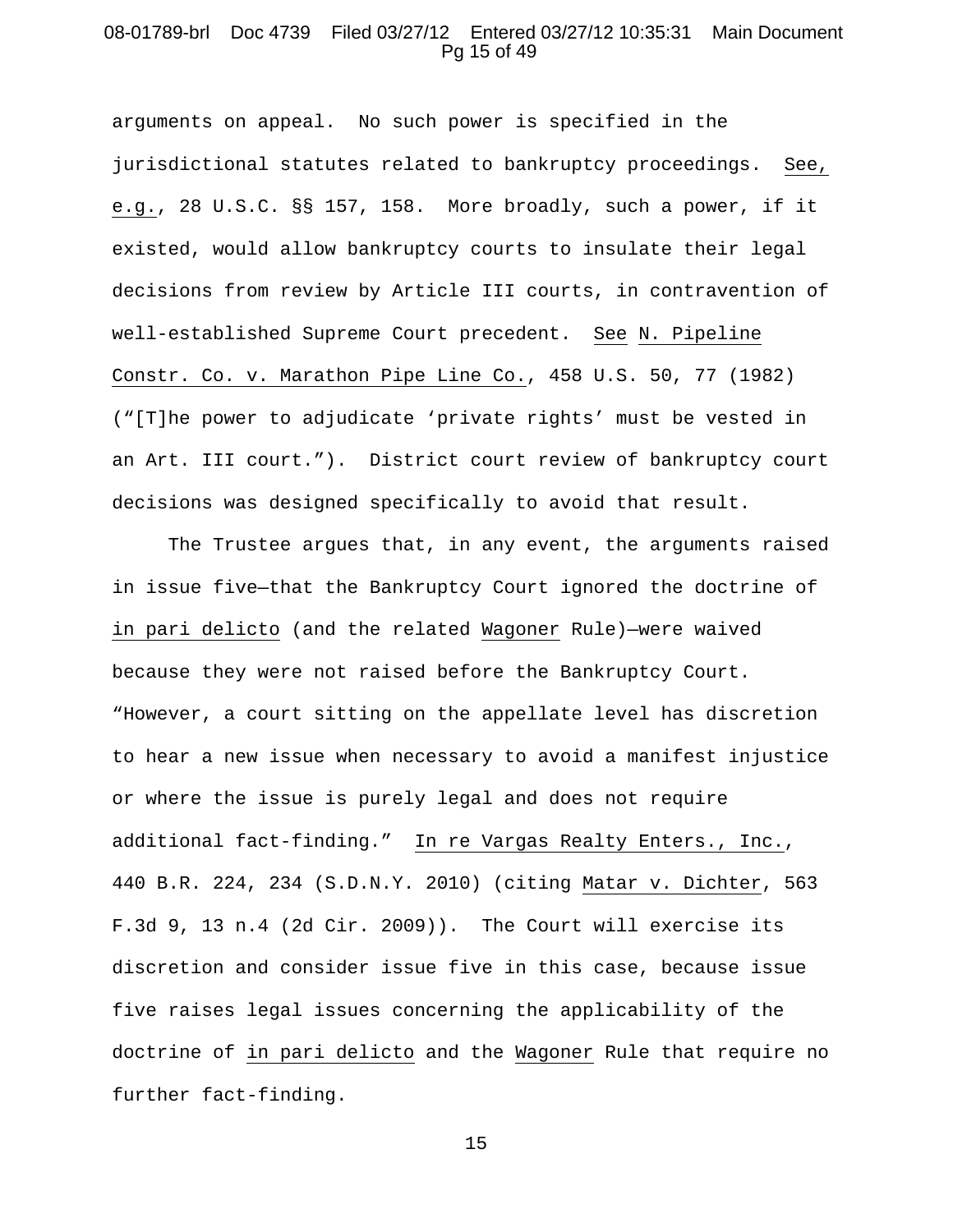# 08-01789-brl Doc 4739 Filed 03/27/12 Entered 03/27/12 10:35:31 Main Document Pg 16 of 49

Accordingly, the Striking Order of the Bankruptcy Court is **VACATED**. This Court will consider issue five in conjunction with the Appellants' other arguments.

#### **III.**

The Appellants appeal the Bankruptcy Court's order explained in the Automatic Stay Decision, that declared that the Florida Actions were barred by the automatic stay and were therefore void, and that further preliminarily enjoined the Appellants from pursuing the Florida Actions pursuant to § 105(a). The central issue in this appeal is whether the Bankruptcy Court had the power to declare the Florida Actions void and otherwise to enjoin the Appellants from prosecuting them. That question hinges on the nature of the Florida Actions—whether they are independent actions, or whether they are derivative or duplicative of claims that were the property of the BLMIS estate.

#### **A.**

#### **1.**

The automatic stay provision of the Bankruptcy Code operates to enjoin, among other things, "any act to obtain possession of . . . or to exercise control over property of the estate." 11 U.S.C. § 362(a)(3). "[A]ll legal or equitable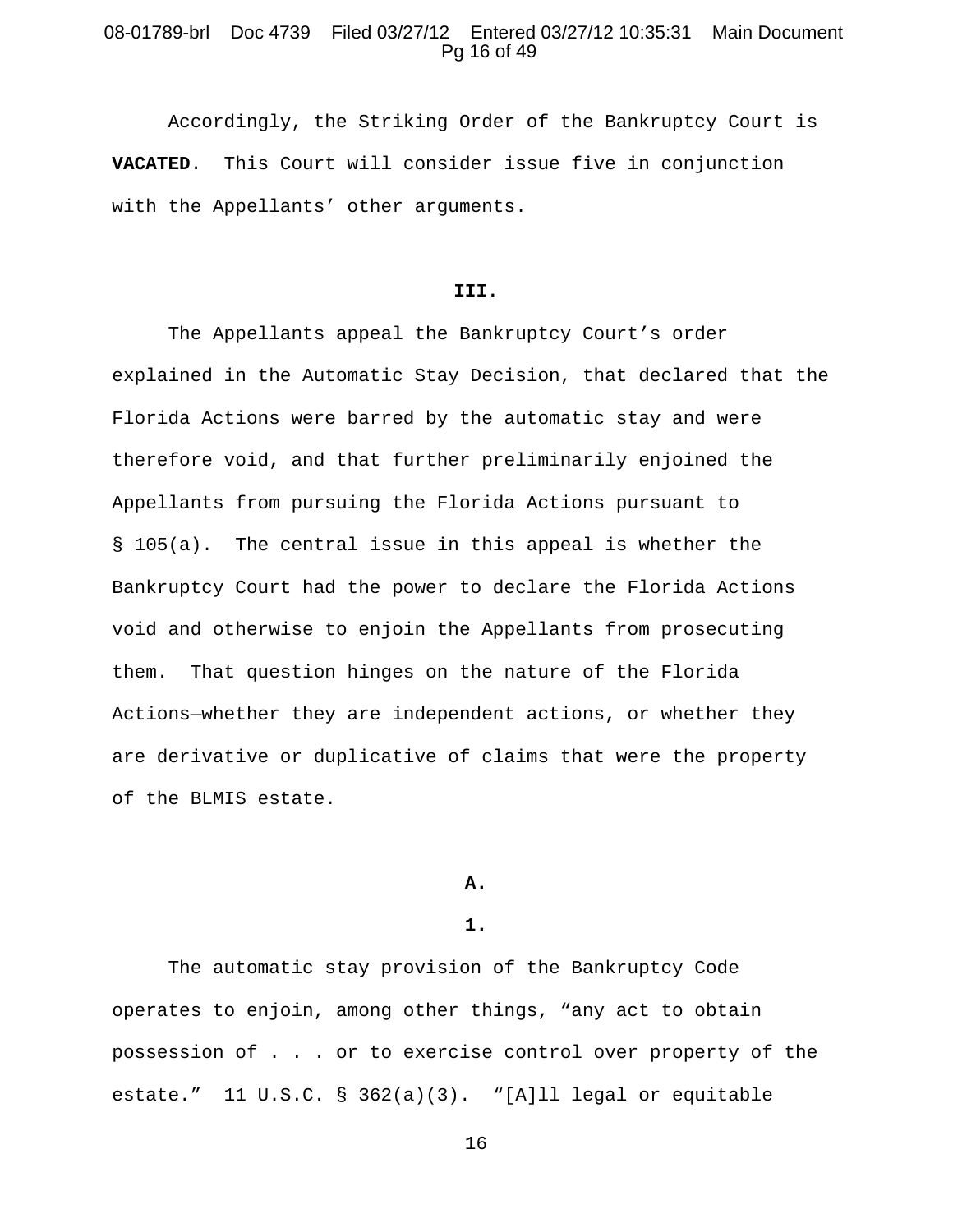# 08-01789-brl Doc 4739 Filed 03/27/12 Entered 03/27/12 10:35:31 Main Document Pg 17 of 49

interests of the debtor in property as of the commencement of the case," "wherever located and by whomever held," are property of the estate. Id. at  $\S$  541(a)(1). Causes of action may be property of the estate. In re Jackson*,* 593 F.3d 171, 176 (2d Cir. 2010). Indeed, "[e]very conceivable interest of the debtor, future, nonpossessory, contingent, speculative, and derivative, is within the reach" of the term "property of the estate." In re Saint Vincents Catholic Med. Ctrs. of N.Y., 449 B.R. 209, 217 (S.D.N.Y. 2011) (quoting Chartschlaa v. Nationwide Mut. Ins. Co., 538 F.3d 116, 122 (2d Cir. 2008)).

In addition, the automatic stay operates to enjoin "the commencement or continuation . . . [of an] action or proceeding against the debtor . . . , or to recover a claim against the debtor . . . ." 11 U.S.C. §  $362(a)(1)$ ,  $(6)$ . Actions "to recover a claim against the debtor" can include actions by creditors against the debtor's transferees in certain circumstances. See Colonial, 980 F.2d at 128, 132 (Florida fraudulent conveyance action by the FDIC against the wife of one of the general partners of the debtor partnership was barred by  $$362(a)(1))$ .

A major objective of the automatic stay is "to prevent dissipation of the debtor's assets before orderly distribution to creditors can be effected." S.E.C. v. Brennan, 230 F.3d 65, 70 (2d Cir. 2000) (internal quotation marks omitted). "In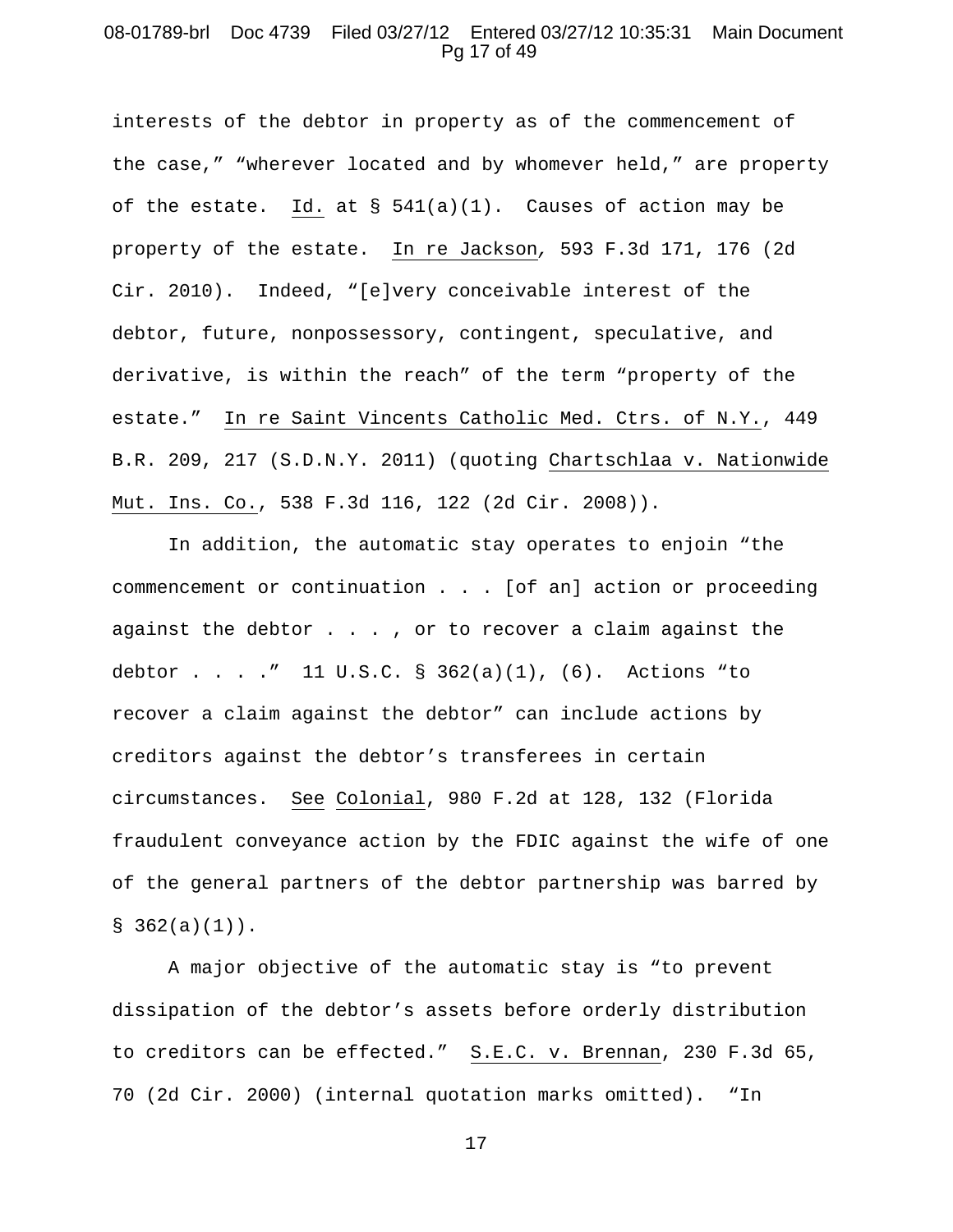## 08-01789-brl Doc 4739 Filed 03/27/12 Entered 03/27/12 10:35:31 Main Document Pg 18 of 49

addition, the automatic stay provision is intended to allow the bankruptcy court to centralize all disputes concerning property of the debtor's estate so that reorganization can proceed efficiently, unimpeded by uncoordinated proceedings in other arenas." Id. (internal quotation marks omitted). As the Bankruptcy Court noted, "[t]he automatic stay is one of the most fundamental bankruptcy protections and applies broadly to 'give[] the debtor a breathing spell' and to prevent creditors from 'obtain[ing] payment of the[ir] claims in preference to and to the detriment of other creditors.'" Automatic Stay Decision, 429 B.R. at 430 (quoting H.R. Rep. No. 95-595, at 340 (1977) and S. Rep. No. 95-989, at 49 (1978)); see also St. Paul Fire & Marine Ins. Co. v. PepsiCo, Inc., 884 F.2d 688, 701 (2d Cir. 1989) ("Congress intended to protect all creditors by making the trustee the proper person to assert claims against the debtor. This reasoning extends to common claims against the debtor's alter ego or others who have misused the debtor's property in some fashion.").

The Court of Appeals for the Second Circuit has explained that "actions taken in violation of the stay are void and without effect." Colonial, 980 F.2d at 137 (internal quotation marks omitted).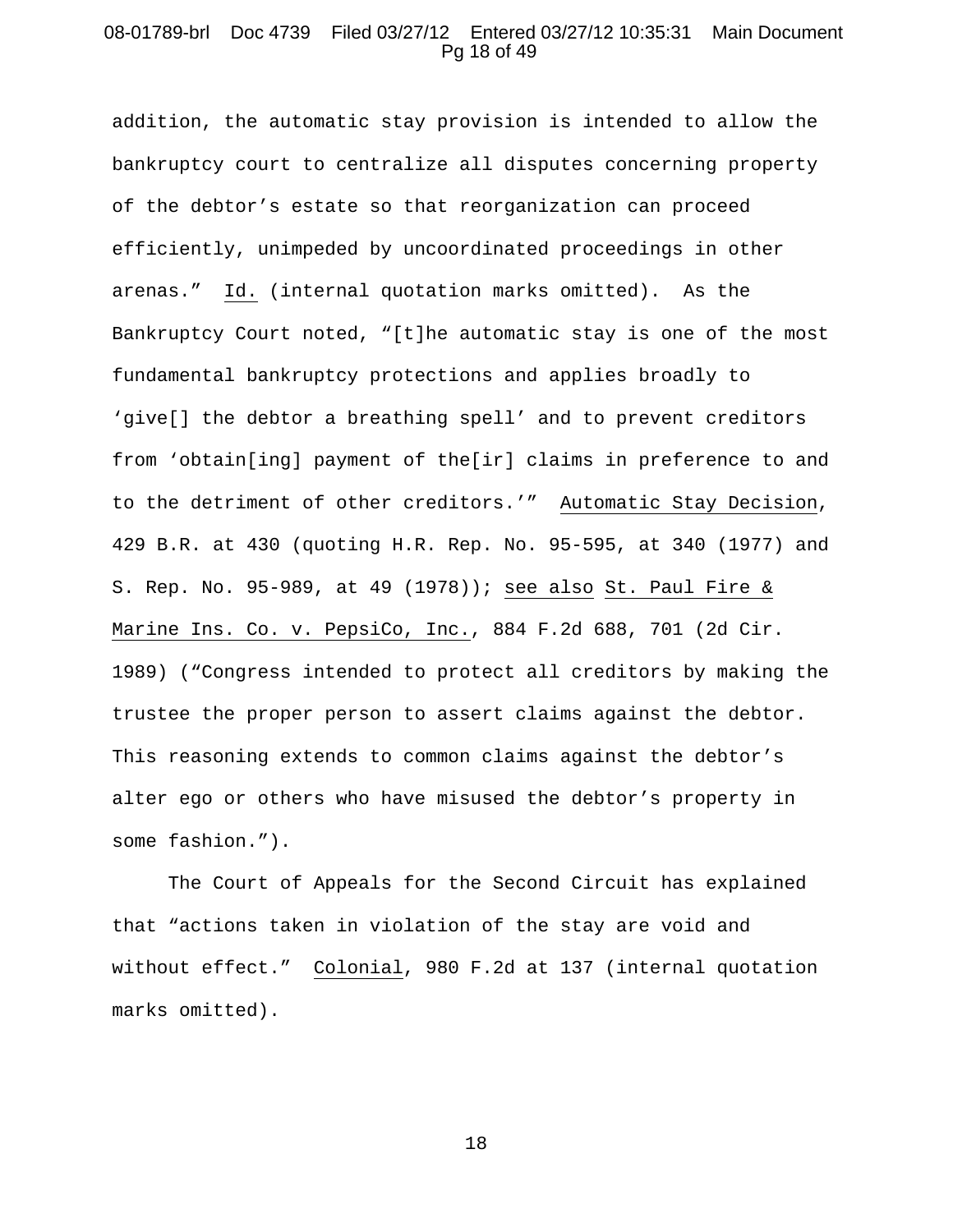# 08-01789-brl Doc 4739 Filed 03/27/12 Entered 03/27/12 10:35:31 Main Document Pg 19 of 49

**2.**

In this case, the Bankruptcy Court held that the claims asserted in the Florida Actions against the Picower defendants are the property of the estate pursuant to  $\S$  362(a)(3), and thus that the Florida Actions were void and without effect because they were filed in violation of the automatic stay. See, e.g., In re The 1031 Tax Grp., LLC, 397 B.R. 670, 681-82 (Bankr. S.D.N.Y. 2008) (causes of action that "are property of the estate pursuant to Bankruptcy Code § 541 . . . are subject to the automatic stay under Bankruptcy Code  $\S$  362(a)(3)"). The Court of Appeals for the Second Circuit has explained that "[i]f a claim is a general one, with no particularized injury arising from it, and if that claim could be brought by any creditor of the debtor, the trustee is the proper person to assert the claim, and the creditors are bound by the outcome of the trustee's action." St. Paul, 884 F.2d at 701; see also, e.g. Pereira v. Farace, 413 F.3d 330, 342 (2d Cir. 2005). This reasoning applies to claims against a non-debtor third party. St. Paul, 884 F.[2](#page-18-0)d at  $701.^2$ 

 $\overline{a}$ 

<span id="page-18-0"></span> $2$  The Appellants argue that St. Paul does not apply in this case because in St. Paul the creditors had asserted a fraudulent transfer claim, while the appellants here did not assert such a claim in the Florida Actions. This argument is unpersuasive because, as explained more fully below, the Florida Actions are duplicative and derivative of the Trustee's fraudulent transfer claim.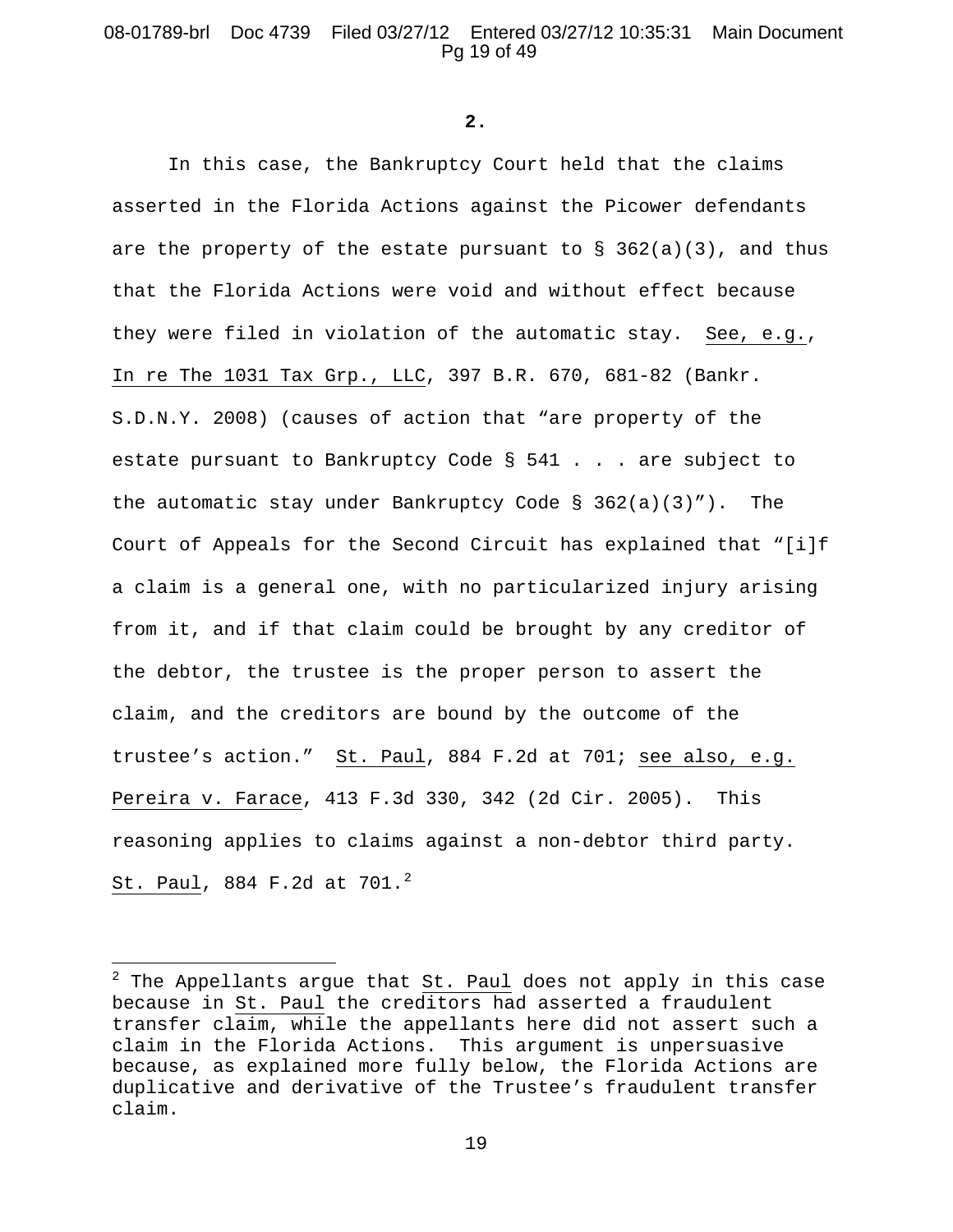# 08-01789-brl Doc 4739 Filed 03/27/12 Entered 03/27/12 10:35:31 Main Document Pg 20 of 49

In this case, neither of the Appellants disputes that the factual allegations in their respective Florida complaints are virtually identical to those made by Picard in his New York Action against the Picower defendants. (See, e.g., Oral Arg. Tr. 5, Dec. 19, 2011 ("Let's assume they are substantially the same facts, I suggest.").) Indeed, the complaints in the Florida Actions explicitly rely on the Trustee's complaint in the New York Action, (see, e.g., Fox Complaint ¶ 3), and cite to the Trustee's complaint throughout. (See, e.g., Fox Complaint ¶¶ 15-28, 30-31, 37-38, 43, 46, 55, 59-60, 63.) The Florida Actions, like Picard's New York Action, are based upon the same conduct by the Picower Defendants: involvement in the Madoff Ponzi scheme, and the transfer of billions of dollars in BLMISheld customer funds to the Picower defendants. The Florida complaints contain no additional allegations of acts by the Picower defendants that were directed toward the Appellants specifically, or any duty owed specifically to the Appellants by the Picower defendants. Put bluntly, the wrongs pleaded in in the Florida Actions and in the Trustee's action are the same. Cf. In re Granite Partners, L.P., 194 B.R. 318, 325 (Bankr. S.D.N.Y. 1996) ("To determine [whether a trustee has] standing [to assert a claim], the court must look to the nature of the wrongs alleged in the complaint without regard to the plaintiff's designation, and the nature of the injury for which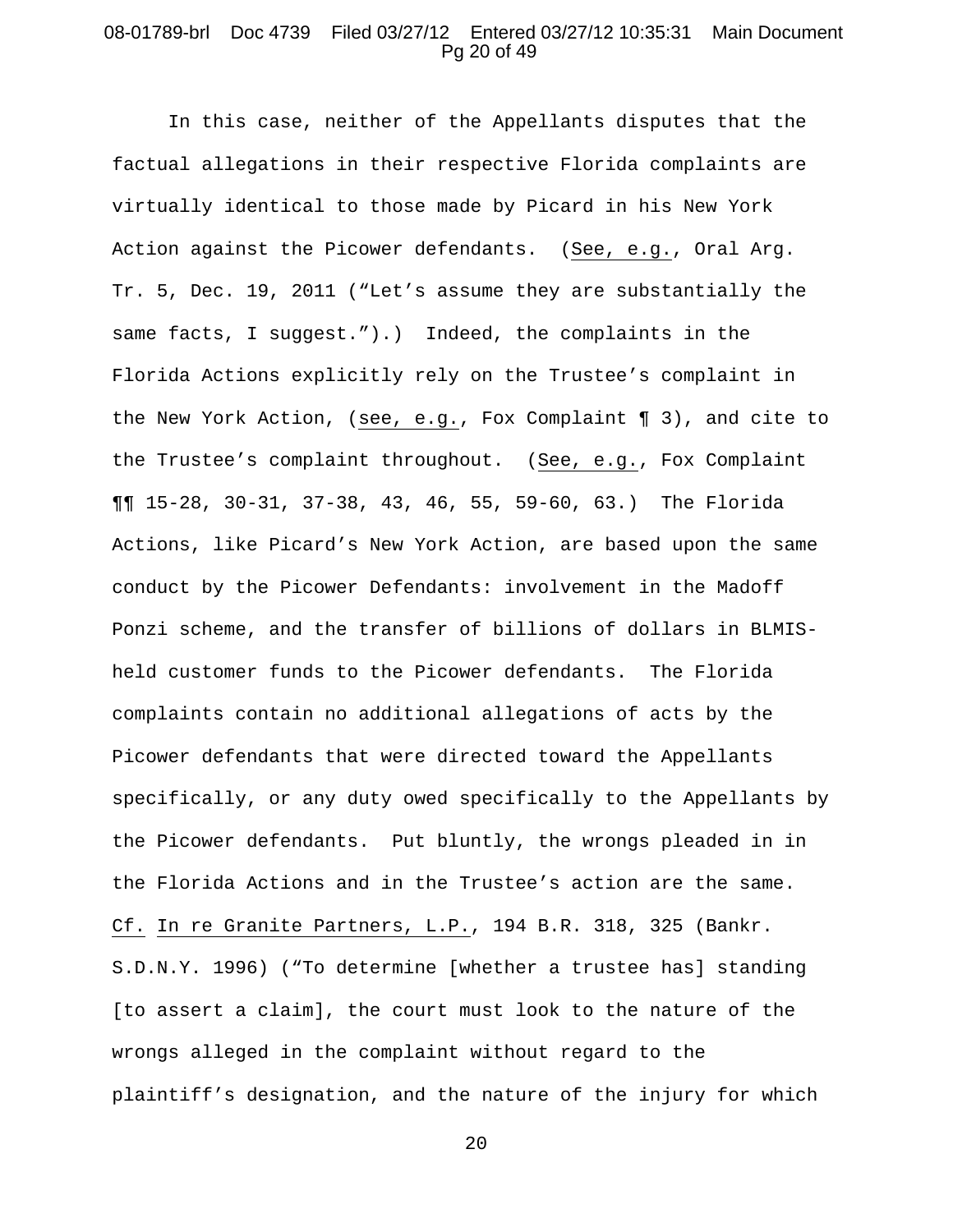# 08-01789-brl Doc 4739 Filed 03/27/12 Entered 03/27/12 10:35:31 Main Document Pg 21 of 49

relief is sought . . . ." (citations omitted)); Kramer v. W. Pac. Indus., Inc. 546 A.2d 348, 352 (Del. 1988) (cited by Granite Partners, 194 B.R. at 325) ("In determining the nature of the wrong alleged, a court must look to the body of the complaint, not to the plaintiff's designation or stated intention." (internal quotation marks omitted)) (shareholder derivative suit context).

 The alleged wrongful acts harmed every BLMIS investor (and BLMIS itself) in the same way: by withdrawing billions of dollars in customer funds from BLMIS and thus substantially diminishing the assets available to BLMIS to pay its customers and creditors, and to continue to function. Indeed, the very essence of the allegations against the Picower defendants is that they paid themselves out of assets that comprised other customers' accounts, thereby diminishing the value of BLMIS. (See, e.g., Fox Complaint ¶ 73 ("Defendants participated in and profited from the fraud on other BLMIS customers, and . . . converted the cash (there were no securities) of other BLMIS account holders to pay themselves these fictitious profits.").) There is no allegation that the Picower defendants owed any duty directly to the Appellants. Cf. In re Johns-Manville Corp., 517 F.3d 52, 55 (2d Cir. 2008) ("[T]he bankruptcy court erred insofar as it enjoined suits that, as a matter of state law, are predicated upon an independent duty owed by Travelers to the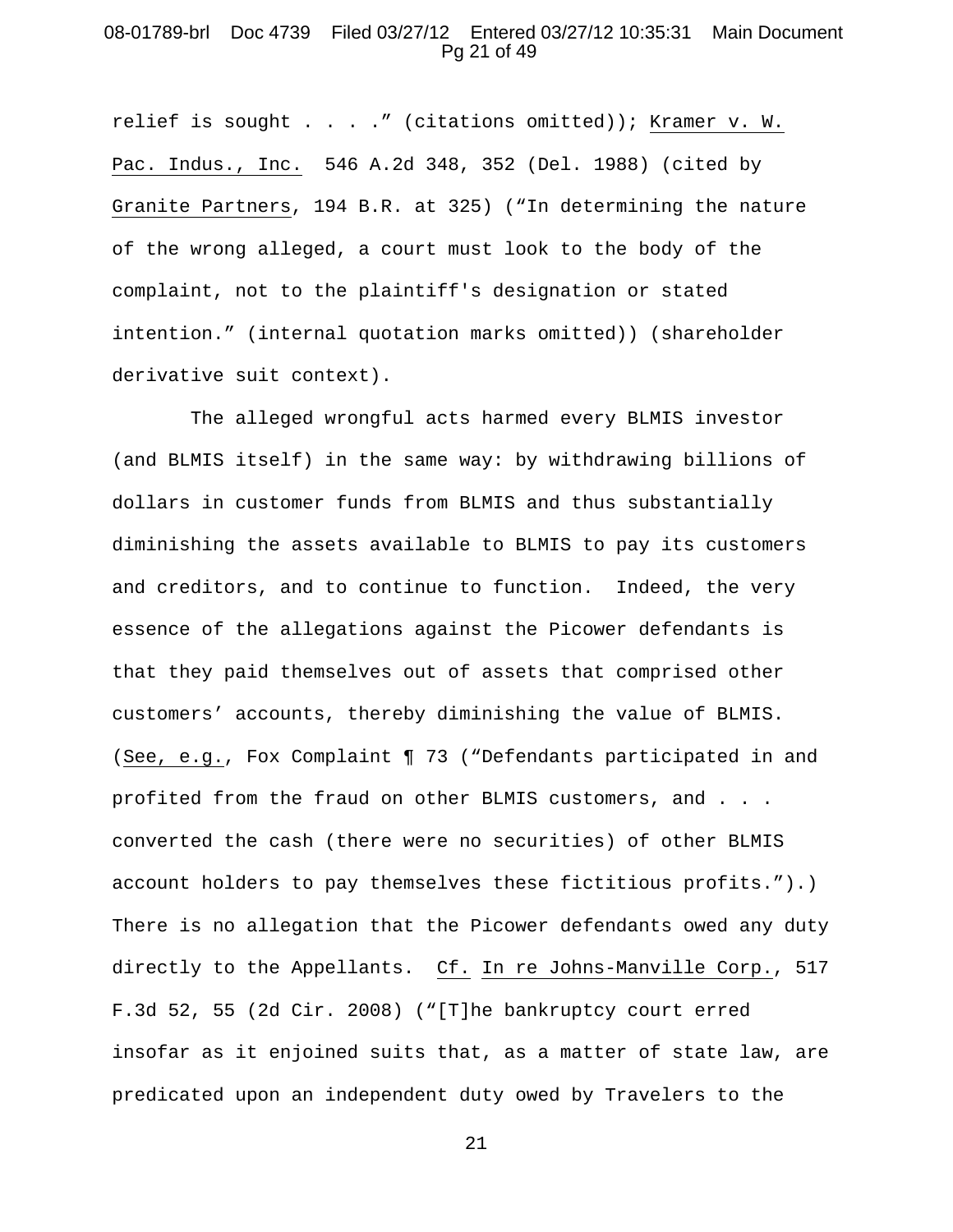# 08-01789-brl Doc 4739 Filed 03/27/12 Entered 03/27/12 10:35:31 Main Document Pg 22 of 49

Appellants . . . ."), rev'd on other grounds sub nom, Travelers Indem. Co. v. Bailey, 129 S. Ct. 2195 (2009); Granite Partners, 194 B.R. at 325 (noting that a third party may be subject to suit directly by the shareholders of a debtor "where the allegedly wrongful conduct violates a separate duty to the complaining shareholder independent of the fiduciary duties that the wrongdoer owes to all of the shareholders"). The claims asserted in the Florida Actions are, at bottom, "general one[s]," St. Paul, 884 F.2d at 701, that seek to recover for an injury that was inflicted not by specific acts of the Picower defendants directed toward the Appellants themselves, and not by violating a duty owed directly to the Appellants, but by a single set of actions that harmed BLMIS and all BLMIS customers in the same way and for the same reason.

Moreover, the claims asserted in the Florida Actions are claims that "could be brought by any creditor of the debtor." Id. Indeed, Appellant Marshall, at oral argument, asserted that "every single [BLMIS] customer" could have brought the claims alleged in the Florida Actions. (Oral Arg. Tr. at 17.) Even without that concession, though, it is plain that every BLMIS customer suffered the same types of damages asserted by the Appellants in the Florida Actions. The damages are all based on the alleged actions of the Picower defendants withdrawing funds from BLMIS to which they were not entitled and thereby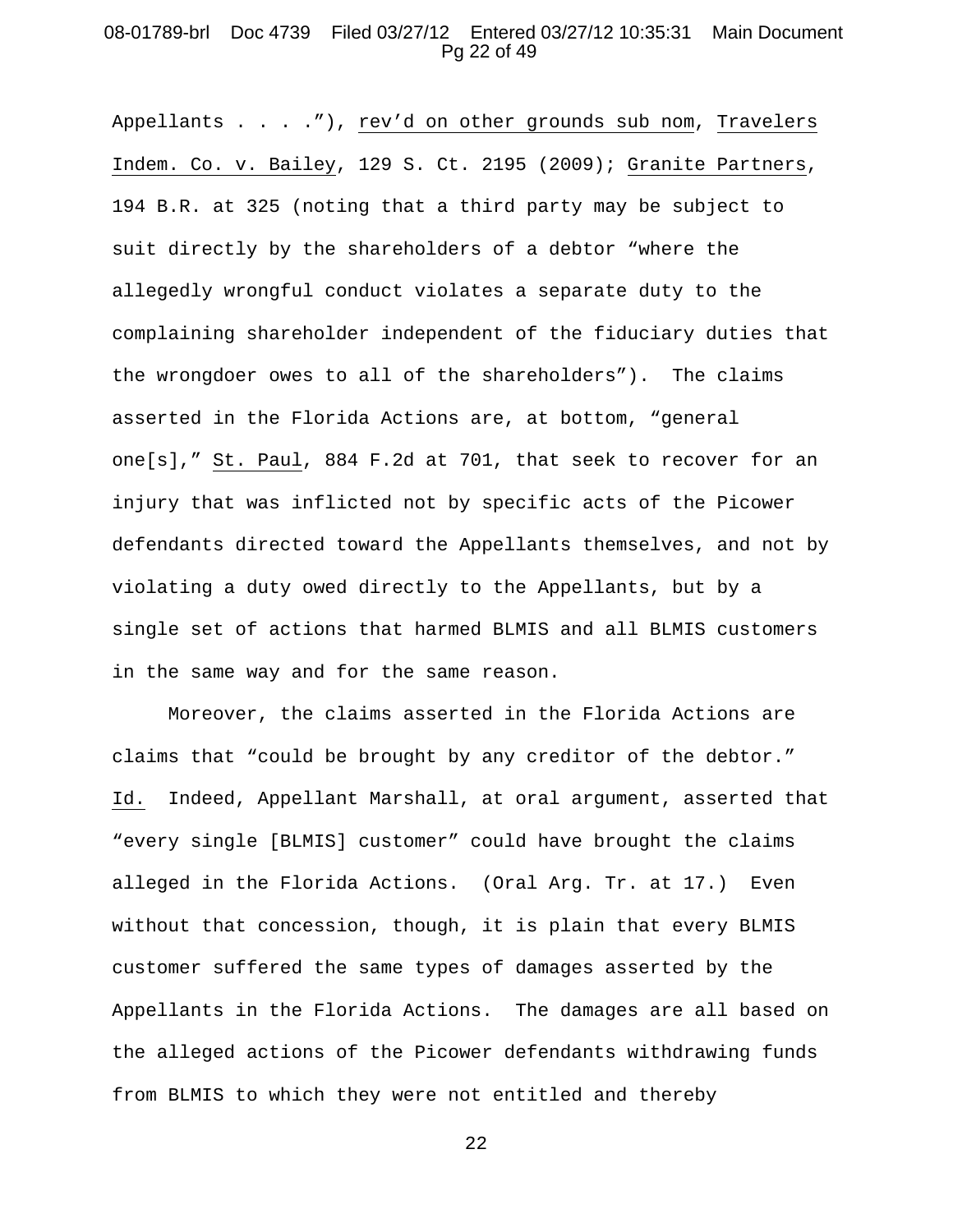# 08-01789-brl Doc 4739 Filed 03/27/12 Entered 03/27/12 10:35:31 Main Document Pg 23 of 49

diminishing the funds that could otherwise be paid to the customers of BLMIS in an appropriate distribution mechanism which has been found to be the Net Equity method. The Appellants attempt to circumvent this obvious proposition by arguing that they are seeking different damages from the distributions to be made according to the Net Equity method. They claim that they are seeking the lost time-value of their investments as well as any taxes paid on gains that never existed. But these are all the same types of damages that could be claimed by other BLMIS customers in general. Every BLMIS investor did not receive their final BLMIS balance, and thus lost the time-value of their investment, as well as any taxes paid on gains that never existed. Some BLMIS customers did not withdraw an amount greater than their principal investment, and thus lost some of their principal investment in the Madoff scheme, and those investors are SIPA payees who are eligible to make a claim against the BLMIS estate for their principal investment. See generally Net Equity Decision. But the loss of any principal investment by the SIPA payees was in addition to the loss of the time-value of their investment and any tax costs associated with the fictitious gains on their accounts. Those alleged losses were suffered by every BLMIS customer, whether a SIPA payee or not, in the same way and for the same reason, and any cause of action asserting those damages, based on the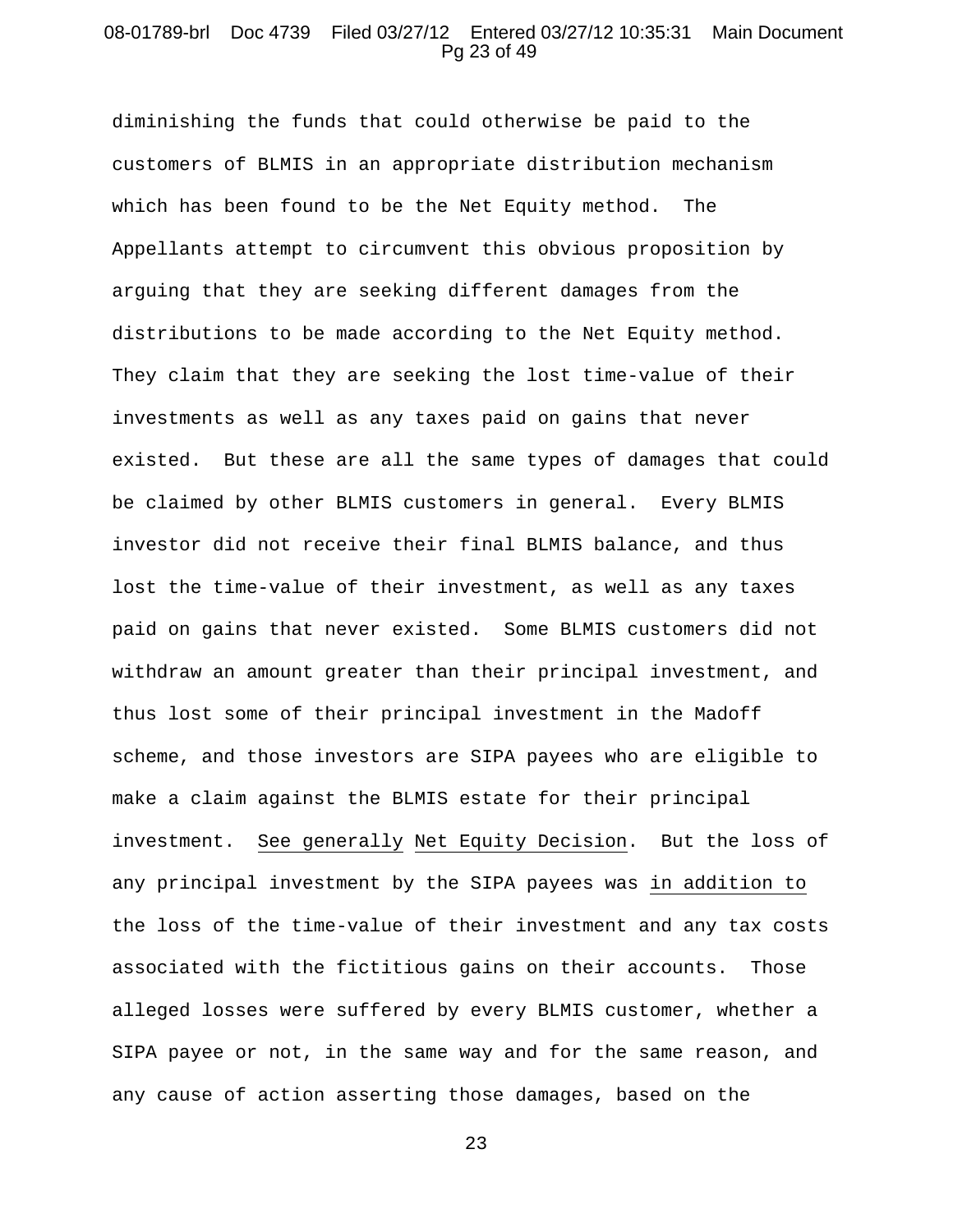## 08-01789-brl Doc 4739 Filed 03/27/12 Entered 03/27/12 10:35:31 Main Document Pg 24 of 49

generalized facts alleged in the Florida Actions (and in the Trustee's New York Action) are therefore common to all BLMIS customers. See St. Paul, 884 F.2d at 704 ("This, however, is precisely the situation that the Bankruptcy Code is designed to eliminate. . . . All . . . creditors are to be treated equally if their injuries are not different in kind."); see also Steinberg v. Buczynski, 40 F.3d 890, 893 (7th Cir. 1994) ("[T]here is a difference between a creditor's interest in the claims of the corporation against a third party, which are enforced by the trustee, and the creditor's own direct—not derivative—claim against the third party, which only the creditor himself can enforce.").

In this case, there ultimately is no substantive difference between the claims already asserted by the Trustee, on behalf of the BLMIS estate, in the New York Action, and those claims asserted in the Florida Actions. See, e.g., MacArthur Co. v. Johns-Manville Corp., 837 F.2d 89, 92-93 (2d Cir. 1988) (the bankruptcy court could enjoin suits by plaintiffs whose rights were "derivative" of the debtor's rights, because the "plaintiffs' claims are inseparable from [the debtor's] and are consequently well within the Bankruptcy Court's jurisdiction over [the debtor's] assets.") Because the claims asserted in the Florida Actions are general claims common to all BLMIS investors that are substantively duplicative of the Trustee's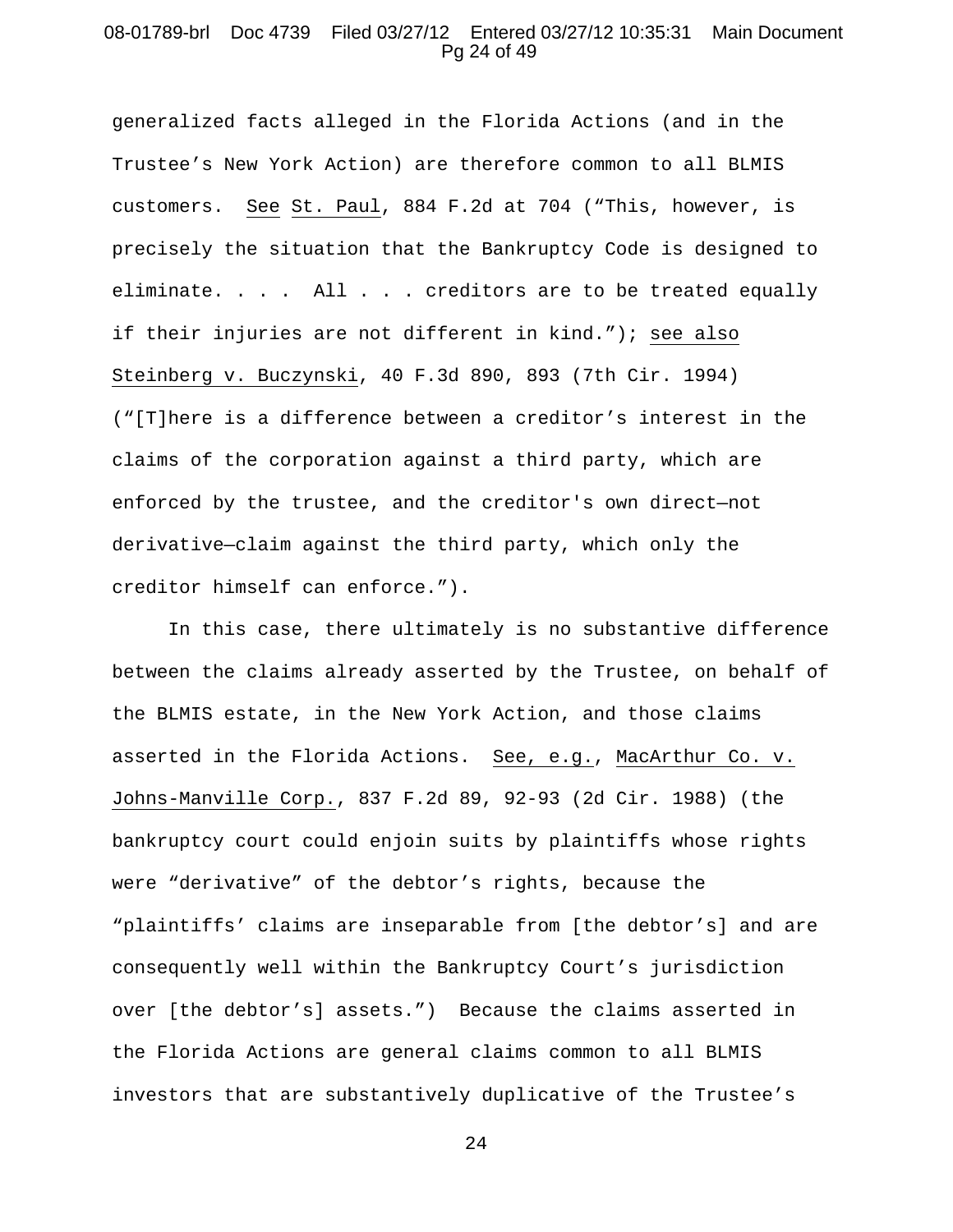# 08-01789-brl Doc 4739 Filed 03/27/12 Entered 03/27/12 10:35:31 Main Document Pg 25 of 49

fraudulent transfer action, the Bankruptcy Court correctly found that the claims asserted in the Florida Actions were the property of the estate.

#### **3.**

The Appellants argue that, unlike the causes of action in the Trustee's New York Action, which sound in bankruptcy, the Florida Actions assert causes of action that sound in tort. However, this nominal difference does not amount to a substantive difference. If potential creditors could bypass the automatic stay injunction by simply pleading around it, even when the substance of their claims—the wrongful acts pleaded, the relationships and duties between the actors, the nature of the damages suffered—was identical to the substance of an action already brought by a trustee, the bankruptcy laws' core purpose would be severely undermined, because some potential creditors could "obtain[] payment of the[ir] claims in preference to and to the detriment of other creditors" simply by styling their pleadings as sounding in tort.<sup>[3](#page-24-0)</sup> Automatic Stay Decision, 429

 $\overline{a}$ 

<span id="page-24-0"></span> $3$  Courts look to state law to determine whether a claim is the property of the estate and so should be asserted by the trustee. See, e.g., Hirsch v. Arthur Andersen & Co., 72 F.3d 1085, 1093 (2d Cir. 1995). However, the Appellants have not argued that their claims are not the property of the estate or are not otherwise barred because of some particular element of Florida law. In any event, under Florida law, fraudulent transfer actions involving payments to third-parties in connection with a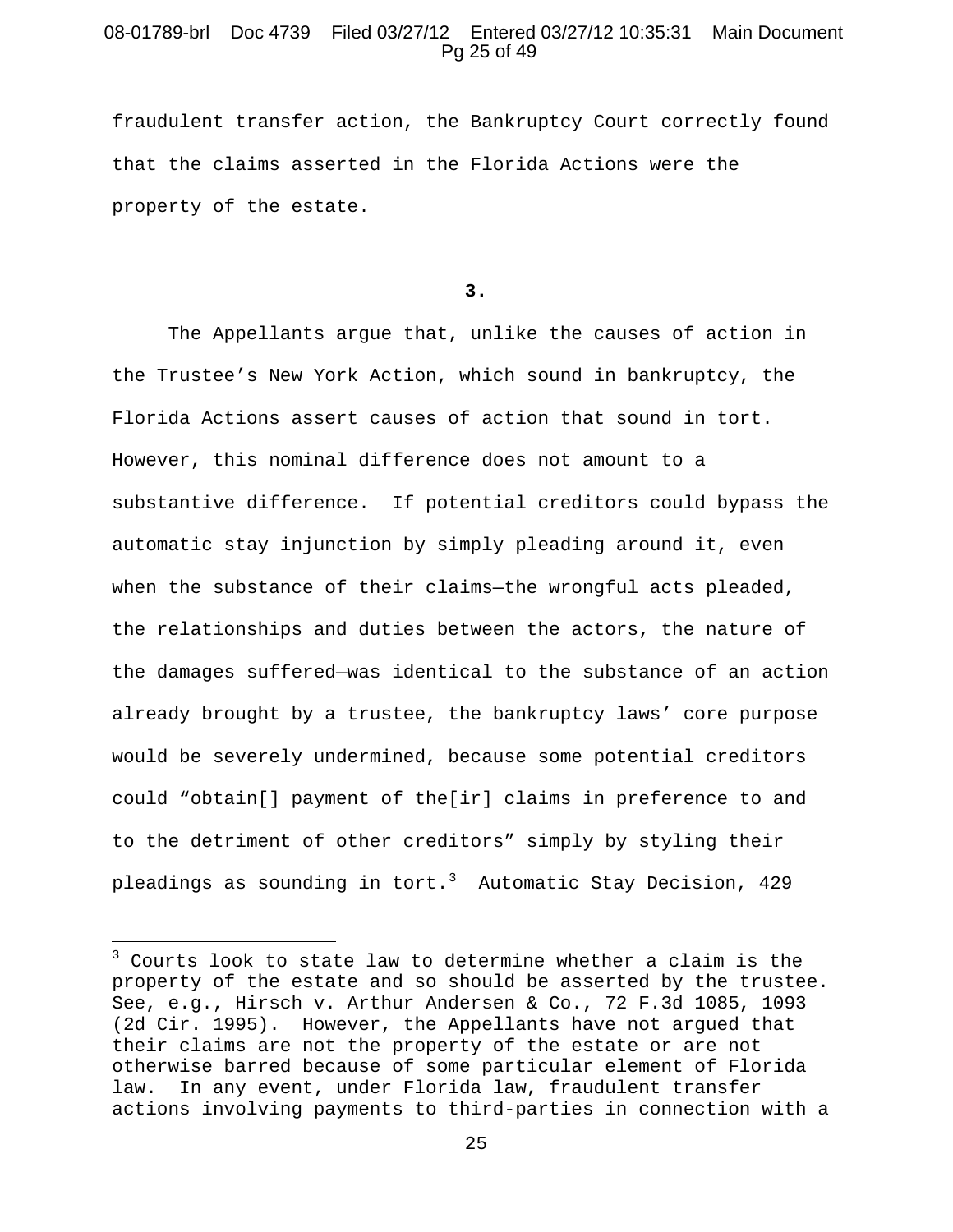## 08-01789-brl Doc 4739 Filed 03/27/12 Entered 03/27/12 10:35:31 Main Document Pg 26 of 49

B.R. at 430 (second alteration in original) (quoting H.R. Rep. No. 95-595, at 340 (1977) and S. Rep. No. 95-989, at 49 (1978)).

To the extent that the Appellants urge that the claims asserted in the Florida Actions are not property of the estate by virtue of the names of the causes of action asserted, this argument is unpersuasive. While as a general matter a court should accept as true the allegations pleaded in a complaint at this stage in a case, that principle has limits. The Court of Appeals for the Second Circuit has rejected "rigid reading[s] of 'property of the estate,'" explaining that the meaning of that term is "broad." United States v. Whiting Pools, Inc., 674 F.2d 144, 150 & n.10 (2d Cir. 1982), aff'd, 462 U.S. 198 (1983); see also Duparquet Huot & Moneuse Co. v. Evans, 297 U.S. 216, 218 (Cardozo, J.) ("To fix the meaning of [provisions of the Bankruptcy Code] there is need to keep in view . . . the structure of the statute, and the relation, physical and logical, between its several parts."); Matter of Commonwealth Oil Refining Co., Inc., 805 F.2d 1175, 1187 (5th Cir. 1986) ("[T]he legislative intent underlying § 362[] should not be

Ponzi scheme are properly brought by the trustee of the estate. See, e.g., In re Old Naples Secs., Inc., 343 B.R. 310, 320-321 (Bankr. M.D. Fla. 2006). Because the claims asserted in the Florida action are duplicative of the Trustee's fraudulent transfer action, Florida law does not alter the conclusion that those claims are the property of the estate.

 $\overline{a}$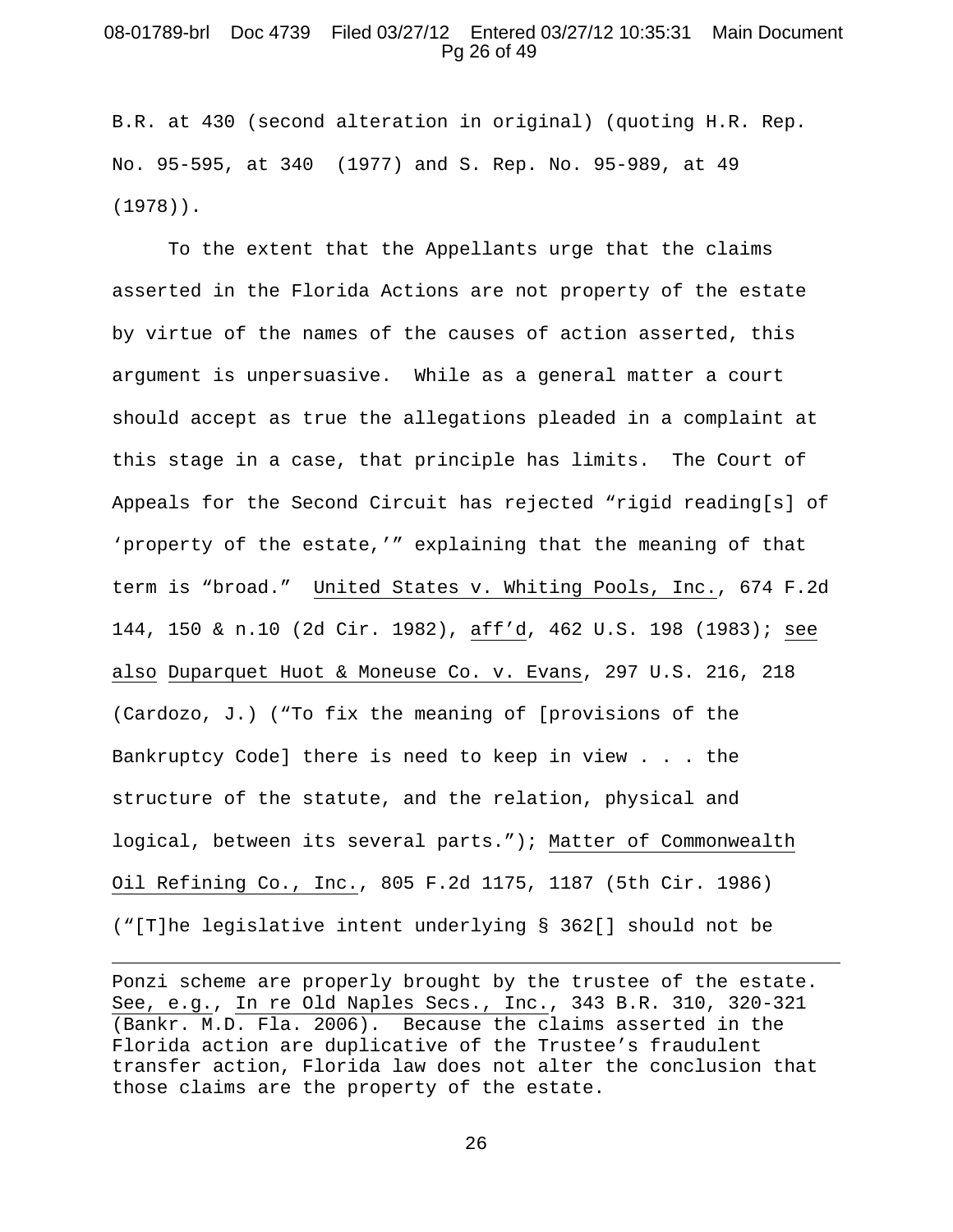## 08-01789-brl Doc 4739 Filed 03/27/12 Entered 03/27/12 10:35:31 Main Document Pg 27 of 49

undermined by artful pleading that depends on form rather than substance." (citation and internal quotation marks omitted)). Indeed, courts in this district have looked past the nominal title of the cause of action pleaded in assessing whether or not a claim is in substance duplicative or derivative of a claim that is the property of the Trustee. See In re Ionosphere Clubs, Inc., 156 B.R. 414, 439 (S.D.N.Y. 1993) ("The creditor of any bankrupt may allege that the prior dealings of other parties with the bankrupt rendered it insolvent; however, such a claim is for fraudulent conveyance properly brought by the Trustee, not for tortious interference of contract."), aff'd, 17 F.3d 600 (2d Cir. 1994). In substance, the claims asserted in the Florida Actions are duplicative of those asserted in the Trustee's New York Action, and they are therefore the property of the estate, and cannot be asserted by the Appellants because of the automatic stay notwithstanding the Appellants' renaming of the causes of action asserted.

#### **4.**

The Appellants argue that the Court of Appeals' 2008 opinion in the long-running Johns-Manville case supports their position that the Florida Actions are independent and thus belong to the individual creditors rather than the Trustee. It does not.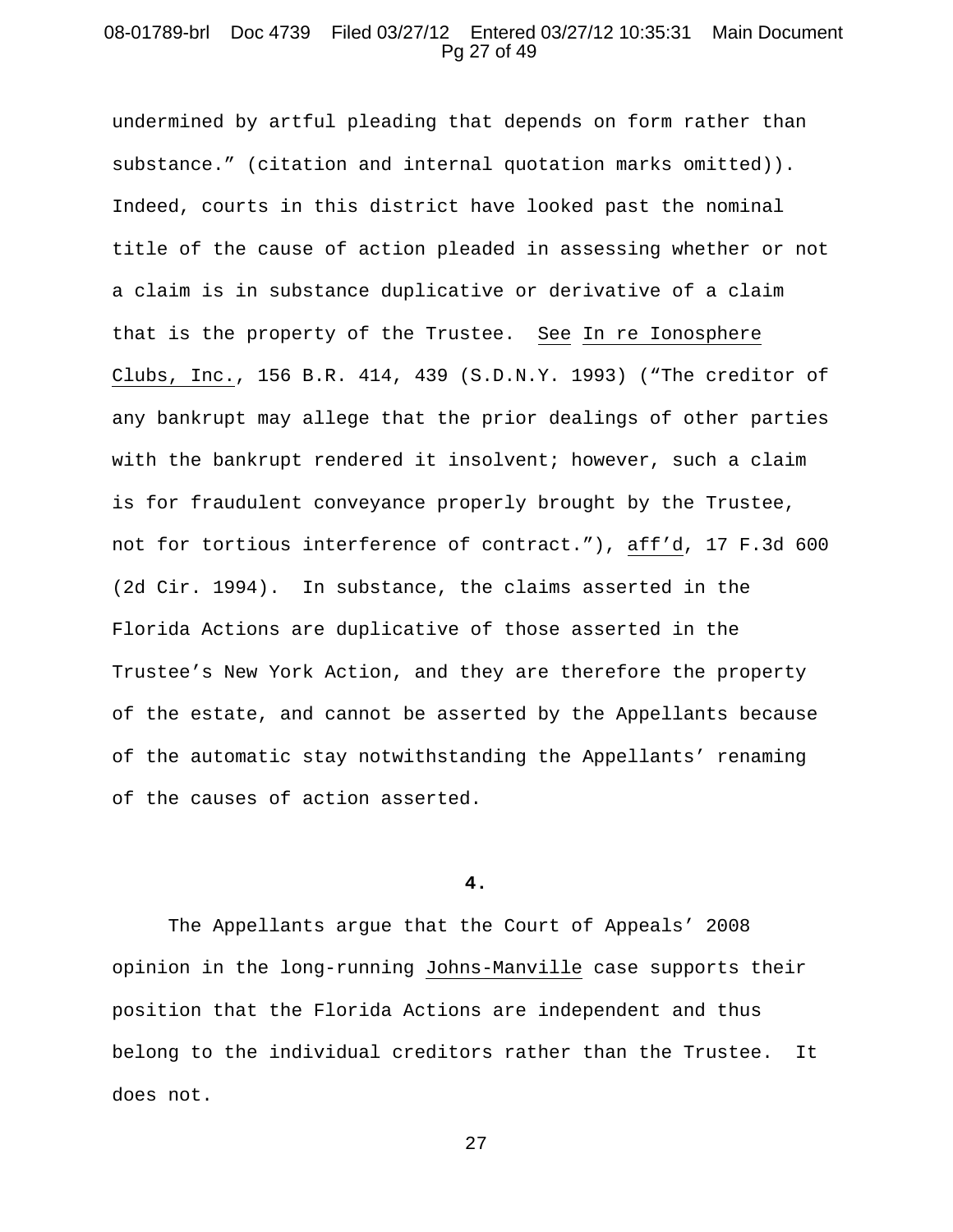# 08-01789-brl Doc 4739 Filed 03/27/12 Entered 03/27/12 10:35:31 Main Document Pg 28 of 49

In Johns-Manville, the Direct Action plaintiffs, a group of claimants injured by asbestos produced by Johns-Manville, alleged that Travelers, Manville's insurer, had injured them by failing to warn them of the dangers of asbestos. 517 F.3d at 58. Travelers, in other words, had allegedly taken actions and violated duties to the Direct Action plaintiffs that were different from the contractual obligations between Travelers and Johns-Manville that were the basis for Travelers' involvement in the Manville bankruptcy. See, e.g., Travelers, 129 S. Ct. at 2200 n. 2 ("[M]any of the suits at issue seek to hold Travelers liable for independent wrongdoing rather than for a legal wrong by Manville."), on remand, In re Johns-Manville Corp., 600 F.3d 135, 151-52 (2d Cir. 2010) (noting that "whatever the text" of the bankruptcy court's earlier order that was held to bar the Direct Action claims in Travelers, the Direct Action claims appeared to be independent). Here, by contrast, the actions by the Picower defendants that allegedly harmed the Appellants are the same actions which form the basis of the Trustee's action against the Picower Defendants. As explained above, the allegedly independent damages suffered by the Appellants were suffered by all BLMIS customers, and are only distinguishable from the damages suffered by the estate, if at all, by virtue of the Net Equity Decision, and not by virtue of any actions taken or duties owed by the Picower defendants. The Florida Actions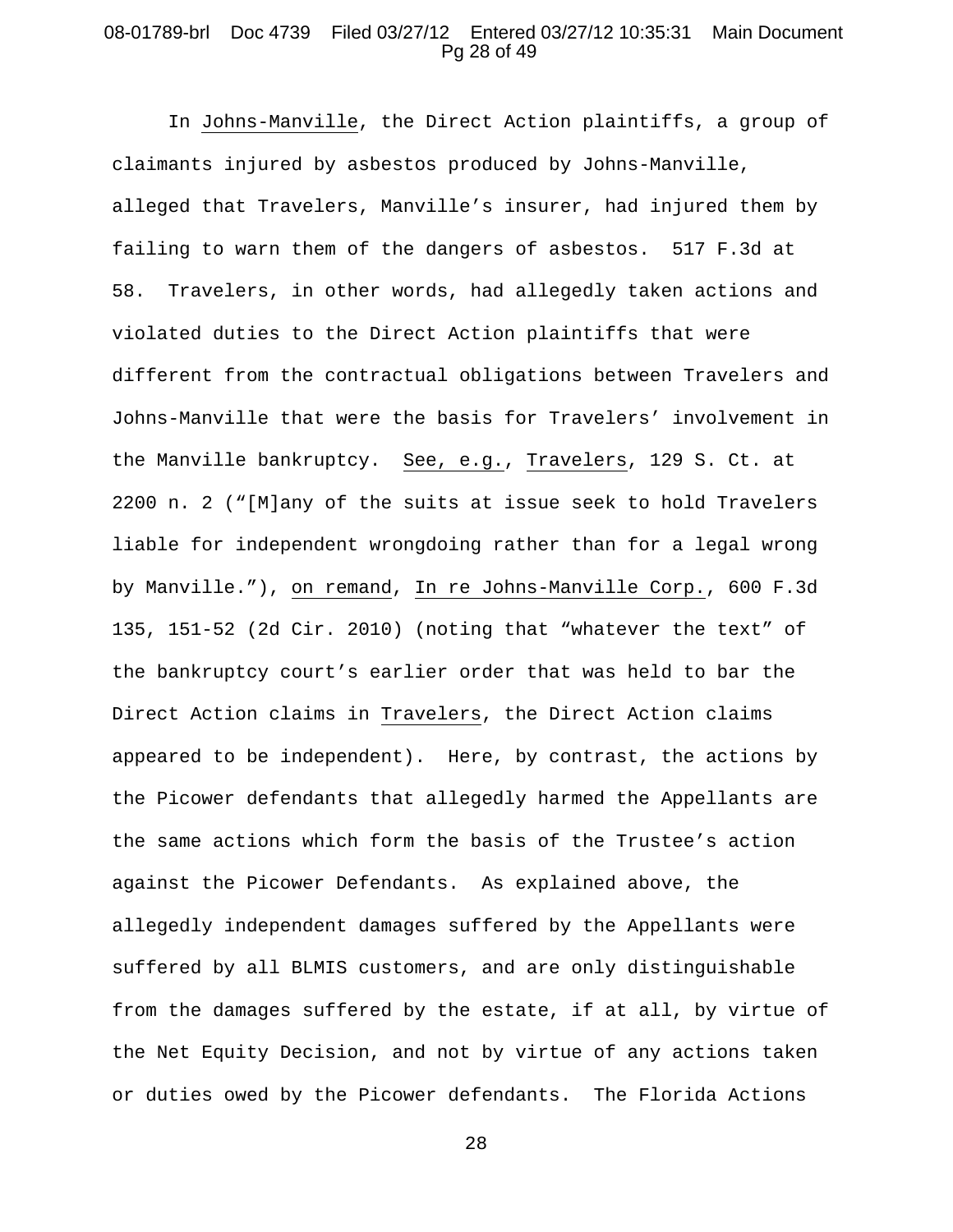# 08-01789-brl Doc 4739 Filed 03/27/12 Entered 03/27/12 10:35:31 Main Document Pg 29 of 49

lack the basic indicia of independence that existed with regard to the Direct Action plaintiffs' claims in Johns-Manville, and that decision therefore provides no rule that can support the Appellants' argument. $4$ 

**5.**

The Appellants also argue that the Wagoner Rule, and the related doctrine of in pari delicto, would bar the Trustee from asserting the claims asserted in the Florida Actions. They argue that, because those rules would bar the trustee from bringing the Florida Actions, the Florida Actions cannot be the property of the estate. "[A] bankruptcy trustee has no standing generally to sue third parties on behalf of the estate's creditors, but may only assert claims held by the bankrupt corporation itself." Shearson Lehman Hutton, Inc. v. Wagoner, 944 F.2d 114, 118 (2d Cir. 1991). "[W]hen a bankrupct corporation has joined with a third party in defrauding its

 $\overline{a}$ 

<span id="page-28-0"></span> $4$  The Appellants' reliance on Cumberland Oil v. Thropp, 791 F.2d 1037 (2d Cir. 1986) fails for similar reasons. In that case, the Court of Appeals for the Second Circuit held that an intentional fraud claim against the business associate of the debtor was "not merely an artful repleading of claims that were discharged in bankruptcy because Cumberland has alleged with particularity that misrepresentations of facts were made by Gregory Thropp in furtherance of a conspiracy to defraud Cumberland." Id. at 1043. The Appellants point to no allegations in their complaints that indicate that the Picower defendants intended to defraud them in particular or made any specific misrepresentations to them.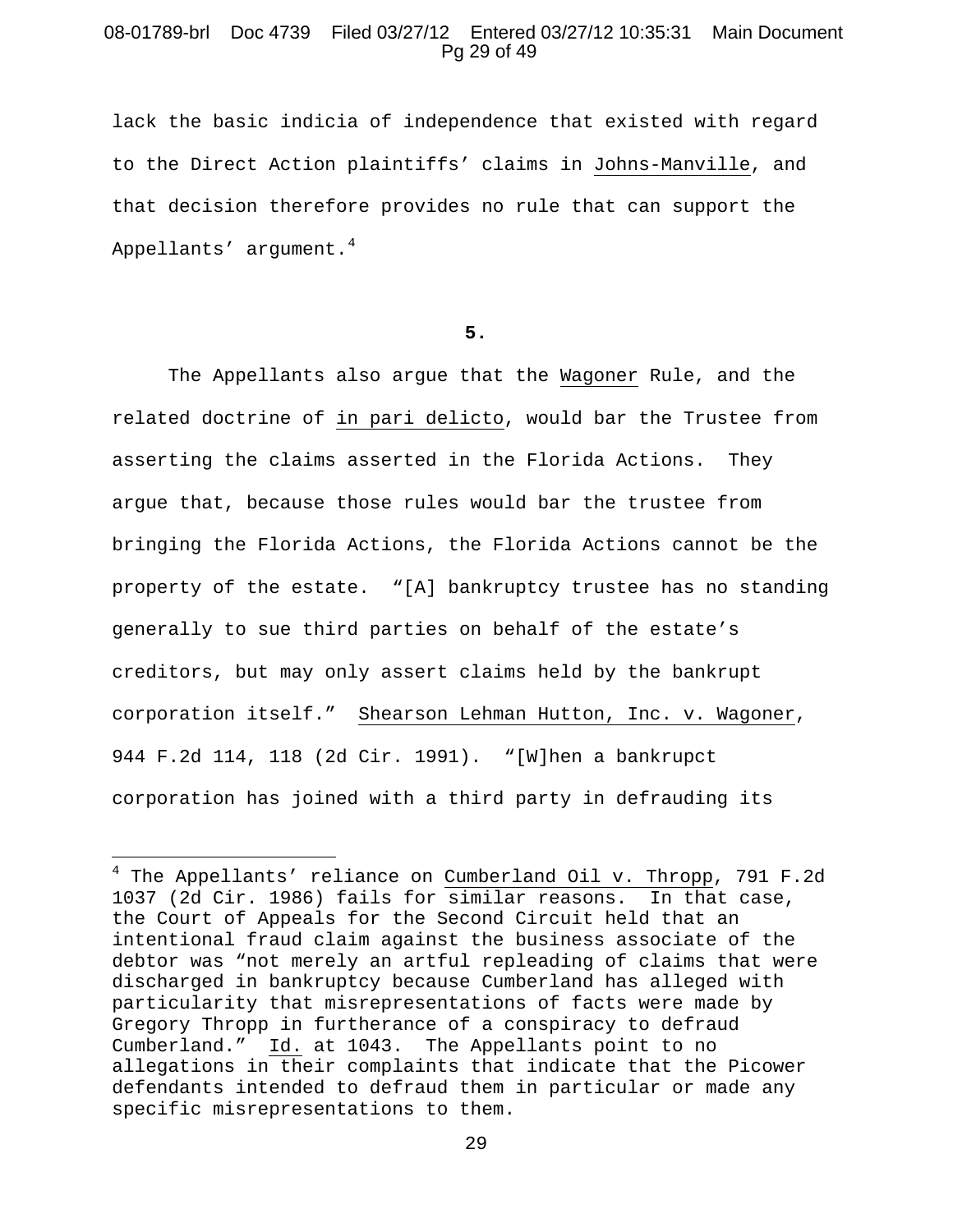# 08-01789-brl Doc 4739 Filed 03/27/12 Entered 03/27/12 10:35:31 Main Document Pg 30 of 49

creditors, the trustee cannot recover against the third party for the damages to the creditors." Id.; see also In re Mediators, Inc., 105 F.3d 822, 826 (2d Cir. 1997). "The rationale for the Wagoner rule is the fundamental principle of agency that the misconduct of managers within the scope of their employment will normally be imputed to the corporation." In re Bennett Funding Grp., Inc., 336 F.3d 94, 100 (2d Cir. 2003) (internal quotation marks omitted). The Wagoner Rule derives from the common law doctrine of in pari delicto. See, e.g., In re Hampton Hotel Investors, L.P., 289 B.R. 563, 574-76 (Bankr. S.D.N.Y. 2003); Kirschner v. KPMG LLP, 938 N.E.2d 941, 947, 950 (N.Y. 2010).

As an initial matter, the Appellants' argument fails because "[t]he Wagoner Rule does not . . . apply to causes of action that the Bankruptcy Code specifically confers on a trustee or a debtor in possession." In re Park South Securities, LLC., 326 B.R. 505, 513 (Bankr. S.D.N.Y. 2005); see also In re Skyway Commc'ns Holding Corp., 389 B.R. 801, 809 (Bankr. M.D. Fla. 2008) (in pari delicto does not apply to avoidance actions brought by a trustee pursuant to § 544). As explained above, the claims asserted in the Florida Actions are duplicative of the fraudulent transfer claims already asserted by the Trustee in the New York Action, and the Trustee's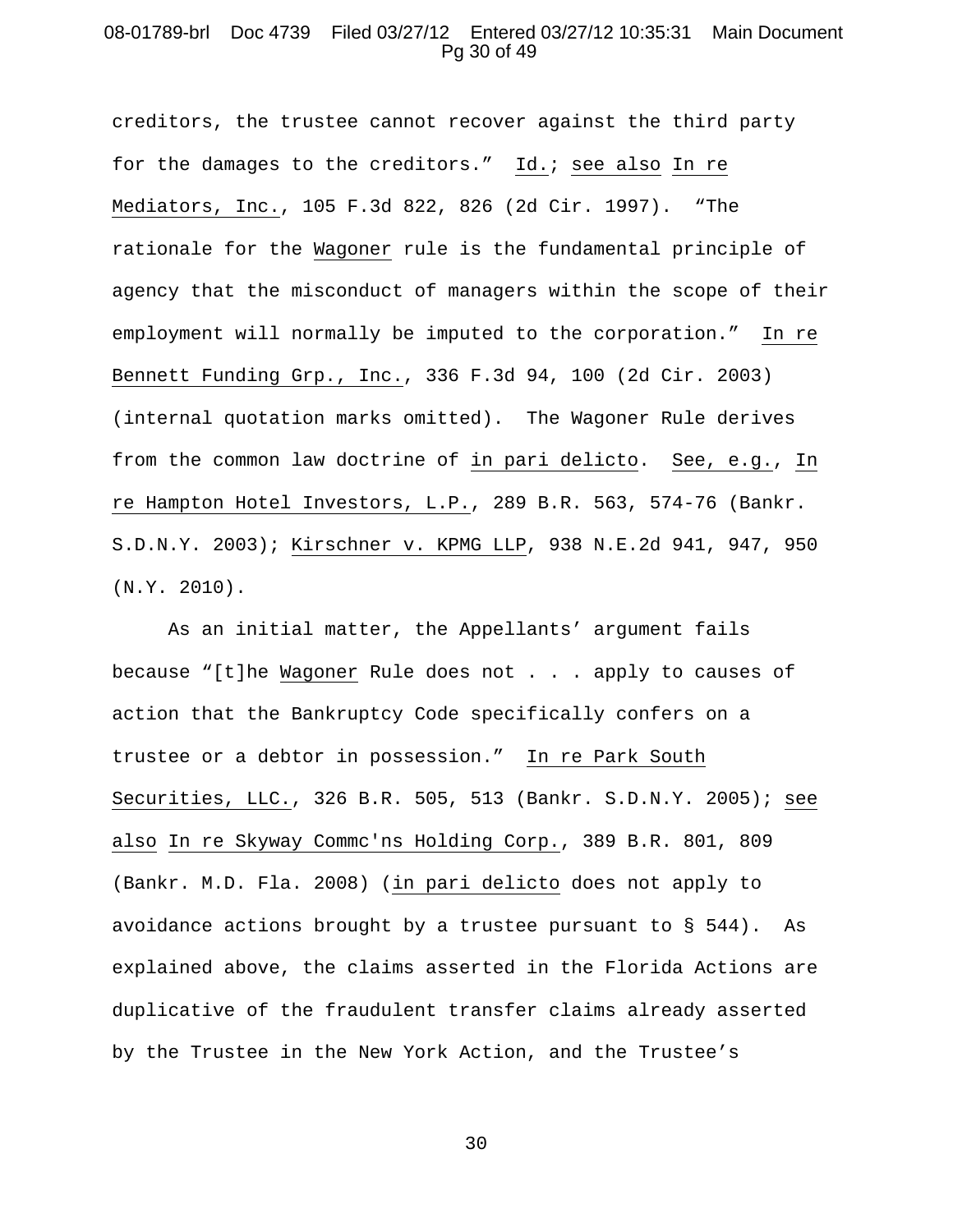# 08-01789-brl Doc 4739 Filed 03/27/12 Entered 03/27/12 10:35:31 Main Document Pg 31 of 49

standing to assert those claims is not contested.<sup>[5](#page-30-0)</sup> The Appellants' Wagoner argument is premised on the assumption that

 $\overline{a}$ 

<span id="page-30-0"></span><sup>5</sup> While the Appellants did not argue that the Trustee lacked standing to assert the claims asserted in the New York Action, Appellant Marshall, in a letter to the Court after oral argument, asserted that the Bankruptcy Court lacked the authority to enter final judgment on the Trustee's fraudulent conveyance claims under the Supreme Court's recent decision in Stern v. Marshall, 131 S. Ct. 2594 (2011). This argument is unpersuasive. Stern did not concern the jurisdiction of a bankruptcy court to hear a claim, but only the limitations on its ability to enter certain final judgments. Further, Appellant Marshall points to no language in Stern that can reasonably be interpreted as holding that the power explicitly accorded by Congress to the bankruptcy courts to enter judgment in fraudulent transfer actions such as the New York Action violates Article III of the United States Constitution. The specific issue in Stern was the constitutional authority for a bankruptcy court to enter judgment on a state law counterclaim that is not resolved in the process of ruling on a creditor's proof of claim. Id. at 2620. The Court in Stern said that its decision was a "narrow" one and purported not to "meaningfully change[] the division of labor in the [bankruptcy] statute." Id. The adjudication of fraudulent transfer and avoidance<br>actions is a basic feature of that division of labor. See 28 actions is a basic feature of that division of labor. U.S.C. § 157(b)(2)(F), (H) (providing for bankruptcy court jurisdiction over avoidance actions and fraudulent conveyance actions).

Appellant Marshall also points to the reliance in Stern on Granfinanciera, S.A. v. Nordberg, 492 U.S. 33 (1989). Granfinanciera held that there was a right to a jury trial on a fraudulent conveyance action by a trustee against a third party who had not submitted a claim against the estate, and rejected an argument that the "public rights" exception applied to such a claim. Id. at 55-56. In this case, each of the Appellants, as well as the Picower defendants, did bring claims against the BLMIS estate. Moreover, this case does not involve the right to a jury trial. Rather, it involves orders of the Bankruptcy Court that were not final judgments and the approval of a settlement agreement under Bankruptcy Rule 9019. See In re Ambac Fin. Grp., Inc., 457 B.R. 299, 308 (Bankr. S.D.N.Y. 2011) ("Whatever Stern v. Marshall may ultimately be held to mean, . . . it most certainly does not stand for the proposition that the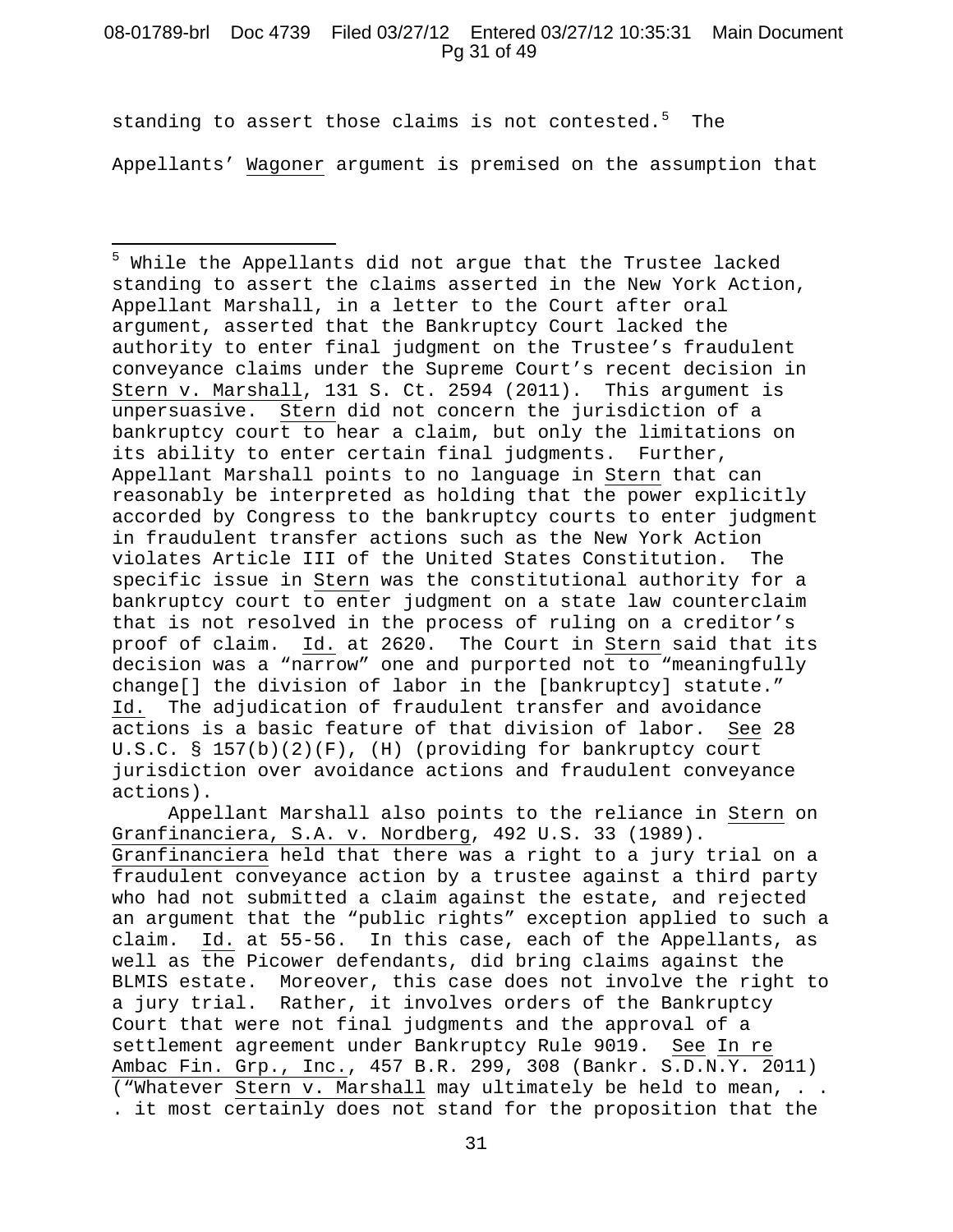# 08-01789-brl Doc 4739 Filed 03/27/12 Entered 03/27/12 10:35:31 Main Document Pg 32 of 49

the Florida Actions assert claims that are independent and distinct from the Trustee's New York Action. See Hirsch v. Arthur Andersen & Co., 72 F.3d 1085, 1093 (2d Cir. 1995) ("[W]hen creditors . . . have a claim for injury that is particularized as to them, they are exclusively entitled to pursue that claim, and the bankruptcy trustee is precluded from doing so."). Because that assumption is false in this case, the Wagoner argument fails.

Moreover, the Appellants' argument would require a significant expansion of the Wagoner Rule. The Appellants rely on decisions from courts in this district that have held that claims by the Trustee against various parties allegedly involved in the Madoff Ponzi scheme were barred under the Wagoner Rule and the doctrine of in pari delicto. See Picard v. JPMorgan Chase & Co., 460 B.R. 84, 90-92 (S.D.N.Y. 2011) (McMahon, J.); see generally Picard v. HSBC Bank PLC, 454 B.R. 25 (S.D.N.Y. 2011) (Rakoff, J.). However, in those cases, the party bringing the lawsuit was the Trustee, and not an individual BLMIS customer, as here. Because Wagoner implicates a trustee's standing, it was plainly at issue in those cases where the Trustee was the plaintiff. However, the Appellants cite no case that holds that the mere possibility that a claim might be

 $\overline{a}$ 

bankruptcy court cannot approve the compromise and settlement of a claim which is indisputably property of a debtor's estate.")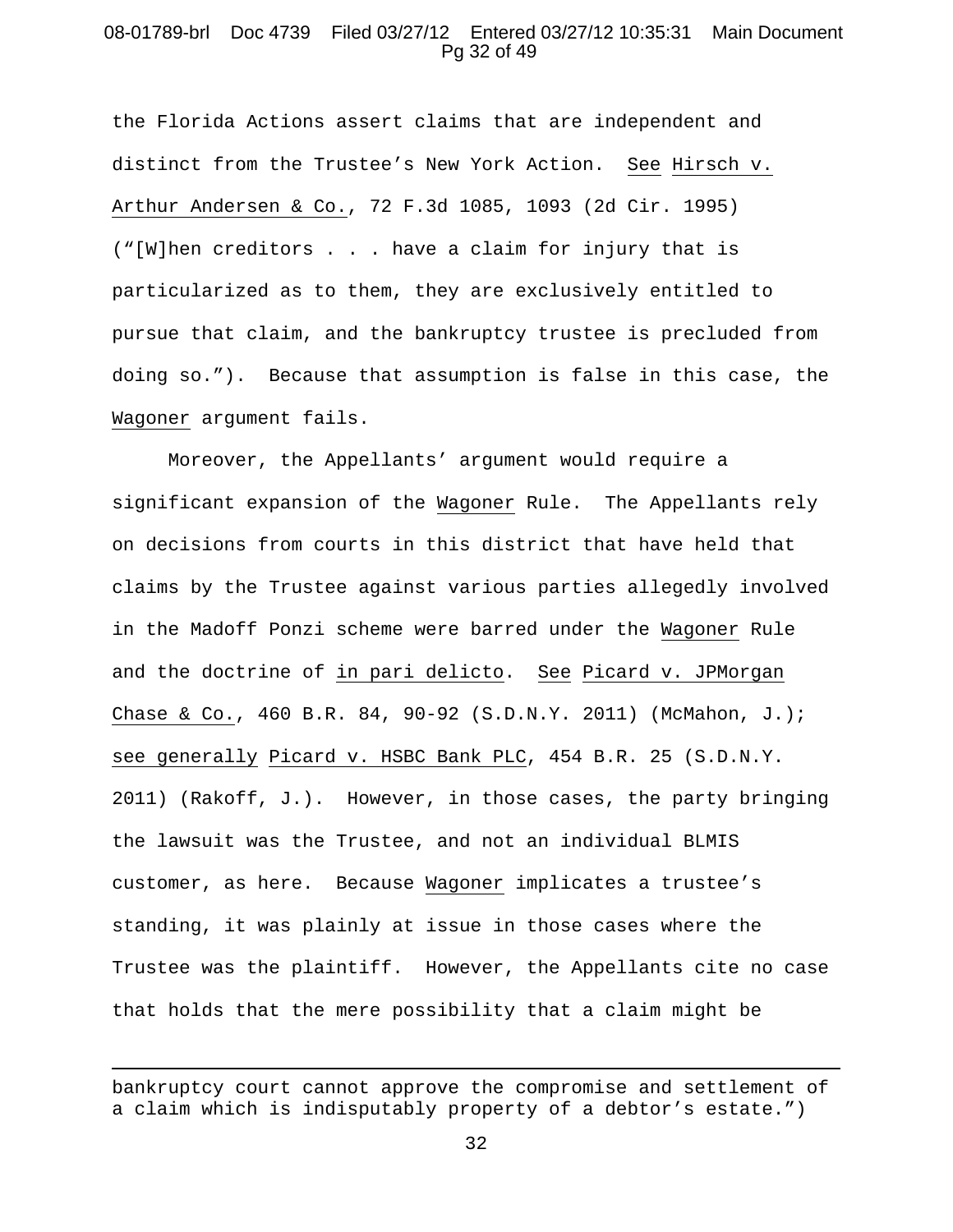# 08-01789-brl Doc 4739 Filed 03/27/12 Entered 03/27/12 10:35:31 Main Document Pg 33 of 49

barred or subjected to a meritorious defense if it were asserted by the trustee renders the claim independent and not the property of the estate for the purposes of an action by the trustee to enforce the § 362 automatic stay when a creditor brings that claim. Nor do they cite any case that holds that a trustee lacks standing to bring an action to enforce the automatic stay with regard to a claim against a third party because the trustee might hypothetically lack standing to assert the same claim against the third party.

There is good reason for this lack of precedent. Even if the Trustee might be barred from asserting the claims against the Picower defendants in the Florida Actions in the exact form in which the Appellants have pleaded them, that fact cannot be dispositive of the question of whether the Florida Actions are covered by the automatic stay. To apply Wagoner here, where the Trustee did not bring the Florida Actions, would perversely require ruling on a hypothetical controversy over the Trustee's standing to bring an action that the Trustee never brought when the Trustee had the right and the standing to bring the New York Action alleging fraudulent conveyances and when the Florida Actions are an end run around the New York Action.

Nor does the doctrine of in pari delicto prevent the claims asserted in the Florida Actions from being property of the estate. While Wagoner is a federal rule of standing, in pari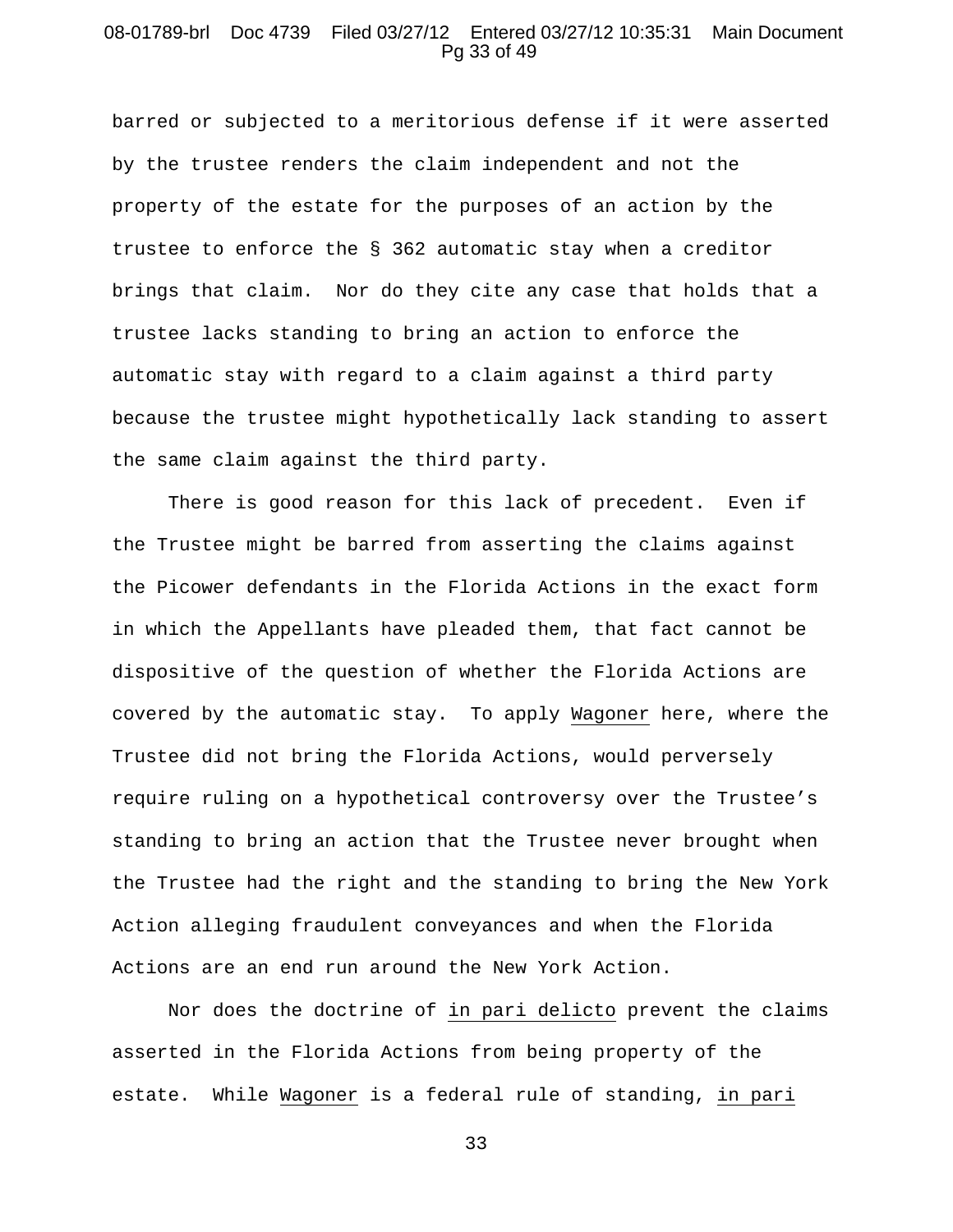# 08-01789-brl Doc 4739 Filed 03/27/12 Entered 03/27/12 10:35:31 Main Document Pg 34 of 49

delicto is an affirmative defense of state common law. See Kirschner, 938 N.E.2d at 959-60; see also Perlman v. Wells Fargo Bank, N.A., No. 10 Civ. 81612, 2011 WL 5873054, at \*6-\*7 (S.D. Fla. Nov. 22, 2011). A trustee inherits the claims of the estate "subject to whatever infirmities (such as an in pari delicto defense) that may have existed" as to those claims. In re Food Mgmt. Grp., LLC, 380 B.R. 677, 693 (Bankr. S.D.N.Y. 2008). The Appellants seek to invalidate the Bankrupcty Court's orders based on a hypothetical claim that the Trustee did not bring and based on a hypothetical defense that the Picower defendants did not assert in the hypothetical lawsuit. The Appellants cannot defeat the straightforward fact that their lawsuits were duplicative of the New York Action that the Trustee had the right to bring.

In sum, applying Wagoner and in pari delicto as swords for creditor-plaintiffs seeking to work around a bankruptcy court would allow creditors to plead around the automatic stay, and obtain judgments without the bankruptcy system, based on claims that are derivative or duplicative of claims that are the property of the estate. These doctrines do not apply in this case. Because the automatic stay bars the Florida Actions, the Bankruptcy Court's determination in that regard is **AFFIRMED**.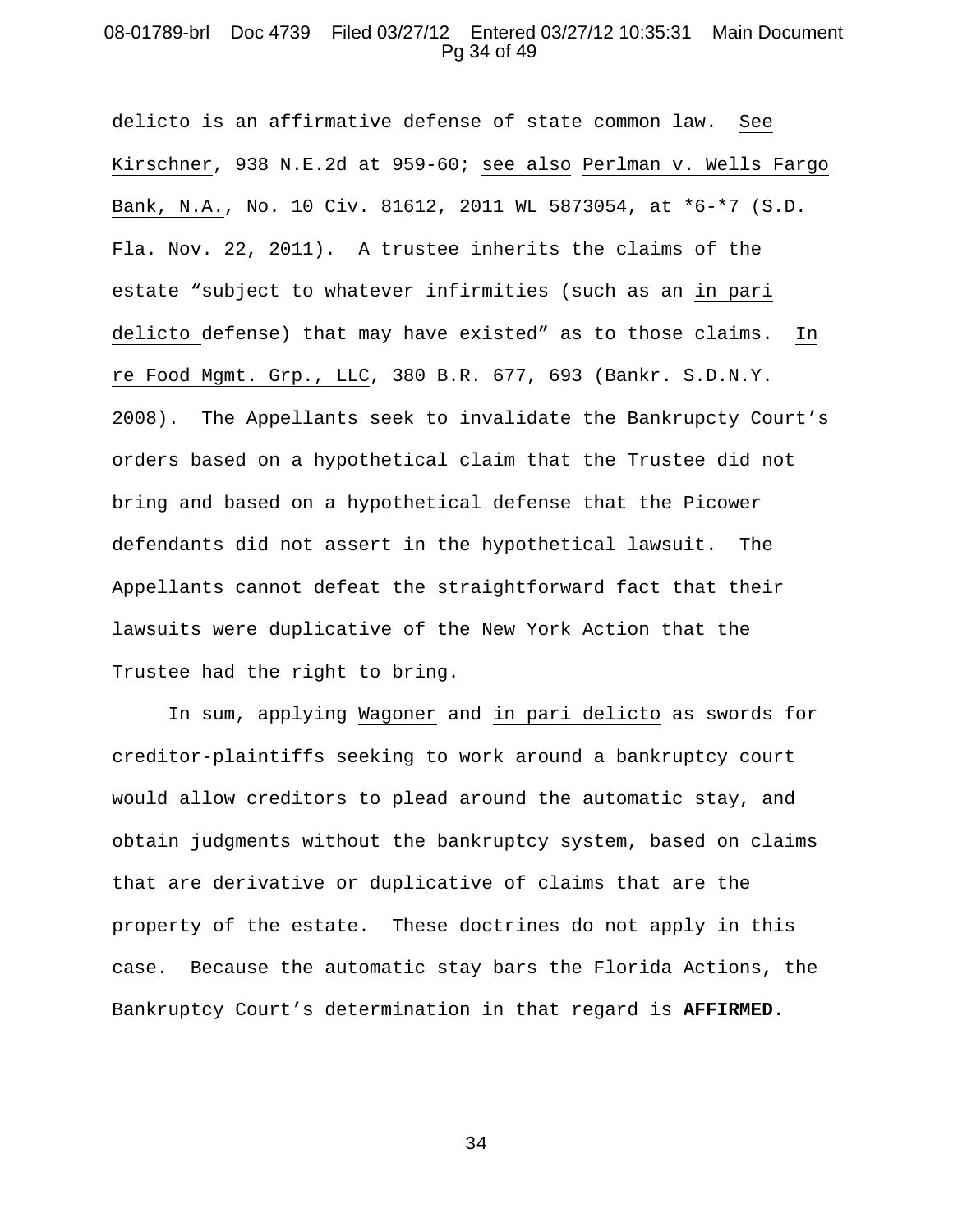# 08-01789-brl Doc 4739 Filed 03/27/12 Entered 03/27/12 10:35:31 Main Document Pg 35 of 49

**B.**

The Appellants also appeal the Bankruptcy Court's extension of the Automatic Stay to cover the Florida Actions pursuant to § 105(a). Preliminary injunctions entered by the Bankruptcy Court pursuant to § 105(a) are reviewed for abuse of discretion. See, e.g., In re Calpine Corp., 365 B.R. 401, 407 (S.D.N.Y. 2007).

As an initial matter, because the Bankruptcy Court correctly found that the Florida Actions were void ab initio because they violated the Automatic Stay Order, any error in entering the preliminary injunction was harmless, because there was nothing left of the Florida Actions to enjoin under §  $105(a)$ . Indeed, the Bankruptcy Court only issued the § 105(a) injunction "[t]o the extent section 362(a) and the District Court Stay Orders do not apply in their own right to stay the Florida Actions." Automatic Stay Decision, 429 B.R. at 434.

Nevertheless, the Bankruptcy Court was well within its powers under § 105(a) in enjoining the Florida Actions. Under § 105(a), a bankruptcy court may "issue any order, process, or judgment that is necessary or appropriate to carry out the provisions of [the Bankruptcy Code]." 11 U.S.C. § 105(a). "The Bankruptcy Court has authority under section 105 broader than the automatic stay provisions of section 362 and may use its equitable powers to assure the orderly conduct of the reorganization proceedings." Saint Vincents, 449 B.R. at 217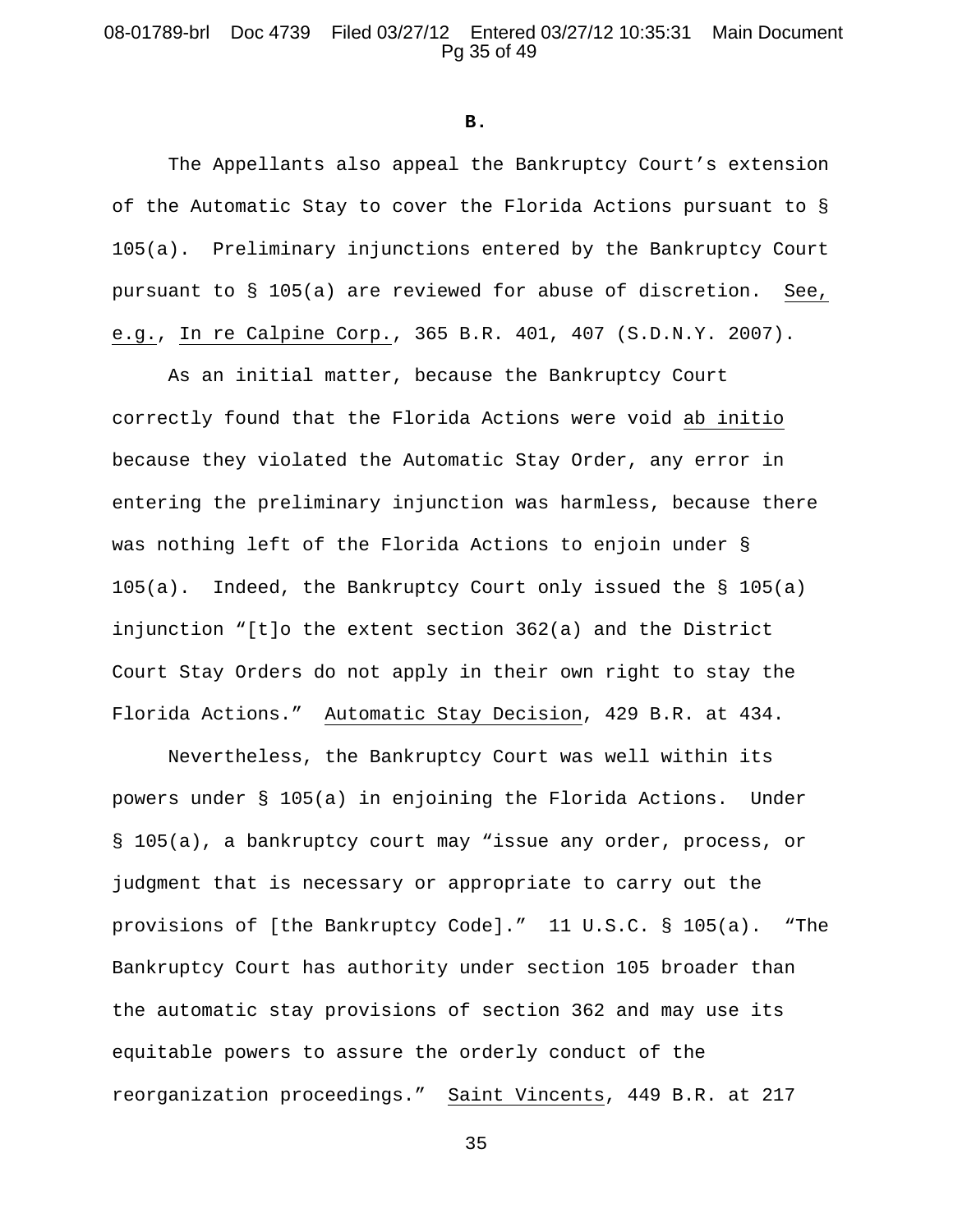# 08-01789-brl Doc 4739 Filed 03/27/12 Entered 03/27/12 10:35:31 Main Document Pg 36 of 49

(quoting In re Baldwin–United Corp. Litig., 765 F.2d 343, 348 (2d Cir. 1985)) (alteration omitted). "Under Section 105, bankruptcy courts may extend the automatic stay to enjoin suits by third parties against third parties if they threaten to thwart or frustrate the debtor's reorganization efforts." Id. (internal alteration, quotation marks, and citation omitted).

The Bankruptcy Court found that a § 105(a) injunction was proper in this case because the Florida Actions posed a threat to the BLMIS estate. The Bankruptcy Court reasoned that the Florida Actions threatened to hamper the Trustee's ability to collect on any judgment he might obtain in the pending New York Action against the Picower defendants, because "[b]oth the Trustee and Florida Plaintiffs target the same limited pool of funds originating with BLMIS." Automatic Stay Decision, 429 B.R. at 435. Moreover, the Bankruptcy Court found that the Florida Actions threatened the ongoing settlement negotiations between the Picower defendants and Picard because those parties were "on the brink of a settlement," id., and the Florida actions might raise the specter of double liability for the same conduct, making the Picower defendants less likely to settle. Cf. In re Dreier LLP, 429 B.R. 112, 133 (Bankr. S.D.N.Y. 2010) ("Absent that power [to enjoin third party suits], the Trustee[] will be hampered in their ability to pursue and ultimately settle fraudulent transfer claims from a transferee fearful of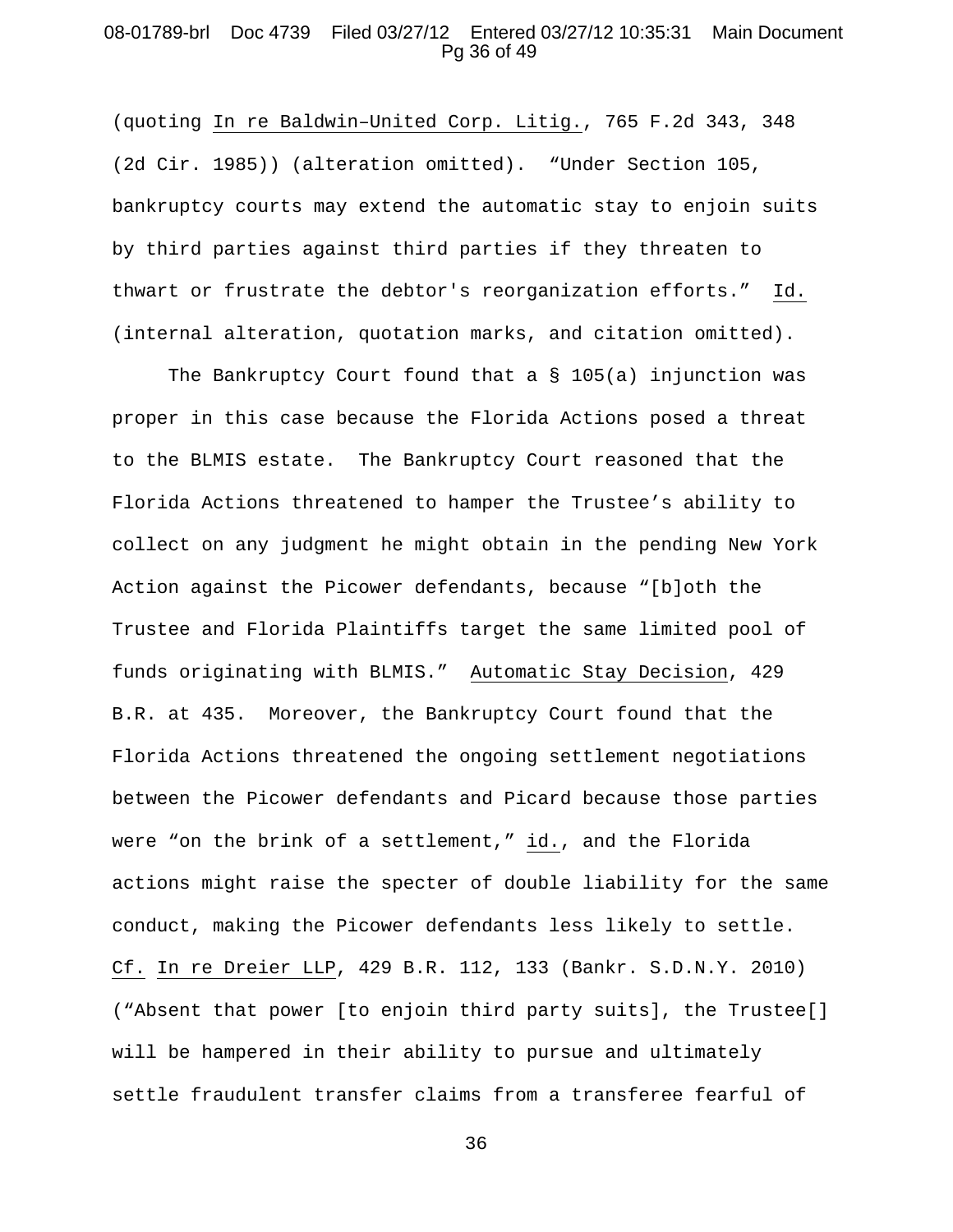## 08-01789-brl Doc 4739 Filed 03/27/12 Entered 03/27/12 10:35:31 Main Document Pg 37 of 49

paying twice for the same transfer—once on the Trustees' claim and a second time on the derivative claim." (citing In re Drexel Burnham Lambert Group, Inc., 960 F.2d 285, 293 (2d Cir. 1992)).

The Appellants do not challenge that reasoning. Rather, they appear to argue that the potential that they might recover assets that might otherwise be recovered by the estate is irrelevant, because the Florida Actions were independent and thus the Bankruptcy Court lacked jurisdiction over them. This argument simply rehashes those arguments made against the application of the automatic stay, and is unpersuasive. $^6$  $^6$  The Appellants do not address the Bankruptcy Court's conclusion that the Florida Actions would have an immediate adverse economic consequence for the debtor's estate, by jeopardizing the BLMIS estate's ability to recover billions of dollars. Because the Florida Actions plainly did jeopardize the estate's ability to recover fraudulently transferred assets from the Picower Defendants, either through litigation or through settlement, the

 $\overline{a}$ 

<span id="page-36-0"></span> $6$  The Appellants additionally argue that, unlike in other cases where § 105(a) was properly used to enjoin litigation by a creditor against a non-debtor third party, see, e.g., Fisher v. Apostolou, 155 F.3d 876, 883 (7th Cir. 1998), in this case, they are not creditors of the estate. This is incorrect. Because they entrusted money to BLMIS for the purpose of trading securities, the appellants are considered "customers," a privileged subset of creditors, under SIPA. See 15 U.S.C. § 78lll(2); Rosenman Family LLC v. Picard, 395 F. App'x 766, 768- 70 (2d Cir. 2010) (summary order). Indeed, the Appellants filed proofs of claim in the bankruptcy. To the extent the Appellants have based their arguments on the assertion that they are not customers, then, those arguments must fail.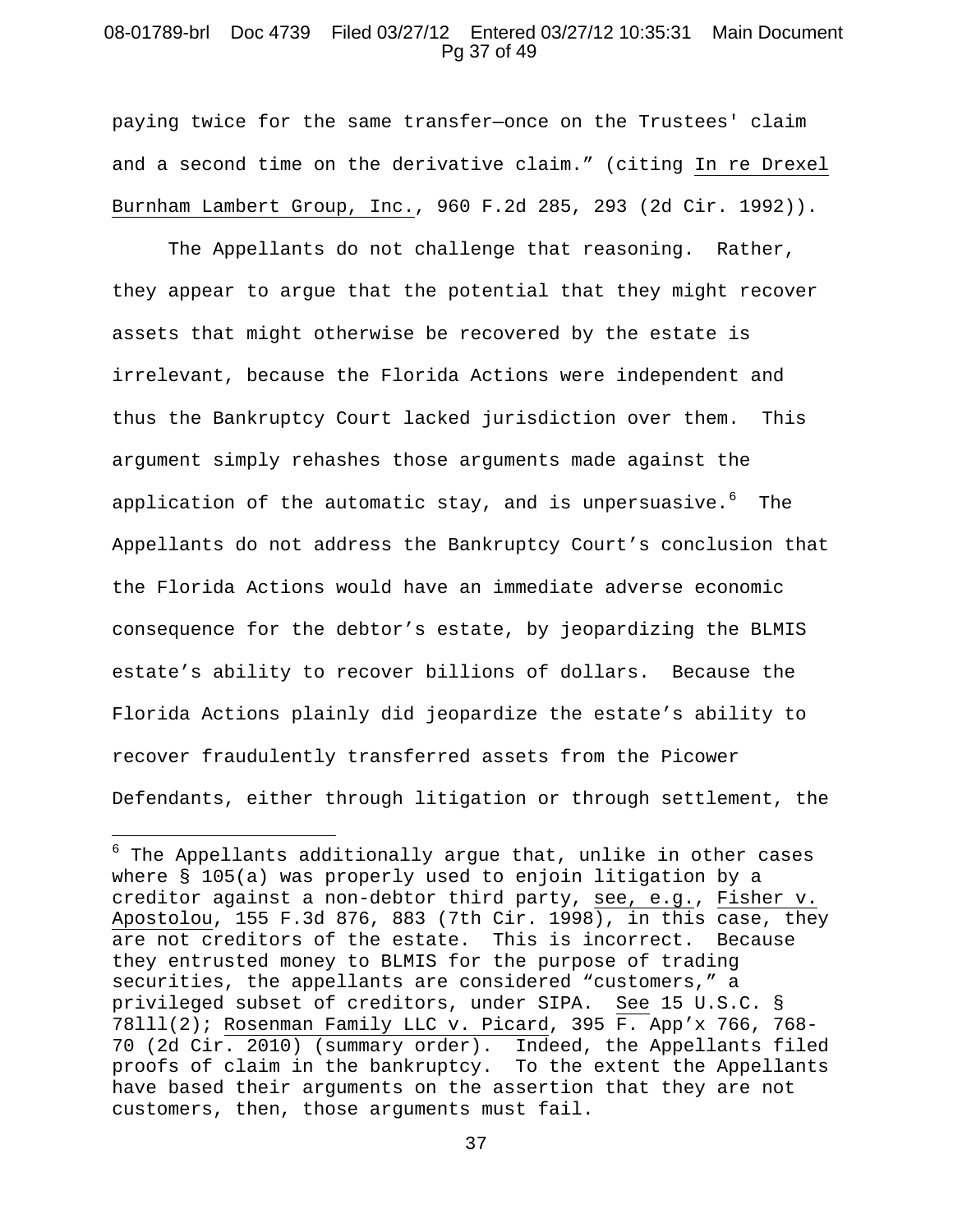## 08-01789-brl Doc 4739 Filed 03/27/12 Entered 03/27/12 10:35:31 Main Document Pg 38 of 49

Bankruptcy Court's granting a § 105(a) injunction on this basis was proper.

The Bankruptcy Court also found that a  $\S$  105(a) injunction was warranted because the Florida Actions interfered with the Bankruptcy Court's jurisdiction, because allowing their "further prosecution could ultimately result in another court's determining how potential estate funds are distributed among certain BLMIS customers." Automatic Stay Decision, 429 B.R. at 437. The Bankruptcy Court found this "particularly alarming" because the Florida Actions, if successful, could result in distributions to BLMIS customers outside of the plan that was determined by the Net Equity Decision, and could result in inconsistent judgments if the Court of Appeals for the Second Circuit affirmed the Net Equity Decision (which it subsequently did). Id. A Bankruptcy Court's power to enjoin litigation by creditors against third parties extends to situations where "creditors . . . assert general, indirect claims in order to achieve a greater distribution on a first come, first serve basis from assets which the trustee has standing to recover, and which, if recovered, will be available to satisfy the claims of all creditors." In re Keene Corp., 164 B.R. 844, 854 (Bankr. S.D.N.Y. 1994) (enjoining lawsuits under § 105(a)); see also 15 U.S.C. § 78eee(b)(2)(A)(i) (providing for the exclusive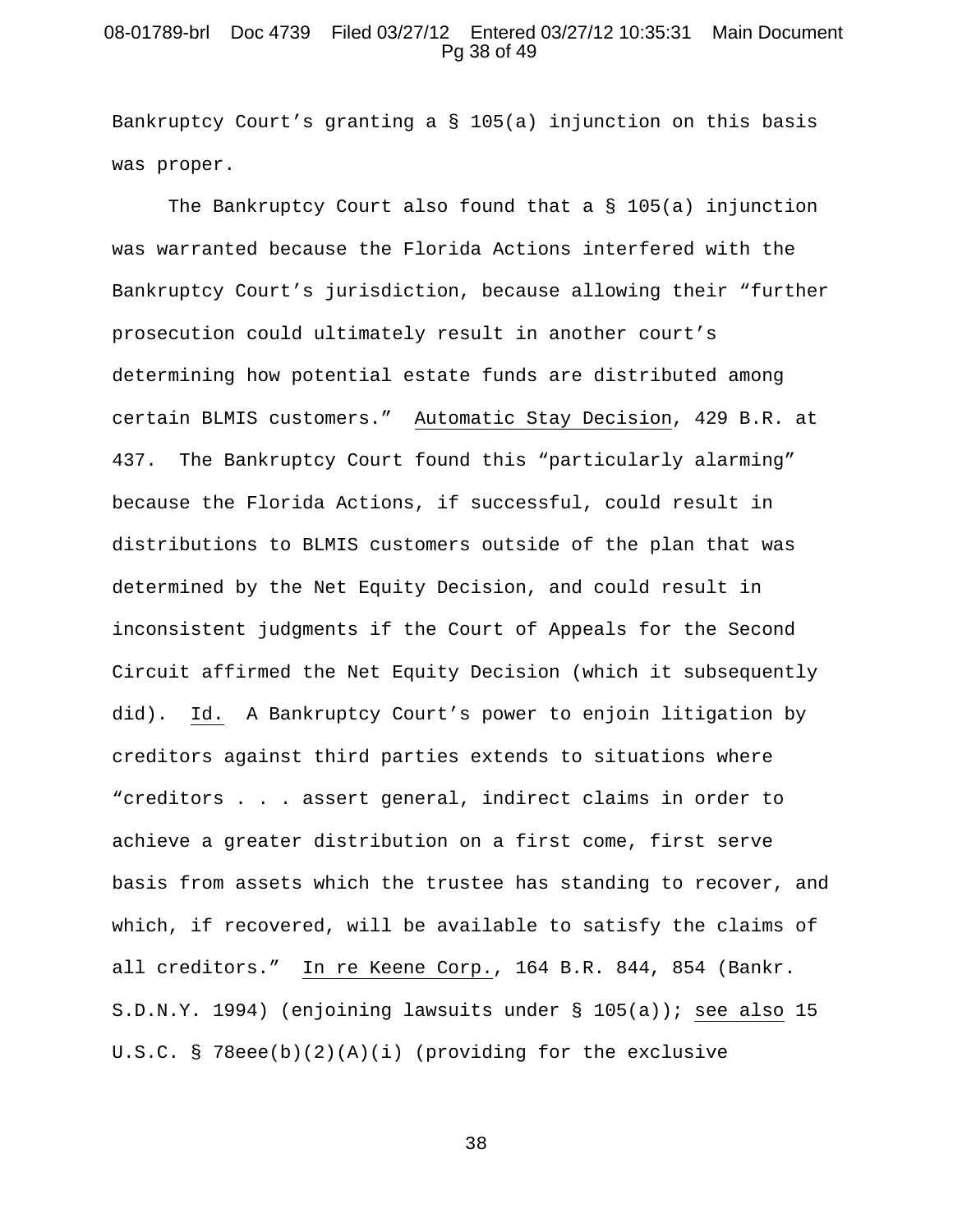# 08-01789-brl Doc 4739 Filed 03/27/12 Entered 03/27/12 10:35:31 Main Document Pg 39 of 49

jurisdiction of the Bankruptcy Court over distribution determinations under SIPA).

In short, as the Bankruptcy Court correctly recognized, its broader powers under § 105(a) could appropriately enjoin the Appellants from prosecuting the Florida Actions even if the claims asserted in those actions were not the property of the estate, because "the overlap between the claims" asserted in the New York Action and the Florida Actions is "so closely related that allowing the [Appellants] to convert the bankruptcy proceeding into a race to the courthouse would derail the bankruptcy proceedings." Fisher v. Apostolou, 155 F.3d 876, 883 (7th Cir. 1998). Accordingly, the Bankruptcy Court's order under § 105(a) is **AFFIRMED.**

#### **IV.**

#### **A.**

The Appellants also appeal the Bankruptcy Court's January 13, 2011 Order approving the Settlement between the Picower defendants and the Trustee, and permanently enjoining any duplicative actions against the Picower defendants pursuant to § 105(a).

A Bankruptcy Court's approval of a settlement agreement is reviewed for abuse of discretion. See, e.g., In re Iridium Operating LLC, 478 F.3d 452, 461 n.13 (2d Cir. 2007). A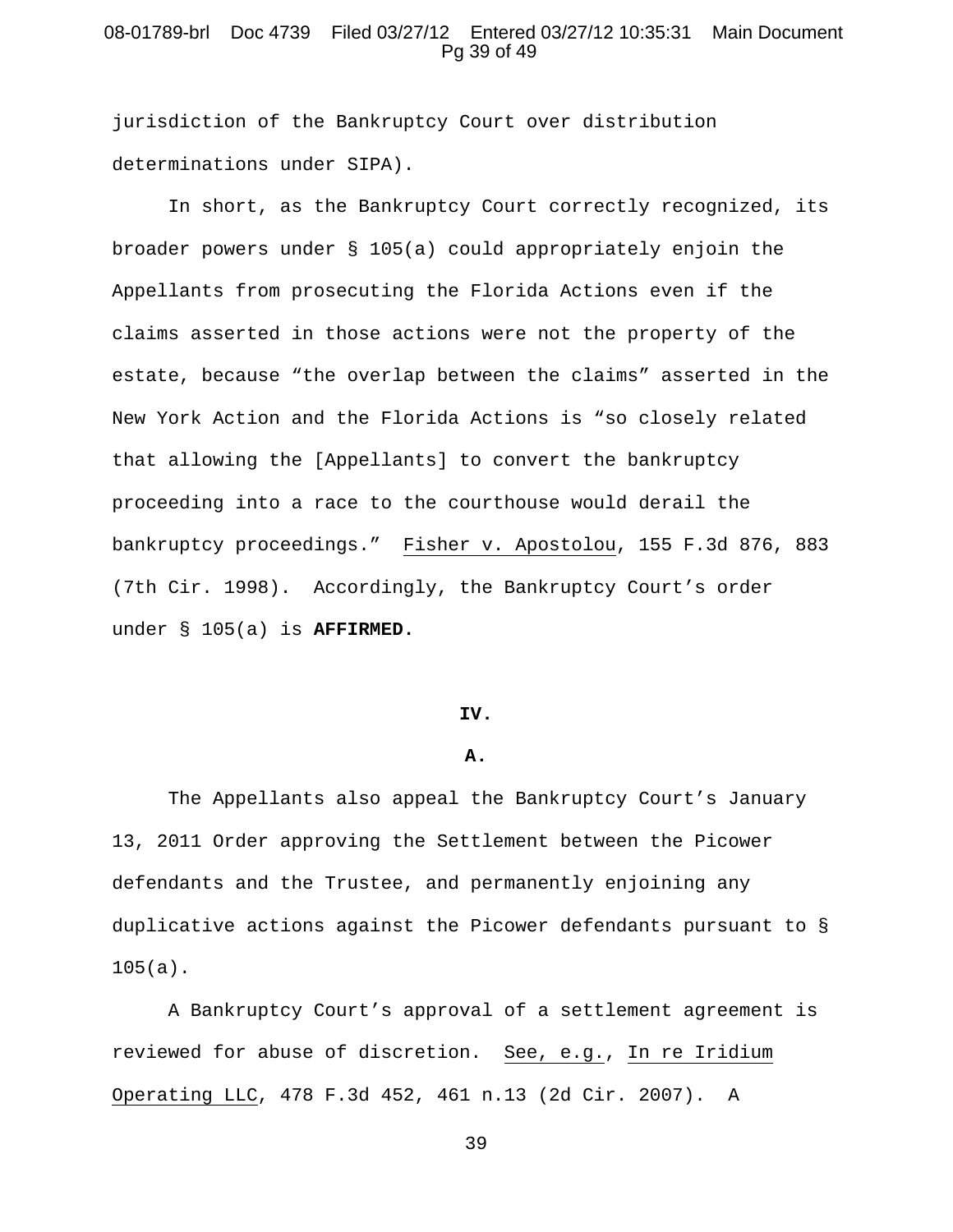### 08-01789-brl Doc 4739 Filed 03/27/12 Entered 03/27/12 10:35:31 Main Document Pg 40 of 49

bankruptcy court's holdings on underlying legal issues are reviewed de novo. Id. Similarly, the issuance of a permanent injunction in connection with the settlement is reviewed for abuse of discretion, but the underlying determination of legal questions is reviewed de novo. See, e.g., In re Calpine Corp., 365 B.R. 401, 407 (S.D.N.Y. 2007).

The factors that courts in the Second Circuit consider when approving bankruptcy settlements are well established. These interrelated factors are:

(1) the balance between the litigation's possibility of success and the settlement's future benefits; (2) the likelihood of complex and protracted litigation, with its attendant expense, inconvenience, and delay, including the difficulty in collecting on the judgment; (3) the paramount interests of the creditors, including each affected class's relative benefits and the degree to which creditors either do not object to or affirmatively support the proposed settlement; (4) whether other parties in interest support the settlement; (5) the competency and experience of counsel supporting, and [t]he experience and knowledge of the bankruptcy court judge reviewing, the settlement; (6) the nature and breadth of releases to be obtained by officers and directors; and (7) the extent to which the settlement is the product of arm's length bargaining.

Iridium, 478 F.3d at 462 (internal quotation marks and citations omitted).

With regard to permanent injunctions of creditor suits against a third party issued in connection with a settlement agreement between the third party and the trustee, a bankruptcy court generally may not enjoin creditor claims against the third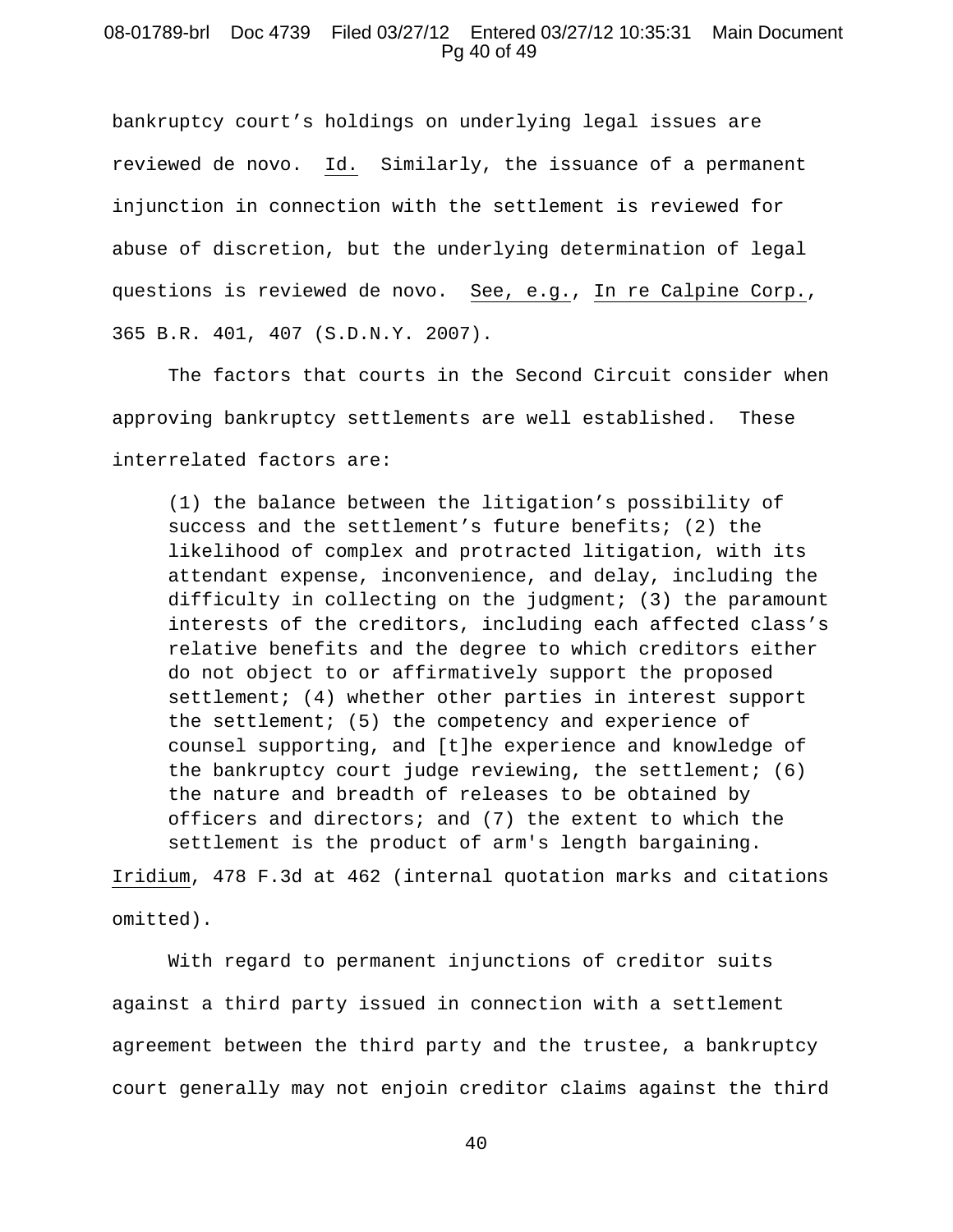# 08-01789-brl Doc 4739 Filed 03/27/12 Entered 03/27/12 10:35:31 Main Document Pg 41 of 49

party when those claims are independent and "personal to the creditor." See In re Mrs. Weinberg's Kosher Foods, Inc., 278 B.R. 358, 365-66 (Bankr. S.D.N.Y. 2002) (citing In re Energy Coop., Inc., 886 F.2d 921, 930 (7th Cir. 1989)); see generally In re Metromedia Fiber Network, Inc., 416 F.3d 136, 141-43 (2d Cir. 2005) (a nonconsensual release of non-debtor claims by the bankruptcy court "should not be approved absent the finding that truly unusual circumstances render the release terms important to success of the plan"). However, a bankruptcy court may enjoin actions that are derivative or duplicative of claims brought by the trustee, or that could have been brought by the trustee in the first instance. See Dreier, 429 B.R. at 133-34 ("[T]he Court has the jurisdiction . . . to bar general creditors . . . from recovering their claims . . . where their claims are based on the debtors' misconduct, and there is no independent basis for an action against [a third party defendant] other than its receipt of the transfers from [the debtor].") (suggesting that an amended Bar Order describing a permanent injunction be "limited to derivative claims"); see also Bar Order at 3, In re Dreier, Case No. 08-15051 (Bankr. S.D.N.Y. June 8, 2010), ECF No. 610 (approving subsequent Bar Order but exempting from release any claim or cause of action by a creditor claimant that "(1) is not derivative of Claims or Causes of Action that constitute property of . . . [the] estate;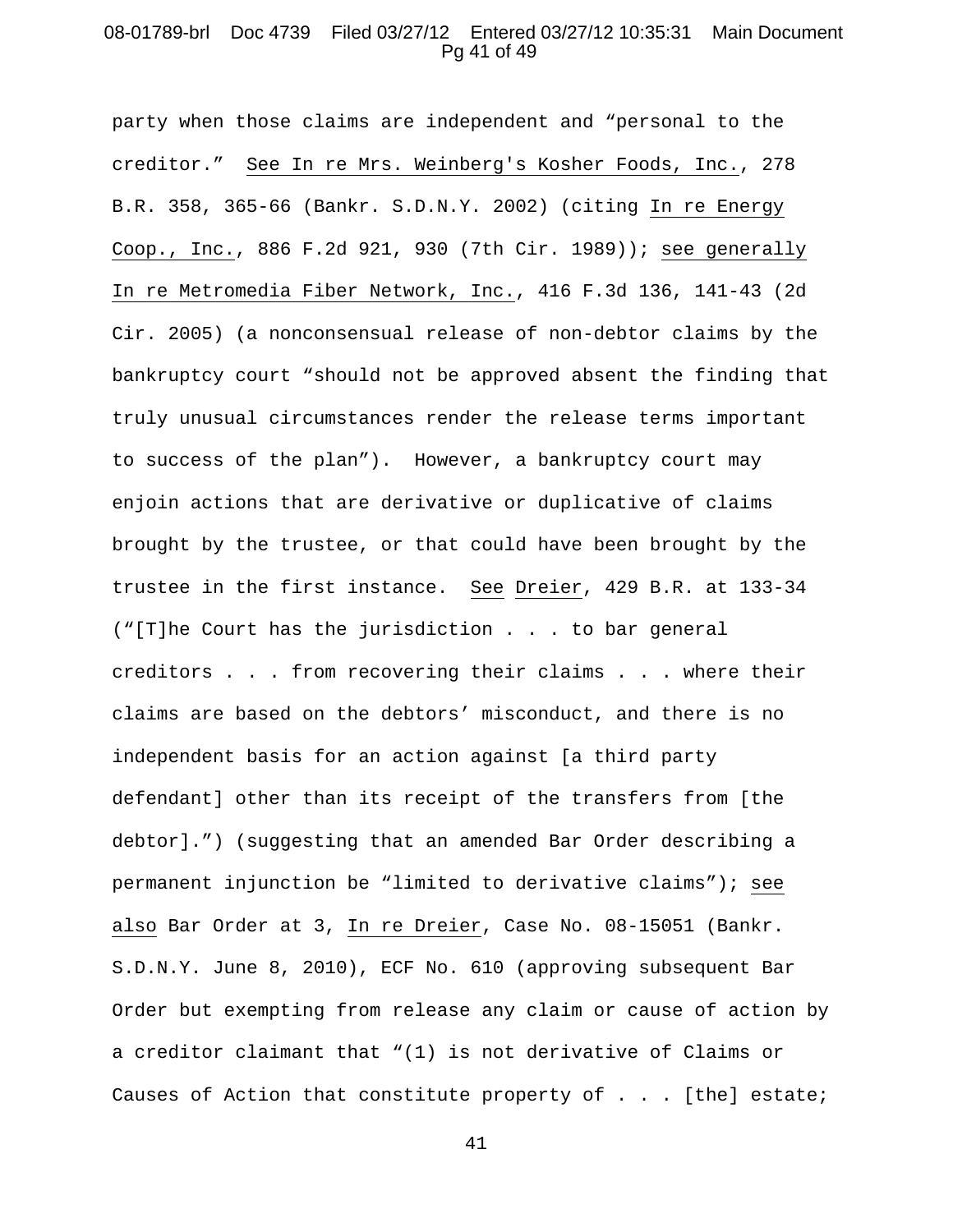# 08-01789-brl Doc 4739 Filed 03/27/12 Entered 03/27/12 10:35:31 Main Document Pg 42 of 49

(2) seeks to recover for a particularized injury to the Creditor Claimant that is distinct from any general injury suffered by all creditors of [the debtor]; and (3) is based upon the breach of an independent legal duty owed by a . . . Releasee to the Creditor Claimant"), aff'd, In re Dreier LLP, Nos. 10 Civ. 4758 & 5669, 2010 WL 3835179, at \*5 (S.D.N.Y. Sept. 10, 2010); Mrs. Weinberg's, 278 B.R. at 365 (holding that, in approving a settlement, a bankruptcy court "may enjoin creditors from prosecuting the settled claims derivatively in another court" (citing In re Ionosphere Clubs, Inc., 17 F.3d 600, 604 (2d Cir. 2004)) (liquidation proceeding).

#### **B.**

As an initial matter, the Appellants argue that the settlement amount—over \$7.2 billion including the amounts to be forfeited to the Government–is insufficient, and that the settlement is unfair to the creditors for this reason, among others. The Appellants' argument with regard to the financial terms of the settlement agreement borders on the frivolous. The Bankruptcy Court found, and the Appellants do not contest, that the total amount forfeited by the Picower defendants for payment to the Madoff victims is "one hundred percent of the net withdrawals received by the Picower BLMIS Accounts." Settlement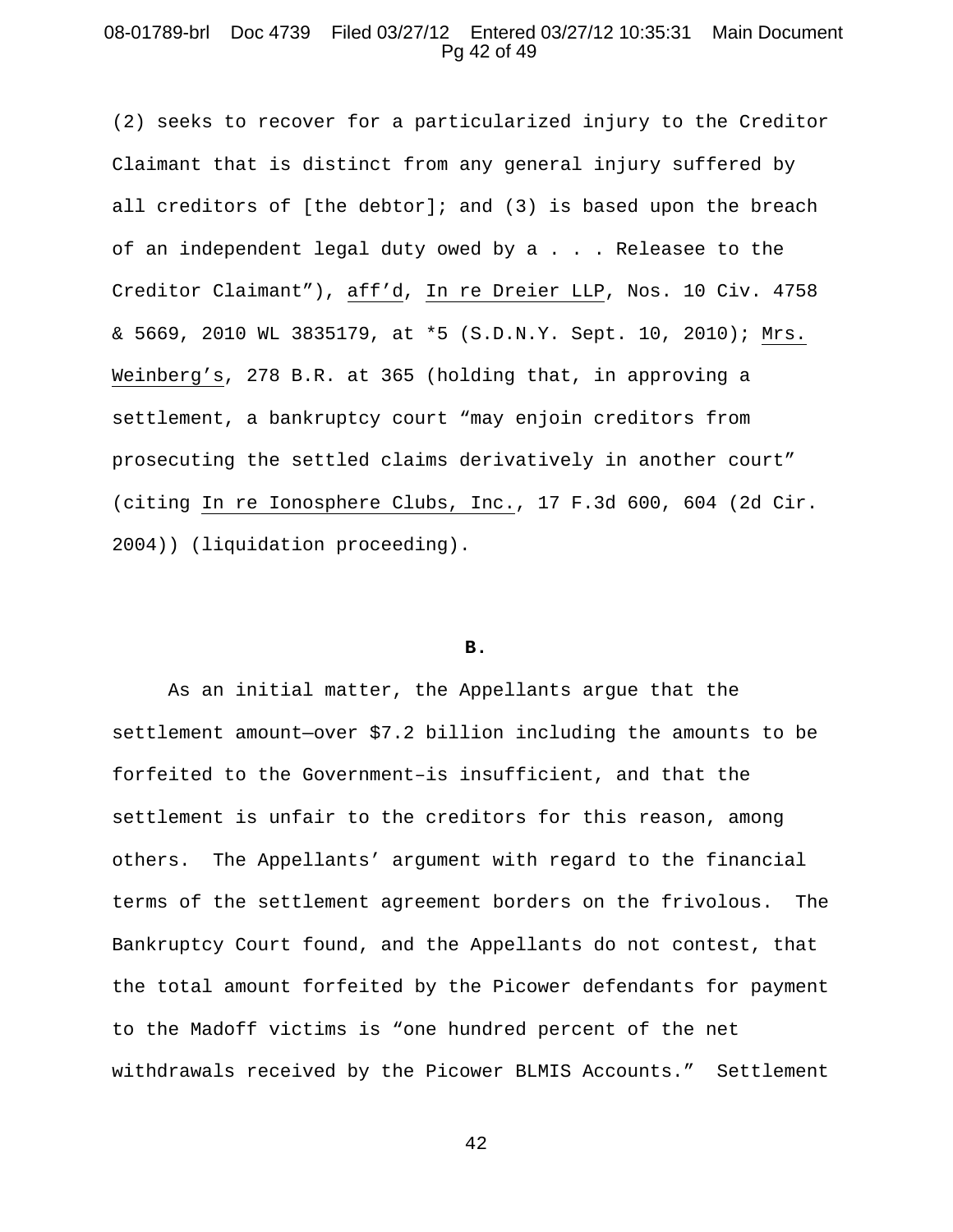#### 08-01789-brl Doc 4739 Filed 03/27/12 Entered 03/27/12 10:35:31 Main Document Pg 43 of 49

Order at 4. Indeed, the agreement also provides for the extinguishment of the Picower defendants' claims against the estate, which increases the likelihood that additional sums may be available to other customers and creditors. Settlement Order at 5. The Bankruptcy Court considered the various Iridium factors, including whether the settlement negotiations were at arm's length, the possibility of success if the Trustee were to litigate the New York Action, or on the other hand the possibility of costly and protracted litigation, and the paramount interest of BLMIS' customers and creditors. See Settlement Order at 6. Moreover, there were only three objectors to the settlement agreement, and only two—the Appellants—have appealed the Bankruptcy Court's order. The Bankruptcy Court determined that "the Settlement falls well above the lowest point in the range of reasonableness." Settlement Order at 6. It should also be noted that the Bankruptcy judge is highly experienced and justifiably respected. The Bankruptcy Court did not abuse its discretion in concluding that the settlement was a reasonable one.<sup>[7](#page-42-0)</sup>

 $\overline{a}$ 

<span id="page-42-0"></span> $7$  The Appellants also argue that the Bankruptcy court erred because it did not allow discovery in connection with the approval of the settlement. However, discovery is not required for the approval of a settlement. See, e.g., In re Chemtura Corp., 439 B.R. 561, 594 (Bankr. S.D.N.Y. 2010) ("It is not necessary for the court to conduct a 'mini-trial' of the facts or the merits underlying the dispute. Rather, the court only need be apprised of those facts that are necessary to enable it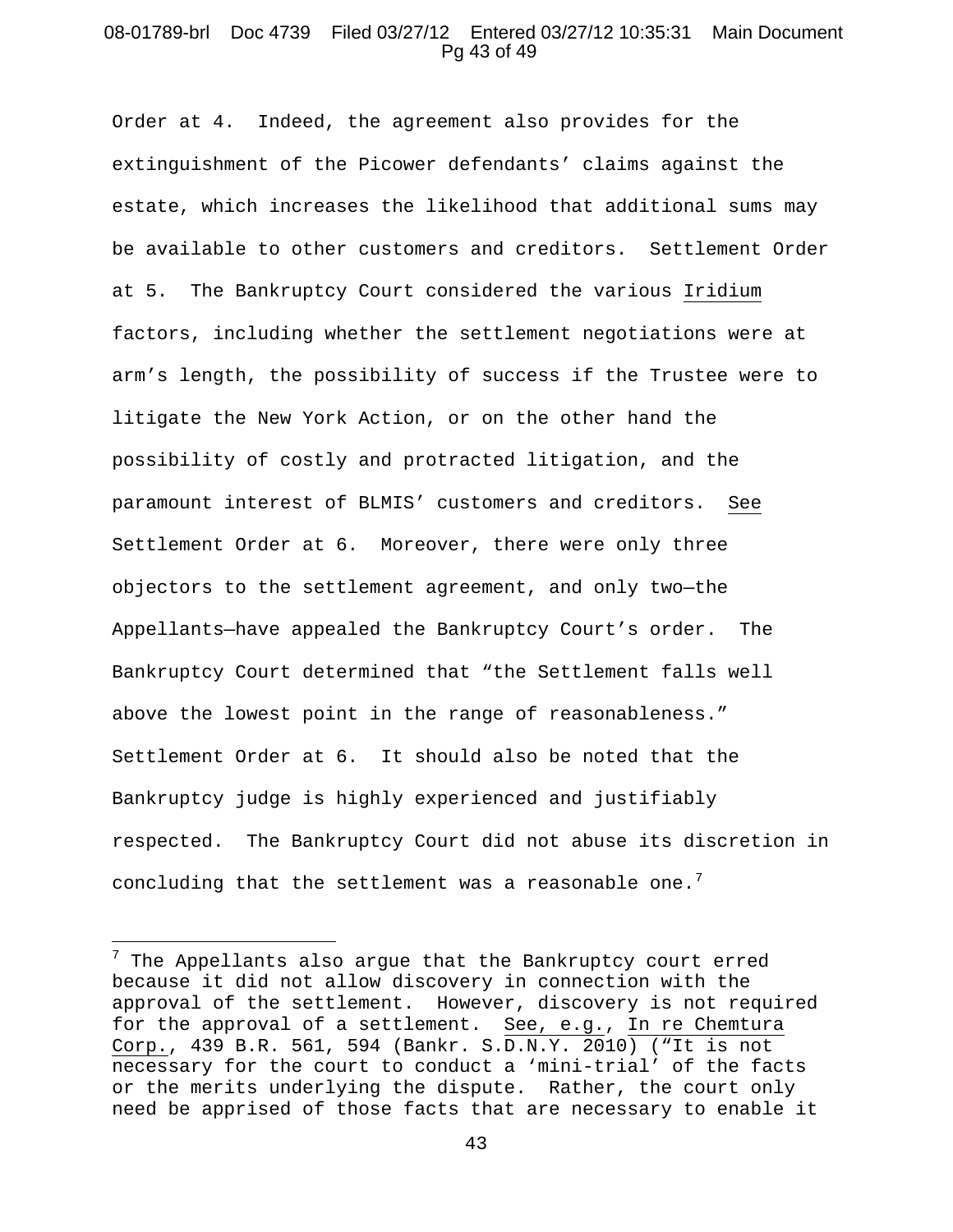# 08-01789-brl Doc 4739 Filed 03/27/12 Entered 03/27/12 10:35:31 Main Document Pg 44 of 49

The Appellants' core arguments against the settlement, however, concern the injunction entered by the Bankruptcy Court in its Settlement Order. The Appellants object in particular to the portion of the Settlement Order that provides that:

"[A]ny BLMIS customer or creditor of the BLMIS estate who filed or could have filed a claim in the liquidation . . . is hereby permanently enjoined from asserting any claim against the Picower BLMIS Accounts or the Picower Releasees that is duplicative or derivative of the claims brought by the Trustee, or which could have been brought by the Trustee against the Picower BLMIS Accounts or the Picower Releasees."

Settlement Order at 7. The Settlement Order also noted that "Objectors Fox and Marshall are creditors of BLMIS over whom the Court has personal jurisdiction and against whom this Court can issue a permanent injunction." Id.

The Appellants' arguments in this regard track closely their arguments against the Automatic Stay Order. They argue that, because the Florida Actions assert independent claims that are not the property of the estate and that the Trustee may not properly assert, the Bankruptcy Court lacked jurisdiction to

to evaluate the settlement and to make a considered and independent judgment about the settlement. In doing so, the court is permitted to rely upon 'opinions of the trustee, the parties, and their attorneys.'"). The Bankruptcy Court did not err in concluding that, in this case, because one hundred percent of the funds transferred from the Picower Accounts were being returned to the BLMIS estate, no discovery was necessary to determine whether the settlement agreement was fair and reasonable.

 $\overline{a}$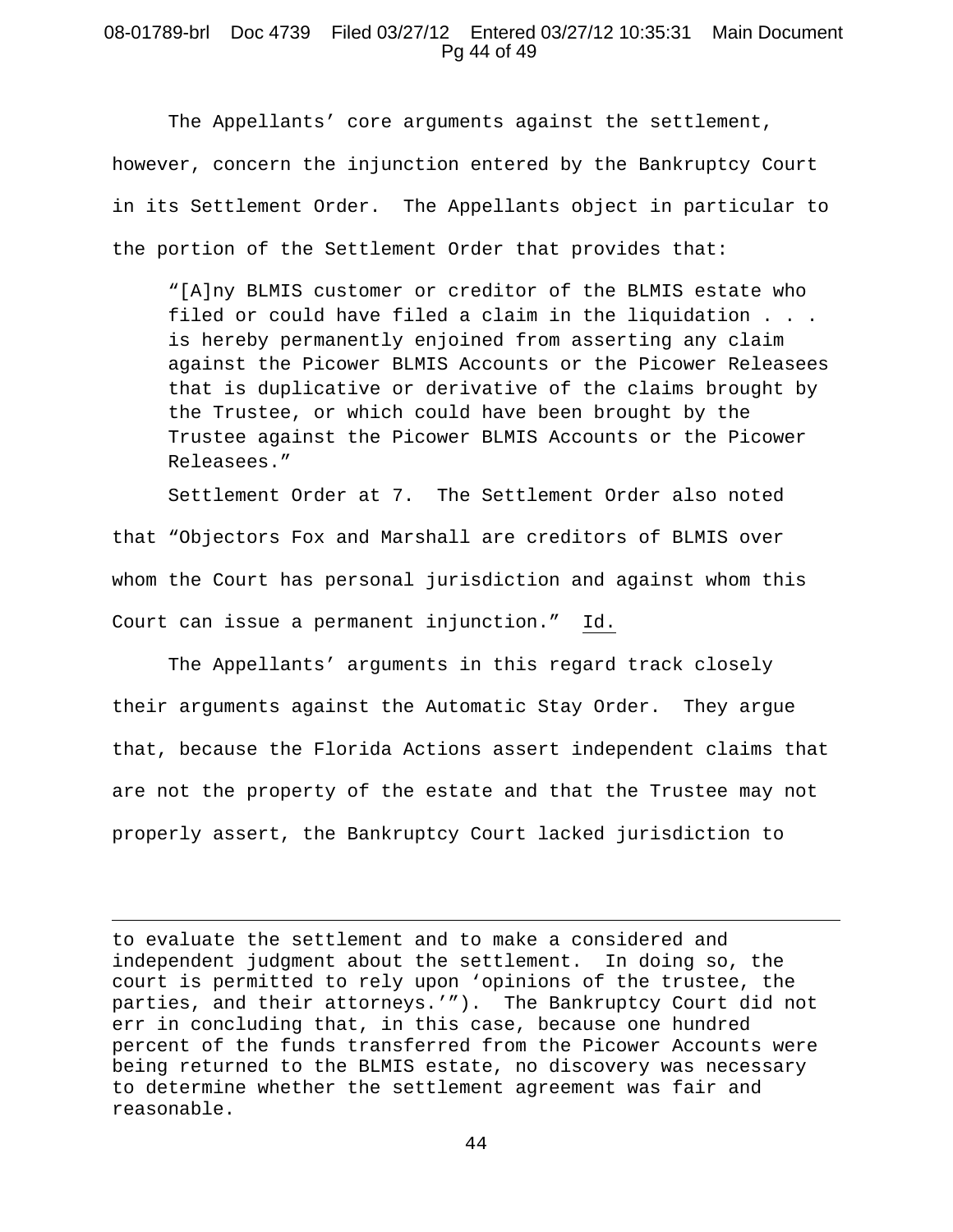#### 08-01789-brl Doc 4739 Filed 03/27/12 Entered 03/27/12 10:35:31 Main Document Pg 45 of 49

permanently enjoin those claims. These arguments have already been discussed, and found unpersuasive, in the present case.

The Appellants argue that the permanent injunction is an improper nondebtor release. See Metromedia, 416 F.3d at 141-43. However, to the extent that any party has genuinely independent claims against the Picower defendants, those claims are not enjoined by the permanent injunction. Only claims that are "duplicative or derivative" of claims that could have been or were asserted by the Trustee are enjoined. If, for example, the Appellants had asserted in the Florida Actions that the Picower defendants made specific misrepresentations to them in order to induce their investment with BLMIS, those claims might not be enjoined. Cf. Johns-Manville, 517 F.3d at 55. However, as discussed in detail already, the claims alleged in the Florida Actions are duplicative of claims owned by the estate, and are not independent. Because the estate owns these claims in the first instance, the estate is entitled to settle them. Mrs. Weinberg's, 278 B.R. at 365. Indeed, similar language enjoining derivative, dependent claims was approved in the settlement of the Dreier litigation. See Dreier, 2010 WL 3835179, at \*5. Simply put, the only claims being released here are claims that are the Trustee's to bring, or that are duplicative or derivative of such claims. Metromedia's bar on nonconsensual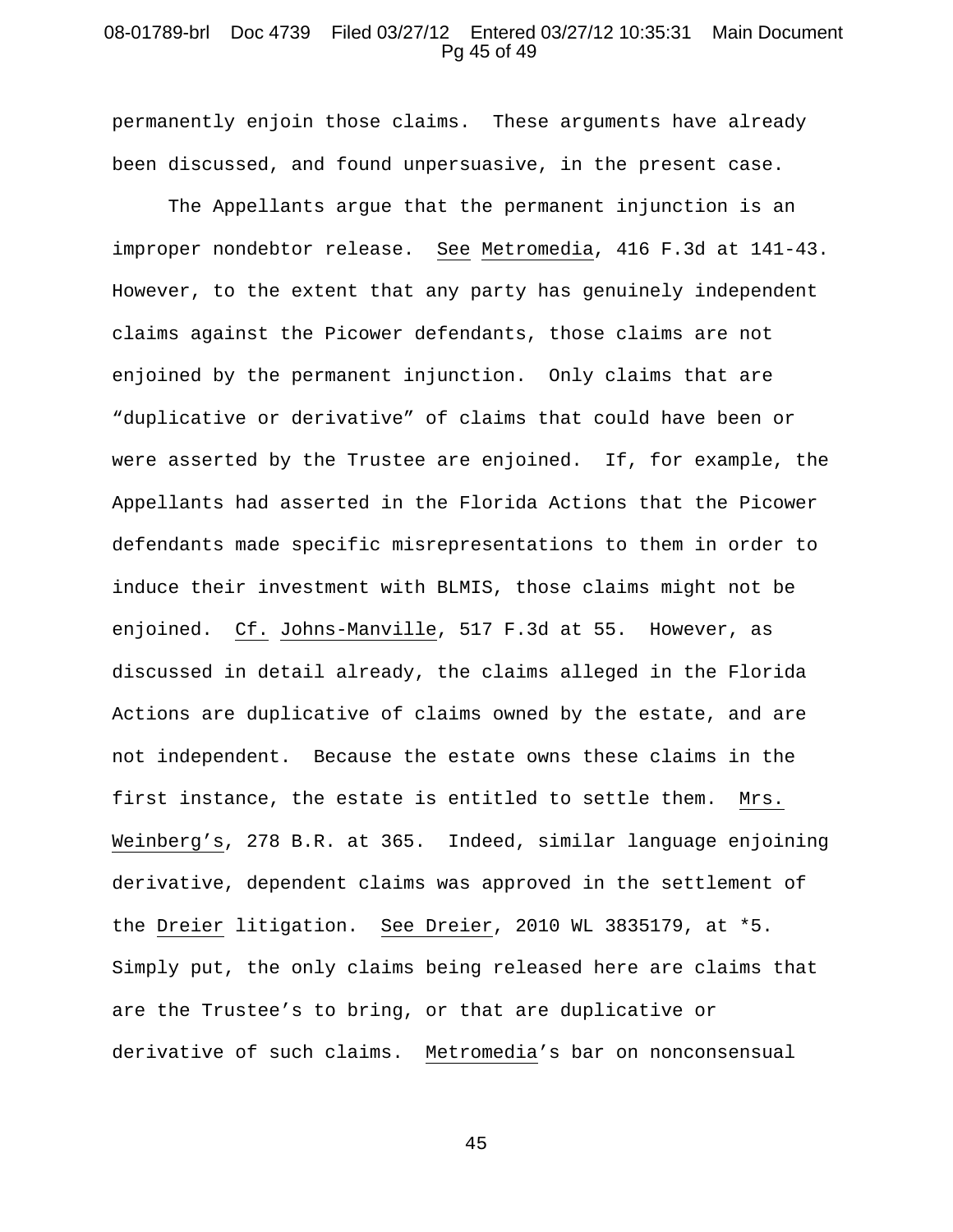### 08-01789-brl Doc 4739 Filed 03/27/12 Entered 03/27/12 10:35:31 Main Document Pg 46 of 49

releases of non-debtor claims does not apply here, because the claims being released belong to the BLMIS estate.

Moreover, to the extent that the injunction does constitute a nonconsensual non-debtor release, this case presents the type of "truly unusual circumstances" that would justify such a release. See Metromedia, 416 F.3d at 143. First, a finding of truly unusual circumstances under Metromedia can be made on the basis that the "estate received substantial consideration." Id. at 142 (citing Drexel Burnham, 960 F.2d at 293); accord Clain v. International Steel Group, 156 F. App'x 398, 399-400 (2d Cir. 2005) (summary order). The settlement reach in this case is the largest single recovery thus far for the BLMIS estate, totaling over 7.2 billion dollars. That substantial sum was recovered for the estate after arm's length bargaining, and the injunction of derivative claims like the Florida Actions was part of that bargain.

More broadly, the Court of Appeals has noted that the injunction must "play[] an important part in the debtor's reorganization plan." Metromedia, 416 F.3d at 141 (internal quotation marks omitted). Here, the ability of the Bankruptcy Court to issue narrowly tailored injunctions of derivative claims by individual BLMIS customers against third parties who have settled avoidance claims with the Trustee is critical to the success of the SIPA liquidation. The Trustee's ability to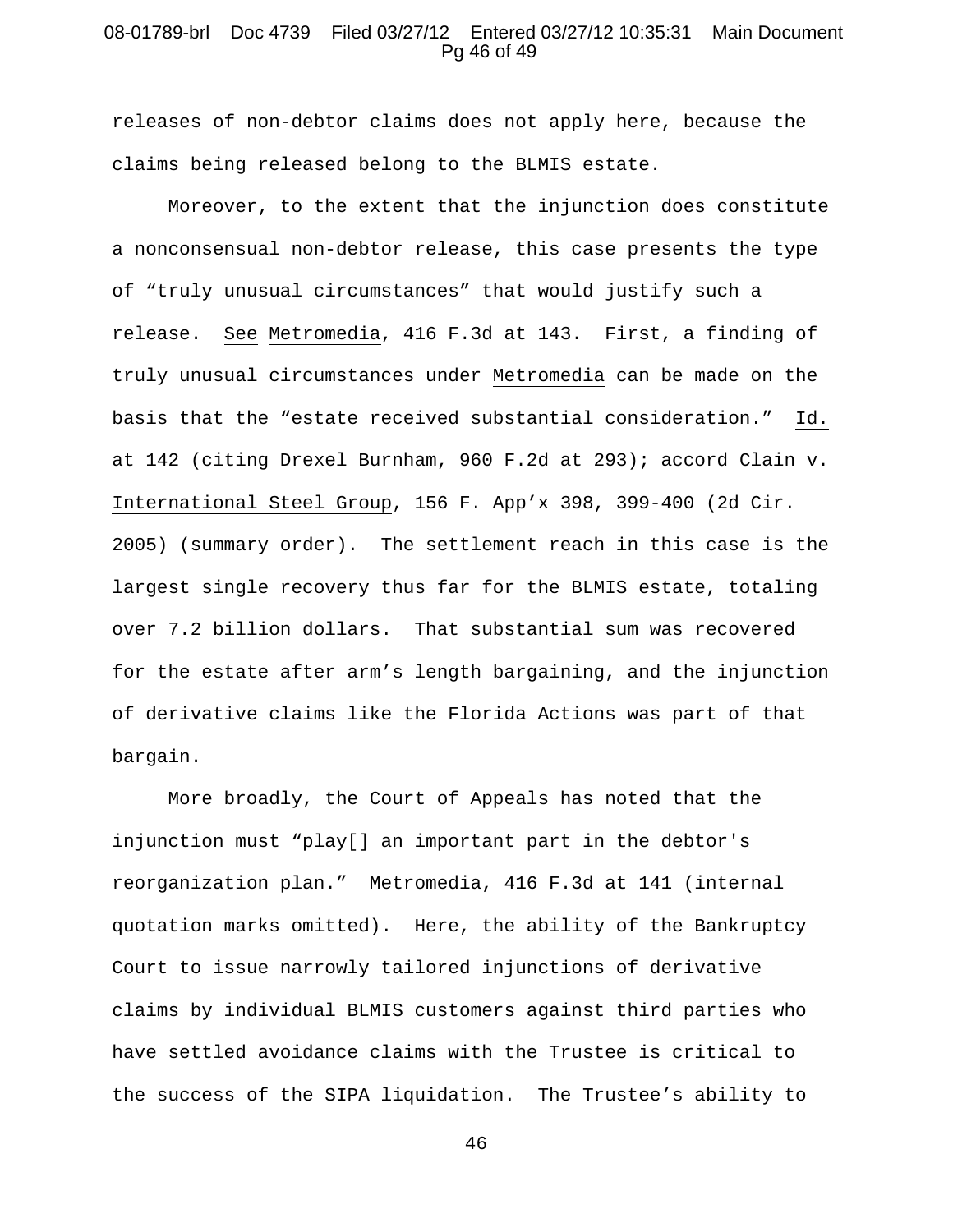#### 08-01789-brl Doc 4739 Filed 03/27/12 Entered 03/27/12 10:35:31 Main Document Pg 47 of 49

recover BLMIS property through settlements would be seriously undermined if those from whom the property was sought believed that they faced double liability. Indeed, the Trustee was required to seek this injunction as part of the settlement agreement. Moreover, by preventing duplicative or derivative litigation, the injunction also ensures the integrity of the SIPA liquidation itself, by preventing those who are not SIPA payees under the Net Equity Decision from circumventing that decision and undermining the liquidation plan.

The availability of the \$7.2 billion is itself an important component of the liquidation plan, because those funds represent the single largest source of funds for BLMIS customers. If the injunction were stricken, it is not clear that the agreement would still bind the Picower defendants; indeed, the Picower defendants have asserted that the funds can still revert to them. Cf. In re Johns-Manville Corp., --- F. Supp. 2d ---, Nos. 11 Civ. 1312, 11 Civ. 1329, 2012 WL 667084, at \*9 (S.D.N.Y. Mar. 1, 2012) (concluding that insurer of debtor was not bound by a settlement agreement where, after appellate review struck down part of the bargain-for injunction, Travelers "did not walk away with precisely the injunction it bargained for" (internal quotation marks omitted)). $^{8}$  $^{8}$  $^{8}$ 

 $\overline{a}$ 

<span id="page-46-0"></span> $^8$  The settlement agreement in this case required the Trustee to use his reasonable efforts to obtain approval of a "Final 9019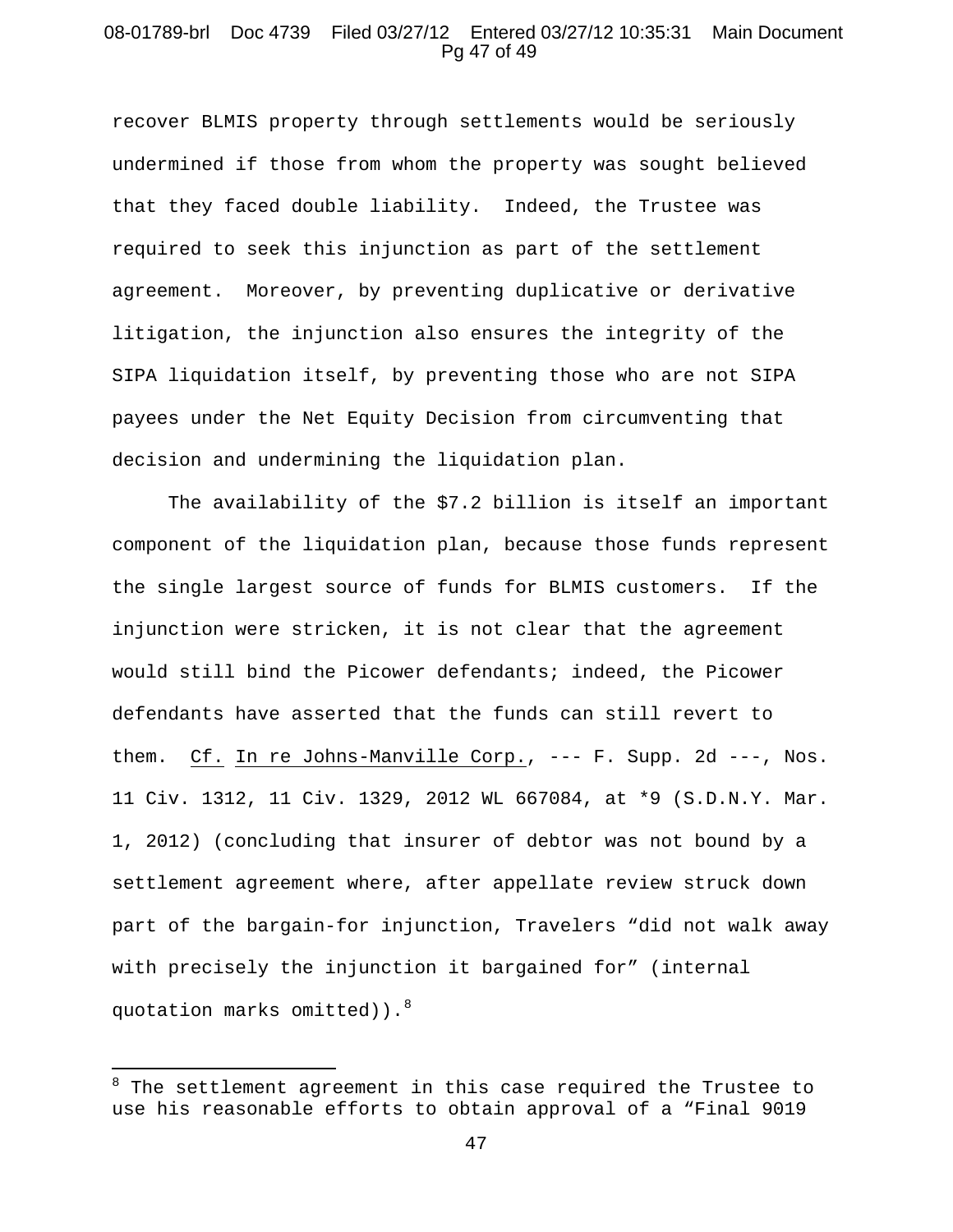# 08-01789-brl Doc 4739 Filed 03/27/12 Entered 03/27/12 10:35:31 Main Document Pg 48 of 49

Allowing the Florida Actions to go forward would carry real risks to the estate, implicating the viability of the current settlement and the possibility of future settlements, and providing an avenue for BLMIS customers who are displeased with the Net Equity Decision to undermine that decision by directly pursuing claims that are wholly derivative of claims already brought by the Trustee. In a more immediate sense, it would allow two litigants who are unhappy with the order of priority for the disbursement of funds to BLMIS customers to stand between BLMIS customers who lost their principal investments in the Madoff Ponzi scheme and billions of dollars in recovery. In short, the potential of the Florida Actions to undermine this settlement, future settlements and the underlying liquidation constitute the type of "truly unusual circumstances" that justify a release of nondebtor claims. In any event, this is not a case in which the Bankruptcy Court has enjoined an independent lawsuit. In this case, the enjoined claims are dependent on and identical in substance to the claims that are being settled.

In sum, the settlement agreement is fair and reasonable, and the permanent injunction that was issued in connection with the settlement agreement was a proper use of the Bankruptcy

 $\overline{a}$ 

Order" that "shall include" the permanent injunction about which the Appellants complaint. Settlement Agreement at 5.